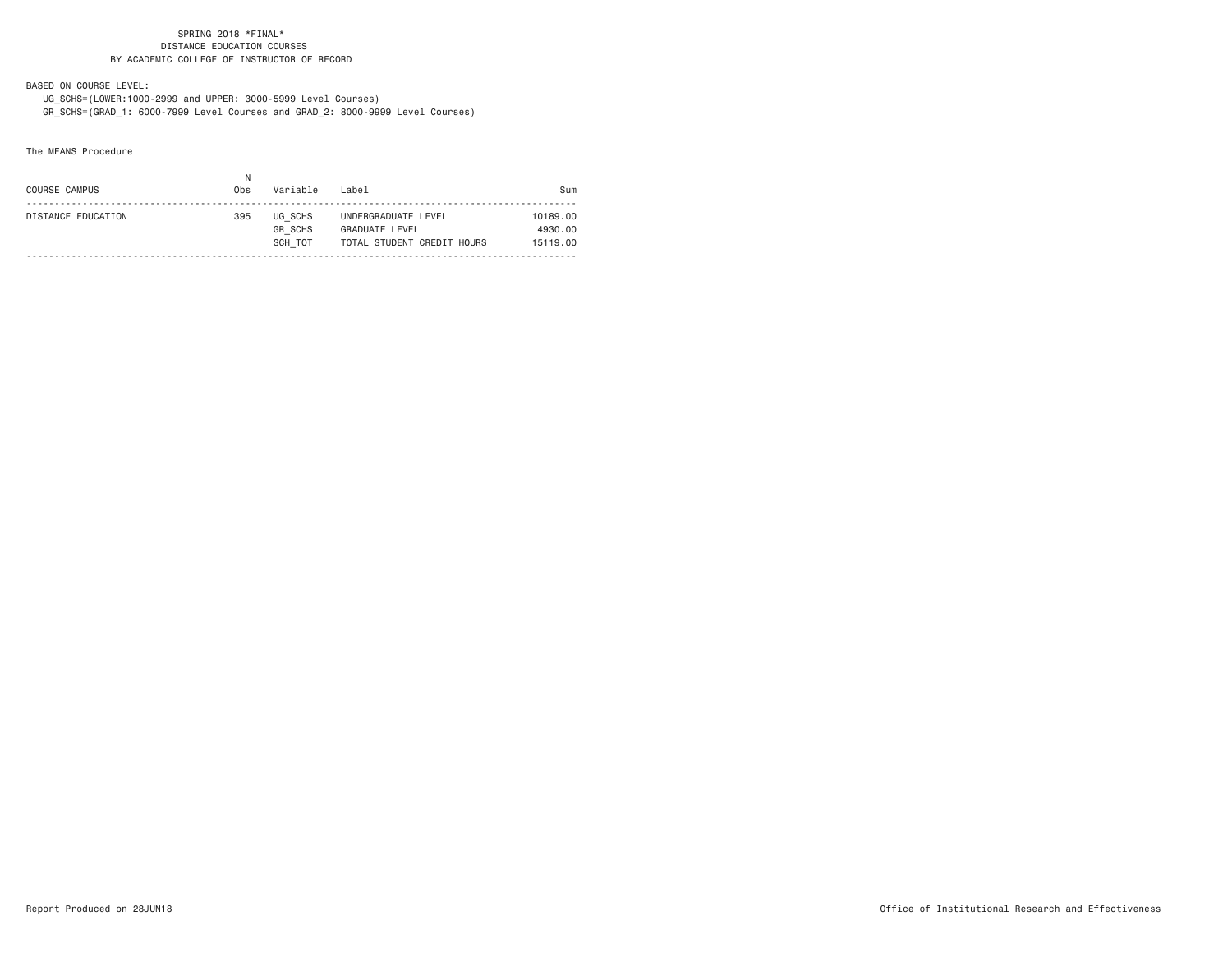BASED ON COURSE LEVEL:

 UG\_SCHS=(LOWER:1000-2999 and UPPER: 3000-5999 Level Courses \*\*Excludes CVM 5000-5999 Level Courses\*\*) GR\_SCHS=(GRAD\_1: 6000-7999 Level Courses and GRAD\_2: 8000-9999 Level Courses)

## The MEANS Procedure

| ACADEMIC COLLEGE                     | N   | Obs Variable Label |                                                                                             | Sum                           |
|--------------------------------------|-----|--------------------|---------------------------------------------------------------------------------------------|-------------------------------|
|                                      |     |                    | GR SCHS GRADUATE LEVEL<br>SCH_TOT   TOTAL STUDENT CREDIT HOURS                              | 670.00<br>186.60<br>856.60    |
| Architecture, Art & Design 5 UG SCHS |     | GR SCHS<br>SCH TOT | UNDERGRADUATE LEVEL<br><b>GRADUATE LEVEL</b><br>TOTAL STUDENT CREDIT HOURS                  | 222,00<br>27,00<br>249.00     |
| Arts & Sciences                      | 137 | UG SCHS            | UNDERGRADUATE LEVEL<br>GR_SCHS GRADUATE LEVEL<br>SCH TOT   TOTAL STUDENT CREDIT HOURS       | 5662.00<br>1095.00<br>6757.00 |
| <b>Business</b>                      | 30  | UG SCHS<br>SCH TOT | UNDERGRADUATE LEVEL<br>GR_SCHS GRADUATE LEVEL<br>TOTAL STUDENT CREDIT HOURS                 | 1341.00<br>936.00<br>2277.00  |
| Education                            | 97  | UG SCHS<br>SCH TOT | UNDERGRADUATE LEVEL<br>GR SCHS GRADUATE LEVEL<br>TOTAL STUDENT CREDIT HOURS                 | 2279.00<br>1786.00<br>4065.00 |
| Engineering                          | 91  | GR SCHS<br>SCH TOT | UG SCHS UNDERGRADUATE LEVEL<br><b>GRADUATE LEVEL</b><br>TOTAL STUDENT CREDIT HOURS          | 15.00<br>844.40<br>859.40     |
| Forest Resources                     | 9   |                    | UG SCHS UNDERGRADUATE LEVEL<br>GR SCHS GRADUATE LEVEL<br>SCH TOT TOTAL STUDENT CREDIT HOURS | 0.00<br>55.00<br>55.00        |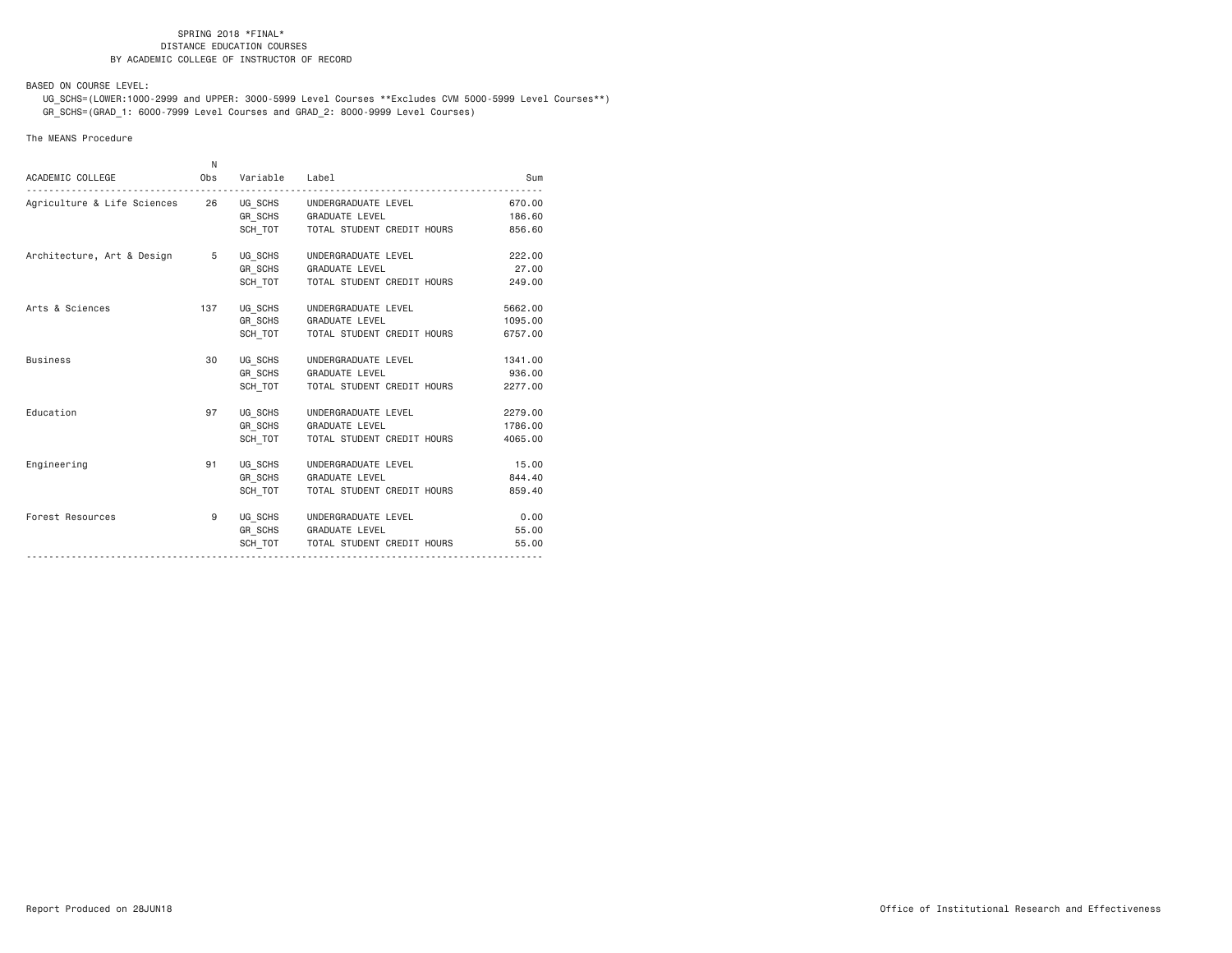BASED ON COURSE LEVEL:

 UG\_SCHS=(LOWER:1000-2999 and UPPER: 3000-5999 Level Courses \*\*Excludes CVM 5000-5999 Level Courses\*\*) GR\_SCHS=(GRAD\_1: 6000-7999 Level Courses and GRAD\_2: 8000-9999 Level Courses)

|                                            | UNDERGRADUATE | GRADUATE |        |
|--------------------------------------------|---------------|----------|--------|
| ACADEMIC DEPARTMENT                        | LEVEL         | LEVEL    | TOTAL  |
|                                            |               |          |        |
| Agricultural Economics                     | 4.00          | 3.00     | 7.00   |
| Food Science, Nutrition & Health Promotion | 456.00        | 183.00   | 639.00 |
| Landscape Architecture                     | 150.00        | 0.00     | 150.00 |
| School of Human Sciences                   | 60.00         | 0.60     | 60.60  |
|                                            |               |          |        |
|                                            | 670.00        | 186.60   | 856.60 |
|                                            |               |          |        |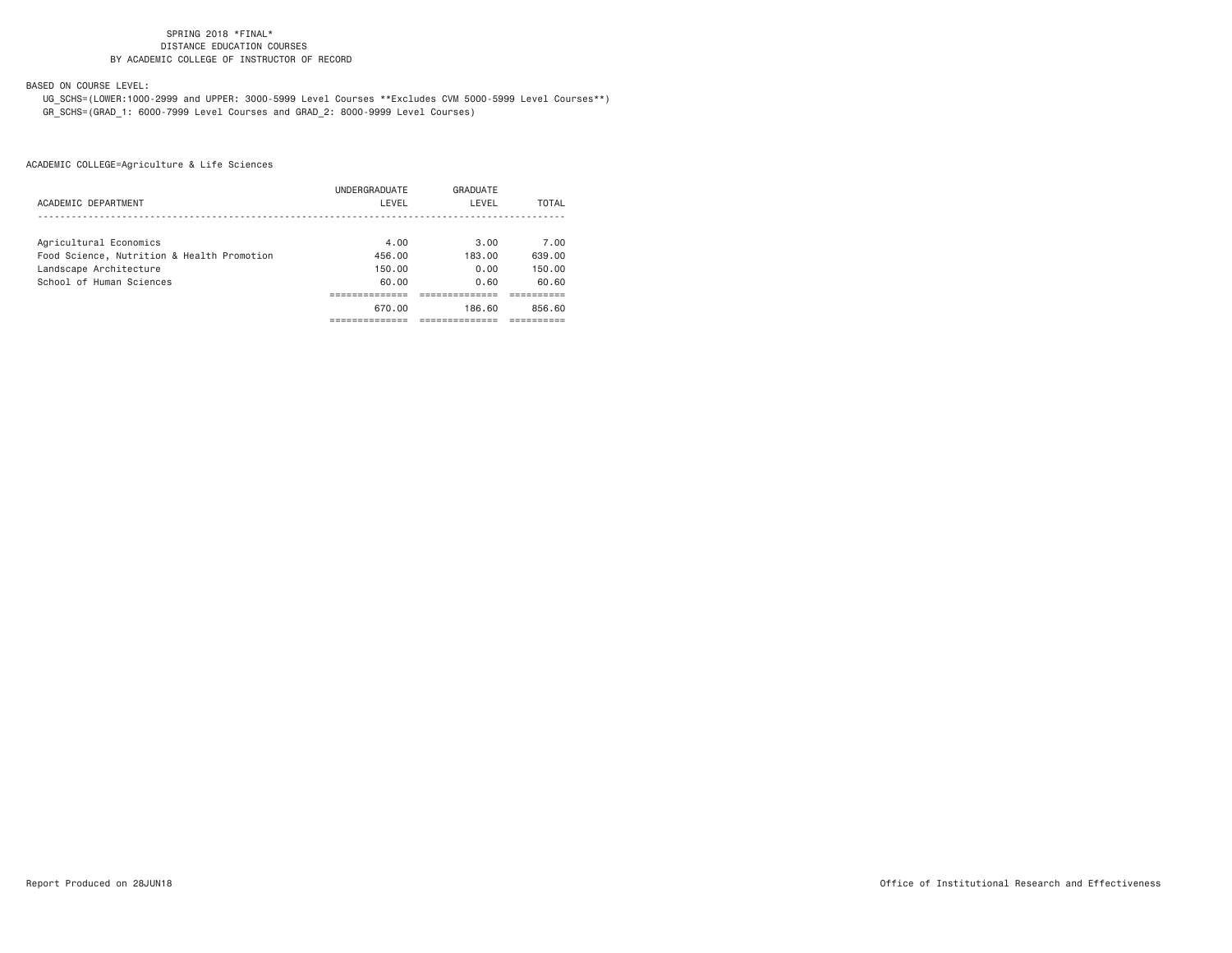BASED ON COURSE LEVEL:

 UG\_SCHS=(LOWER:1000-2999 and UPPER: 3000-5999 Level Courses \*\*Excludes CVM 5000-5999 Level Courses\*\*) GR\_SCHS=(GRAD\_1: 6000-7999 Level Courses and GRAD\_2: 8000-9999 Level Courses)

|                        | UNDERGRADUATE | GRADUATE |        |
|------------------------|---------------|----------|--------|
| ACADEMIC DEPARTMENT    | LEVEL         | LEVEL    | TOTAL  |
|                        |               |          |        |
| Art AAD                | 147.00        | 27.00    | 174.00 |
| Interior Design        | 33.00         | 0.00     | 33.00  |
| School of Architecture | 42.00         | 0.00     | 42.00  |
|                        |               |          |        |
|                        | 222.00        | 27.00    | 249.00 |
|                        |               |          |        |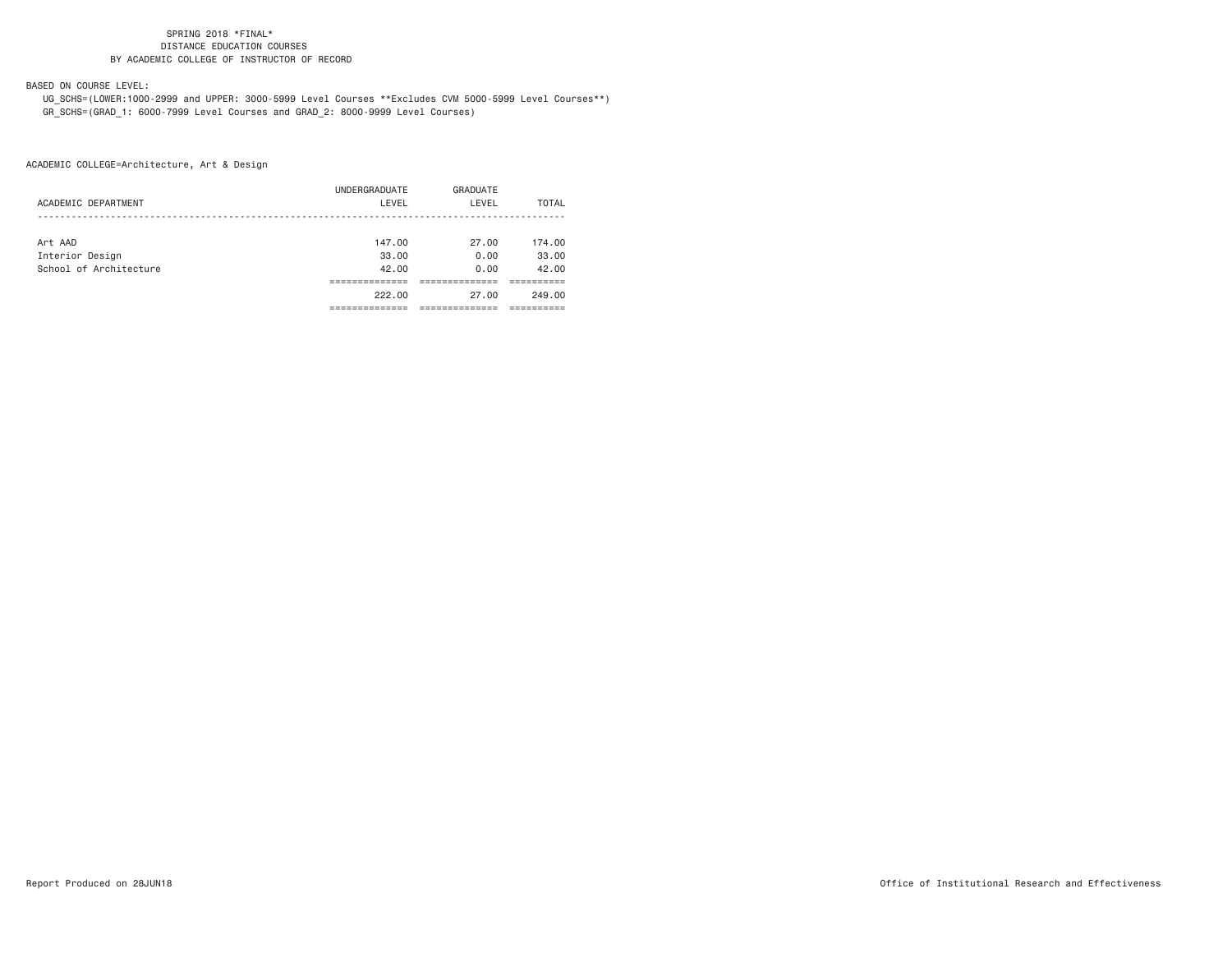BASED ON COURSE LEVEL:

 UG\_SCHS=(LOWER:1000-2999 and UPPER: 3000-5999 Level Courses \*\*Excludes CVM 5000-5999 Level Courses\*\*) GR\_SCHS=(GRAD\_1: 6000-7999 Level Courses and GRAD\_2: 8000-9999 Level Courses)

|                                            | UNDERGRADUATE  | GRADUATE       |         |
|--------------------------------------------|----------------|----------------|---------|
| ACADEMIC DEPARTMENT                        | LEVEL          | LEVEL          | TOTAL   |
|                                            |                |                |         |
| Aerospace Studies                          | 3.00           | 0.00           | 3.00    |
| Biological Sciences                        | 0.00           | 172.00         | 172.00  |
| Chemistry                                  | 88,00          | 0.00           | 88,00   |
| Classical & Modern Languages & Literatures | 447.00         | 0.00           | 447.00  |
| Communication                              | 756.00         | 27.00          | 783,00  |
| English                                    | 255,00         | 0.00           | 255,00  |
| Geosciences                                | 1683.00        | 872.00         | 2555.00 |
| History                                    | 327,00         | 15.00          | 342,00  |
| Mathematics & Statistics                   | 471.00         | 9.00           | 480.00  |
| Philosophy & Religion                      | 333,00         | 0.00           | 333,00  |
| Physics & Astronomy                        | 87.00          | 0.00           | 87.00   |
| Political Science & Public Administration  | 93,00          | 0.00           | 93,00   |
| Psychology                                 | 567.00         | 0.00           | 567.00  |
| Sociology                                  | 552,00         | 0.00           | 552.00  |
|                                            |                | ============   |         |
|                                            | 5662.00        | 1095,00        | 6757.00 |
|                                            | ============== | ============== |         |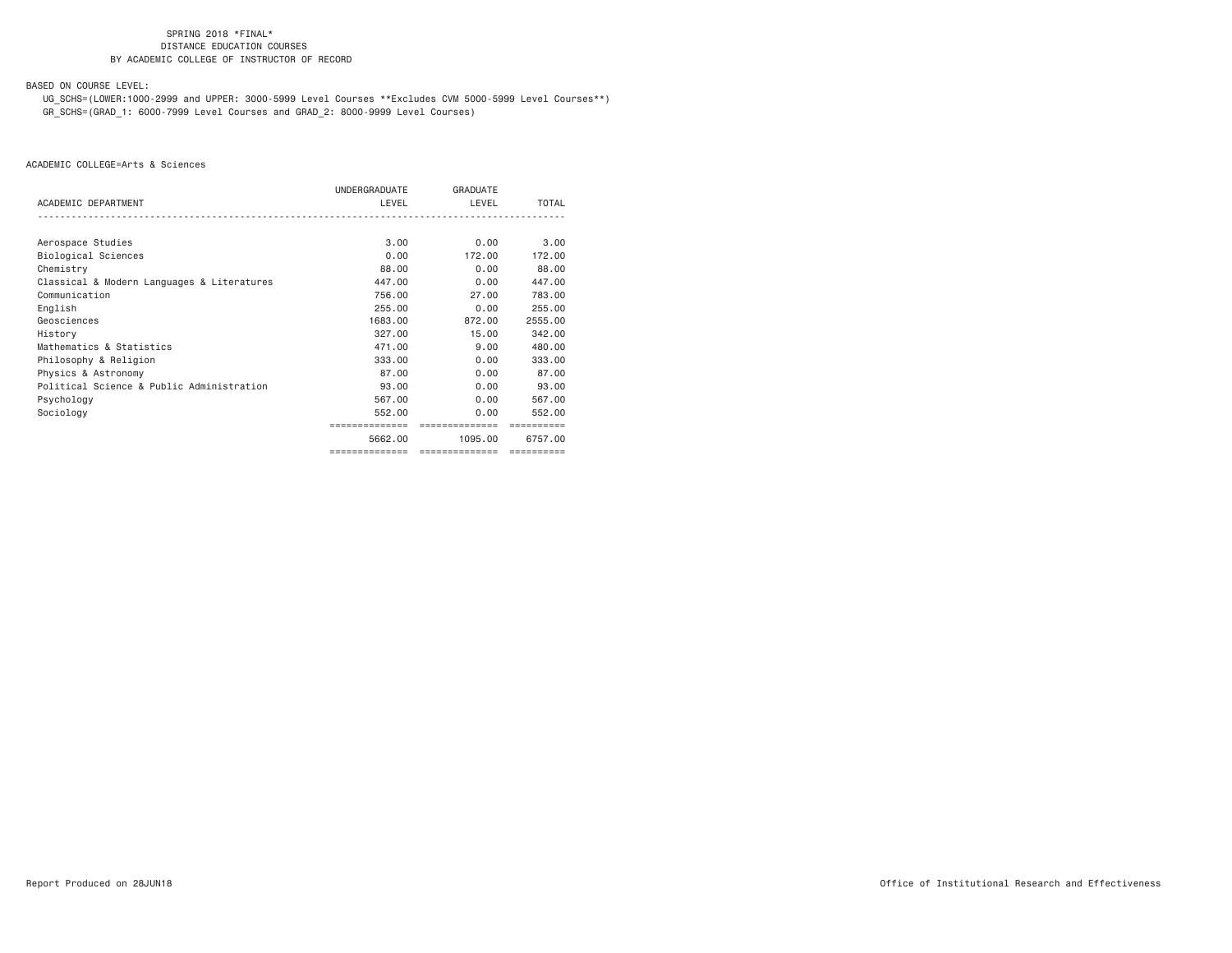BASED ON COURSE LEVEL:

 UG\_SCHS=(LOWER:1000-2999 and UPPER: 3000-5999 Level Courses \*\*Excludes CVM 5000-5999 Level Courses\*\*) GR\_SCHS=(GRAD\_1: 6000-7999 Level Courses and GRAD\_2: 8000-9999 Level Courses)

|                                                 | UNDERGRADUATE | GRADUATE |         |
|-------------------------------------------------|---------------|----------|---------|
| ACADEMIC DEPARTMENT                             | LEVEL         | LEVEL    | TOTAL   |
|                                                 |               |          |         |
| Finance & Economics                             | 786.00        | 147.00   | 933.00  |
| Management & Information Systems                | 117.00        | 393.00   | 510.00  |
| Marketing, Quantitative Analysis & Business Law | 144.00        | 297.00   | 441.00  |
| School of Accountancy                           | 294.00        | 99.00    | 393.00  |
|                                                 |               |          |         |
|                                                 | 1341.00       | 936.00   | 2277.00 |
|                                                 |               |          |         |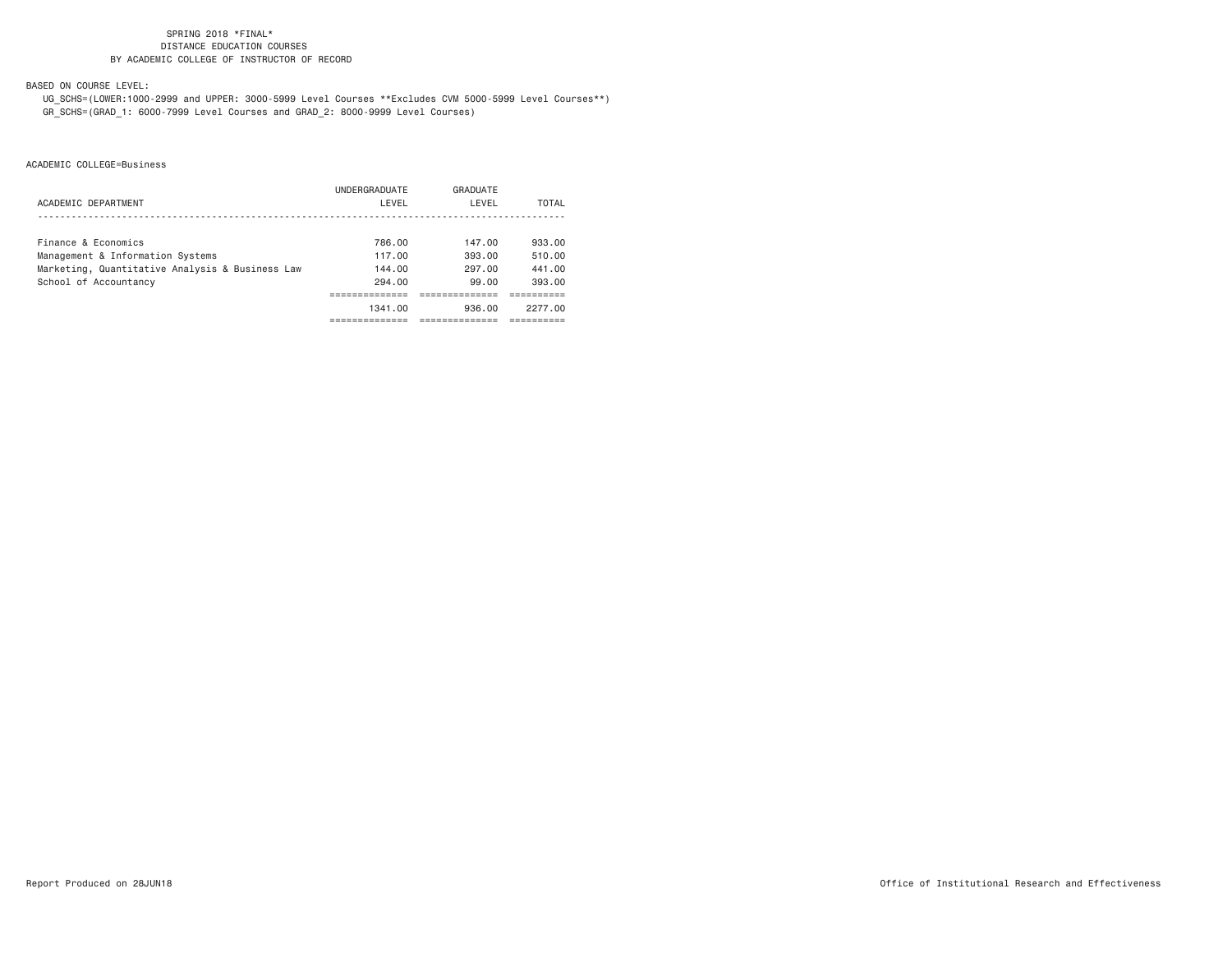BASED ON COURSE LEVEL:

 UG\_SCHS=(LOWER:1000-2999 and UPPER: 3000-5999 Level Courses \*\*Excludes CVM 5000-5999 Level Courses\*\*) GR\_SCHS=(GRAD\_1: 6000-7999 Level Courses and GRAD\_2: 8000-9999 Level Courses)

|                                                    | UNDERGRADUATE | GRADUATE |         |
|----------------------------------------------------|---------------|----------|---------|
| ACADEMIC DEPARTMENT                                | LEVEL         | LEVEL    | TOTAL   |
|                                                    |               |          |         |
| Counseling, Educational Psychology, and Foundation | 81.00         | 230.00   | 311.00  |
| Curriculum, Instruction & Special Education        | 1260.00       | 697.00   | 1957.00 |
| Educational Leadership                             | 130.00        | 556.00   | 686.00  |
| Instructional Systems & Workforce Development      | 580.00        | 303.00   | 883.00  |
| Music                                              | 228.00        | 0.00     | 228,00  |
|                                                    |               |          |         |
|                                                    | 2279.00       | 1786.00  | 4065.00 |
|                                                    |               |          |         |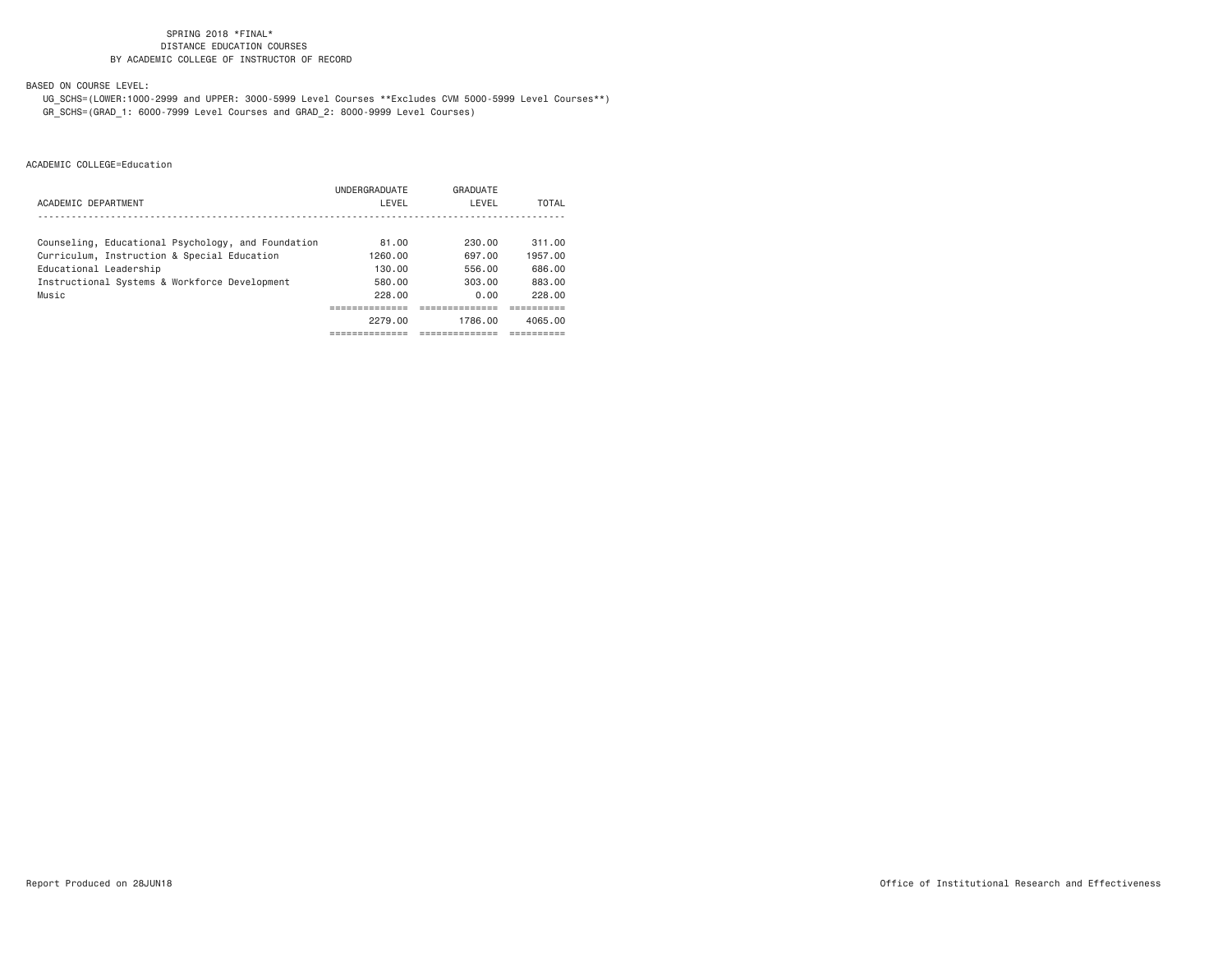BASED ON COURSE LEVEL:

 UG\_SCHS=(LOWER:1000-2999 and UPPER: 3000-5999 Level Courses \*\*Excludes CVM 5000-5999 Level Courses\*\*) GR\_SCHS=(GRAD\_1: 6000-7999 Level Courses and GRAD\_2: 8000-9999 Level Courses)

|                                   | <b>UNDERGRADUATE</b> | GRADUATE |        |
|-----------------------------------|----------------------|----------|--------|
| ACADEMIC DEPARTMENT               | LEVEL                | LEVEL    | TOTAL  |
|                                   |                      |          |        |
| Aerospace Engineering             | 0.00                 | 57.00    | 57.00  |
| Civil & Environmental Engineering | 0.00                 | 194.00   | 194.00 |
| Computer Science & Engineering    | 0.00                 | 9.00     | 9.00   |
| Electrical & Computer Engineering | 6.00                 | 163.00   | 169.00 |
| Industrial & Systems Engineering  | 9.00                 | 359.40   | 368.40 |
| Mechanical Engineering            | 0.00                 | 59.00    | 59,00  |
| School of Chemical Engineering    | 0.00                 | 3.00     | 3.00   |
|                                   |                      |          |        |
|                                   | 15.00                | 844.40   | 859.40 |
|                                   | ------------         |          |        |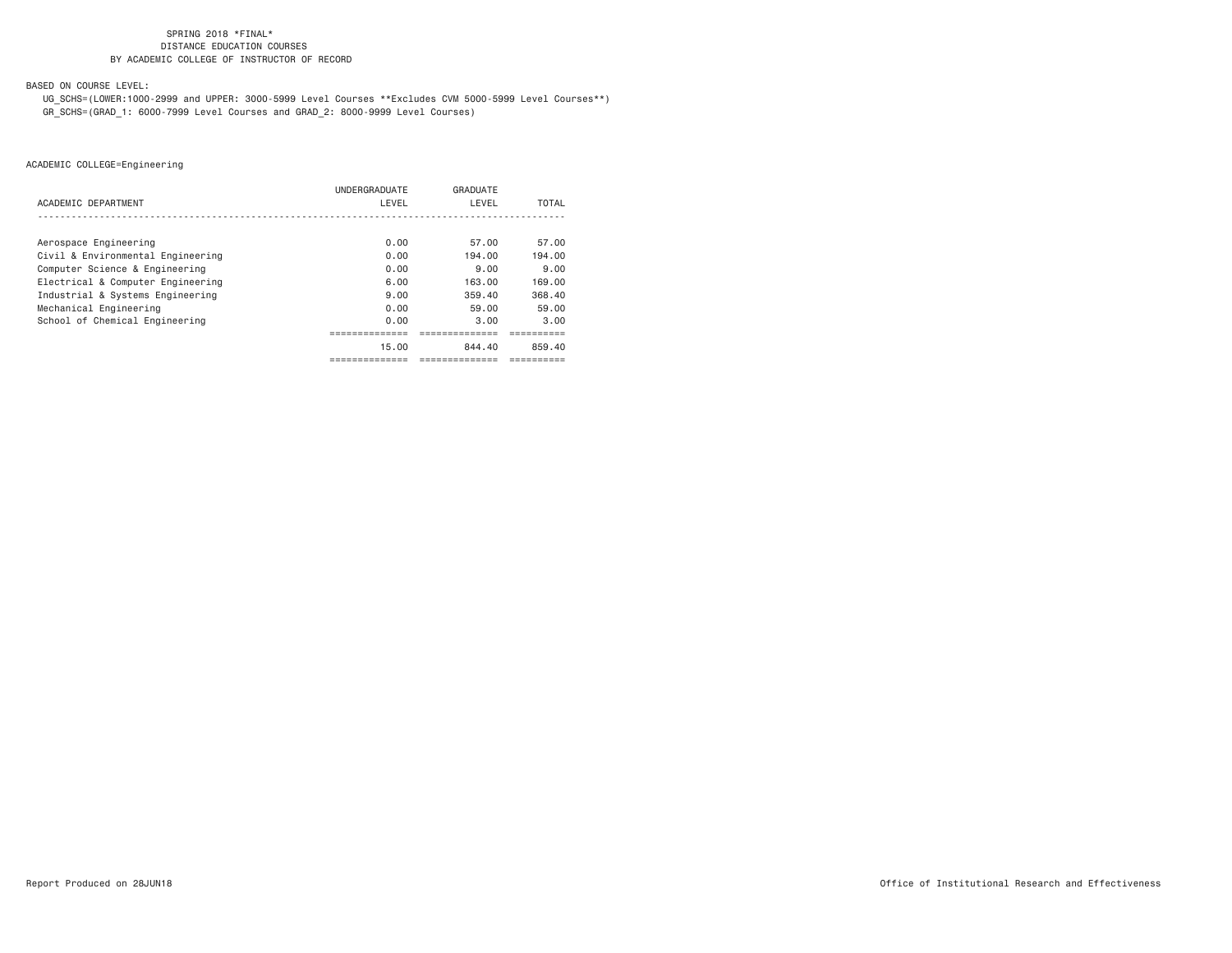BASED ON COURSE LEVEL:

 UG\_SCHS=(LOWER:1000-2999 and UPPER: 3000-5999 Level Courses \*\*Excludes CVM 5000-5999 Level Courses\*\*) GR\_SCHS=(GRAD\_1: 6000-7999 Level Courses and GRAD\_2: 8000-9999 Level Courses)

ACADEMIC COLLEGE=Forest Resources

|                     | UNDERGRADUATE | GRADUATE |       |
|---------------------|---------------|----------|-------|
| ACADEMIC DEPARTMENT | LEVEL         | LEVEL    | TOTAL |
|                     |               |          |       |
|                     |               |          |       |
| Forestry            | 0.00          | 55.00    | 55.00 |
|                     |               |          |       |
|                     | 0.00          | 55.00    | 55.00 |
|                     |               |          |       |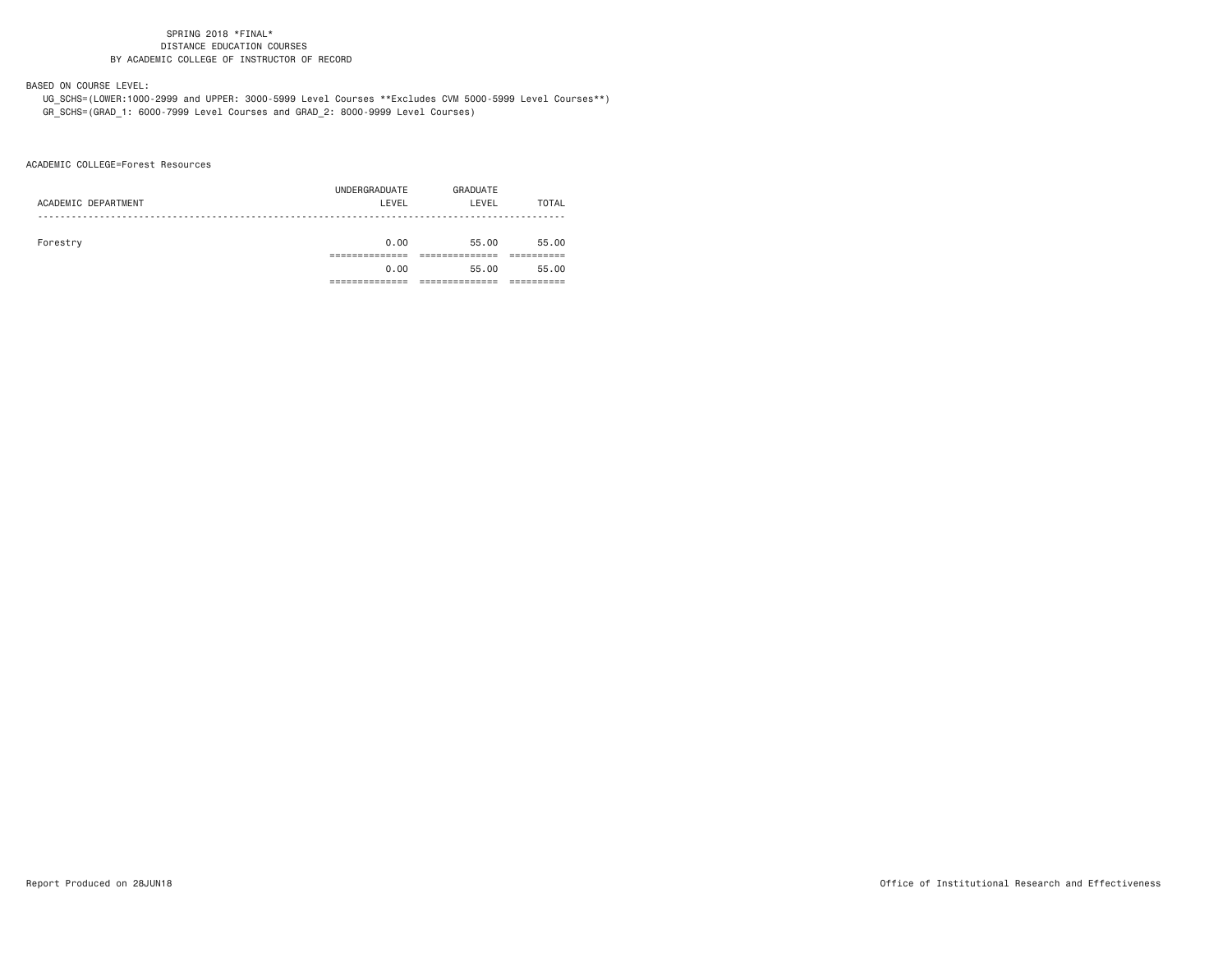| ACADEMIC DEPARTMENT                  | Instructor Name    | Rank                              | Tenure<br>Status | Course<br>Cip # | CRN | Course #                    | Sec   | Crs | Type Title             | Delvy Per | Inst | UG<br>SCHS        | GR<br><b>SCHS</b> | Total<br>SCHS         |
|--------------------------------------|--------------------|-----------------------------------|------------------|-----------------|-----|-----------------------------|-------|-----|------------------------|-----------|------|-------------------|-------------------|-----------------------|
| Agricultural Economics               | Barefield, Danny   | Extension Professor Non-Ten Track |                  |                 |     | 010103  16412  AEC  7000    | 501 I |     | Directed Indiv Study F |           | 1.00 | 0.00<br>--------- | 3.00<br>--------- | 3.00<br>.             |
|                                      |                    |                                   |                  |                 |     |                             |       |     |                        |           |      | 0.00              | 3.00              | 3.00                  |
|                                      | Falconer, Lawrence | Extension Professor Non-Ten Track |                  |                 |     | 010103 16470 AEC 4000 501 I |       |     | Directed Indiv Study 0 |           | 1,00 | 1.00<br>--------- | 0.00<br>------    | 1.00<br>.             |
|                                      |                    |                                   |                  |                 |     |                             |       |     |                        |           |      | 1.00              | 0.00              | 1.00                  |
|                                      | Little, Randall    | Professor                         | Tenured          |                 |     | 010103  16471  AEC  4000    | 502 I |     | Directed Indiv Study 0 |           | 1.00 | 3.00              | 0.00<br>--------- | 3.00<br>.             |
|                                      |                    |                                   |                  |                 |     |                             |       |     |                        |           |      | 3.00              | 0.00              | 3.00                  |
|                                      |                    |                                   |                  |                 |     |                             |       |     |                        |           |      | ========          |                   | =========             |
| Agricultural Economics               |                    |                                   |                  |                 |     |                             |       |     |                        |           |      | 4.00              | 3.00              | 7.00                  |
| ==================================== |                    |                                   |                  |                 |     |                             |       |     |                        |           |      |                   |                   | $=$ = = = = = = = = = |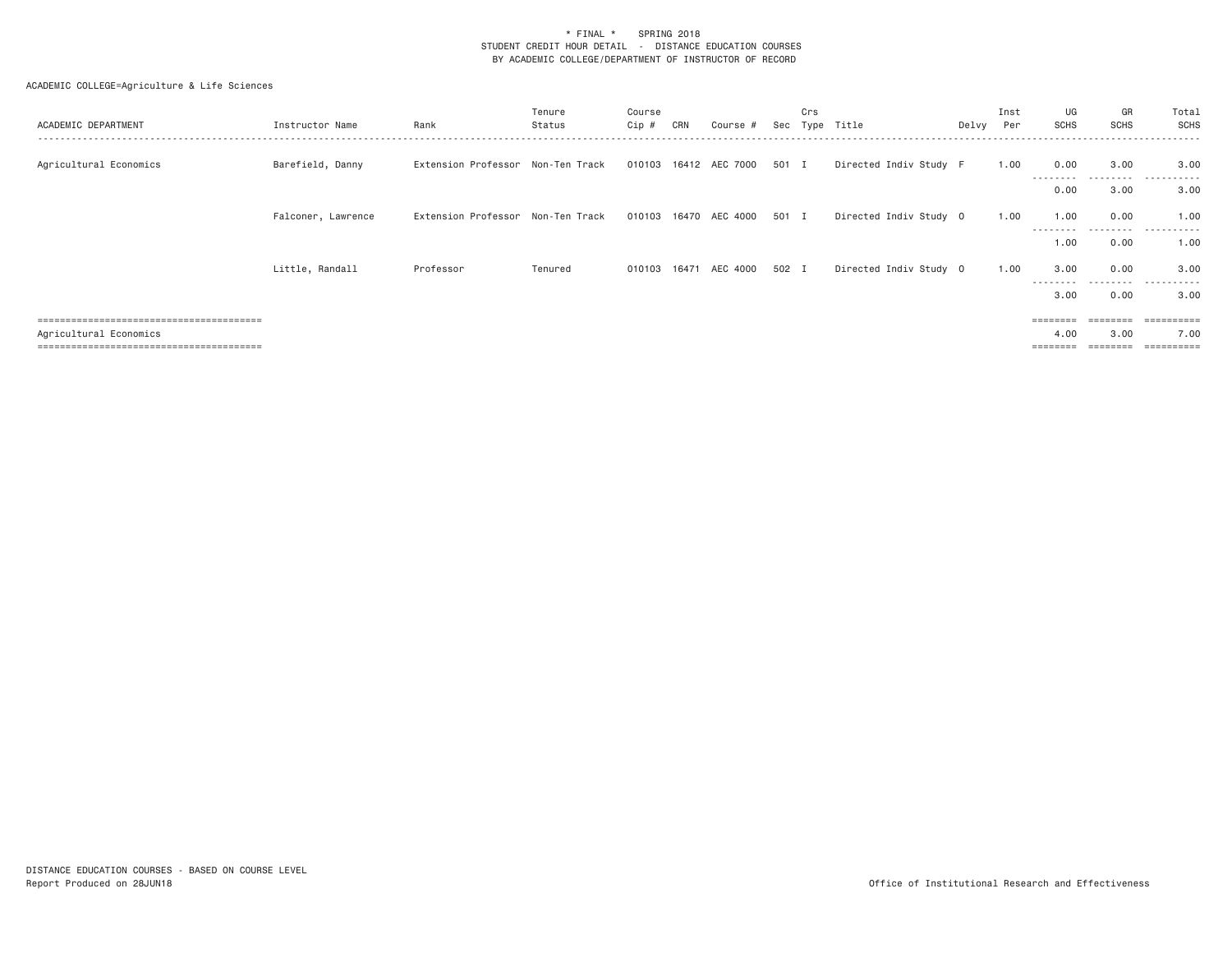| ACADEMIC DEPARTMENT                                    | Instructor Name  | Rank                          | Tenure<br>Status | Course<br>$Cip \#$ | CRN          | Course #                 | Sec   | Crs | Type Title             | Delvy               | Inst<br>Per | UG<br><b>SCHS</b>  | GR<br><b>SCHS</b>        | Total<br><b>SCHS</b>                                                                                                                                                                                                                                                                                                                                                                                                                                                                   |
|--------------------------------------------------------|------------------|-------------------------------|------------------|--------------------|--------------|--------------------------|-------|-----|------------------------|---------------------|-------------|--------------------|--------------------------|----------------------------------------------------------------------------------------------------------------------------------------------------------------------------------------------------------------------------------------------------------------------------------------------------------------------------------------------------------------------------------------------------------------------------------------------------------------------------------------|
| Food Science, Nutrition & Health Promoti Evans, Marion |                  | Professor                     | Tenured          |                    |              | 190599  15641  FNH  7000 | 501 I |     | Directed Indiv Study 0 |                     | 1.00        | 0.00               | 3.00                     | 3.00                                                                                                                                                                                                                                                                                                                                                                                                                                                                                   |
|                                                        |                  |                               |                  |                    |              |                          |       |     |                        |                     |             | .<br>0.00          | .<br>3.00                | .<br>3.00                                                                                                                                                                                                                                                                                                                                                                                                                                                                              |
|                                                        | Gardner, Antonio | Assistant Professor Ten Track |                  | 190501             | 13946        | FNH 4783                 | 501 C |     | Sch Comm Drug Use Pr 0 |                     | 1.00        | 72.00              | 0.00                     | 72.00                                                                                                                                                                                                                                                                                                                                                                                                                                                                                  |
|                                                        |                  |                               |                  |                    |              | 512207 14141 FNH 8563    | 501 C |     | Prin Epic & Hlth Sci 0 |                     | 1.00        | 0.00<br><u>.</u>   | 30.00<br>$- - - - - - -$ | 30.00<br>.                                                                                                                                                                                                                                                                                                                                                                                                                                                                             |
|                                                        |                  |                               |                  |                    |              |                          |       |     |                        |                     |             | 72.00              | 30.00                    | 102.00                                                                                                                                                                                                                                                                                                                                                                                                                                                                                 |
|                                                        | Hunt, Barry      | Professor                     | Tenured          | 190599             | 15923        | <b>FNH 7000</b>          | 502 I |     | Directed Indiv Study 0 |                     | 1.00        | 0.00               | 1.00                     | 1.00                                                                                                                                                                                                                                                                                                                                                                                                                                                                                   |
|                                                        |                  |                               |                  | 512207             | 13949        | FNH 8193                 | 501 C |     | Problems in Health E 0 |                     | 1.00        | 0.00               | 15.00                    | 15.00                                                                                                                                                                                                                                                                                                                                                                                                                                                                                  |
|                                                        |                  |                               |                  |                    |              | 13950 FNH 8553           | 501 C |     | Behavioral Epidemiol 0 |                     | 1.00        | 0.00<br>.          | 45.00<br>.               | 45.00<br>.                                                                                                                                                                                                                                                                                                                                                                                                                                                                             |
|                                                        |                  |                               |                  |                    |              |                          |       |     |                        |                     |             | 0.00               | 61.00                    | 61.00                                                                                                                                                                                                                                                                                                                                                                                                                                                                                  |
|                                                        | Khan, Fauzia     | Lecturer                      | Non-Ten Track    |                    |              | 190501 14982 FNH 4193    | 501 C |     | Soc-Cult Aspect Food 0 |                     | 1.00        | 15.00<br>.         | 0.00<br>.                | 15.00<br>.                                                                                                                                                                                                                                                                                                                                                                                                                                                                             |
|                                                        |                  |                               |                  |                    |              |                          |       |     |                        |                     |             | 15.00              | 0.00                     | 15.00                                                                                                                                                                                                                                                                                                                                                                                                                                                                                  |
|                                                        | Oliver, Brittney | Assistant Professor Ten Track |                  | 190504             | 13948        | FNH 6393                 | 501 C |     | Prevention of Diseas 0 |                     | 1.00        | 0.00               | 30.00                    | 30.00                                                                                                                                                                                                                                                                                                                                                                                                                                                                                  |
|                                                        |                  |                               |                  | 190599             | 16452        | <b>FNH 8000</b>          | 501 D |     | Research/Thesis        | $\mathbf 0$         | 1.00        | 0.00               | 1.00                     | 1.00                                                                                                                                                                                                                                                                                                                                                                                                                                                                                   |
|                                                        |                  |                               |                  |                    | 16582        | <b>FNH 7000</b>          | 503 I |     | Directed Indiv Study 0 |                     | 1.00        | 0.00               | 1.00                     | 1.00                                                                                                                                                                                                                                                                                                                                                                                                                                                                                   |
|                                                        |                  |                               |                  |                    |              | 512207 13951 FNH 8613    | 501 C |     | Dsgn Admin Hp Prog     | 0                   | 1.00        | 0.00<br>--------   | 39.00<br>.               | 39.00<br>.                                                                                                                                                                                                                                                                                                                                                                                                                                                                             |
|                                                        |                  |                               |                  |                    |              |                          |       |     |                        |                     |             | 0.00               | 71.00                    | 71.00                                                                                                                                                                                                                                                                                                                                                                                                                                                                                  |
|                                                        | Pylate, Leah     | Non-Faculty                   | Not Applicable   |                    |              | 512207 13943 FNH 3163    | 501 C |     | Basic Principle Heal 0 |                     | 1.00        | 108.00<br><u>.</u> | 0.00<br>.                | 108.00<br>.                                                                                                                                                                                                                                                                                                                                                                                                                                                                            |
|                                                        |                  |                               |                  |                    |              |                          |       |     |                        |                     |             | 108.00             | 0.00                     | 108.00                                                                                                                                                                                                                                                                                                                                                                                                                                                                                 |
|                                                        | Street, Susan    | Lecturer                      | Non-Ten Track    | 190504             | 13941        | FNH 2283                 | 501 C |     | Child Health & Nutri 0 |                     | 1.00        | 51.00              | 0.00                     | 51.00                                                                                                                                                                                                                                                                                                                                                                                                                                                                                  |
|                                                        |                  |                               |                  |                    |              | 13942 FNH 2293           | 501 C |     | Indiv & Family Nutri 0 |                     | 1.00        | 123.00             | 0.00                     | 123.00                                                                                                                                                                                                                                                                                                                                                                                                                                                                                 |
|                                                        |                  |                               |                  |                    | 14008        | HS 2283                  | 501 C |     | Child Health & Nutri 0 |                     | 1.00        | 21.00              | 0.00                     | 21.00                                                                                                                                                                                                                                                                                                                                                                                                                                                                                  |
|                                                        |                  |                               |                  |                    |              | 14009 HS 2293            | 501 C |     | Indiv & Family Nutri 0 |                     | 1.00        | 18.00<br><u>.</u>  | 0.00<br>.                | 18,00<br>.                                                                                                                                                                                                                                                                                                                                                                                                                                                                             |
|                                                        |                  |                               |                  |                    |              |                          |       |     |                        |                     |             | 213.00             | 0.00                     | 213.00                                                                                                                                                                                                                                                                                                                                                                                                                                                                                 |
|                                                        | White, Kelly     | Non-Faculty                   | Not Applicable   |                    |              | 190501 13947 FNH 6223    | 501 C |     | Sports Nutrition       | 0                   | 1.00        | 0.00               | 9.00                     | 9.00                                                                                                                                                                                                                                                                                                                                                                                                                                                                                   |
|                                                        |                  |                               |                  |                    | 15071        | FNH 6223                 | 502 C |     | Sports Nutrition       | 0                   | 1.00        | 0.00               | 9.00                     | 9.00                                                                                                                                                                                                                                                                                                                                                                                                                                                                                   |
|                                                        |                  |                               |                  |                    | 190504 13944 | FNH 4223                 | 501 C |     | Sports Nutrition       | $\mathsf{O}\xspace$ | 1.00        | 33.00              | 0.00                     | 33.00                                                                                                                                                                                                                                                                                                                                                                                                                                                                                  |
|                                                        |                  |                               |                  |                    | 15070        | FNH 4223                 | 502 C |     | Sports Nutrition       | $\Omega$            | 1.00        | 15.00<br>.         | 0.00<br>.                | 15.00<br>.                                                                                                                                                                                                                                                                                                                                                                                                                                                                             |
|                                                        |                  |                               |                  |                    |              |                          |       |     |                        |                     |             | 48.00              | 18.00                    | 66.00                                                                                                                                                                                                                                                                                                                                                                                                                                                                                  |
| Food Science, Nutrition & Health Promoti               |                  |                               |                  |                    |              |                          |       |     |                        |                     |             | ========<br>456.00 | ========<br>183.00       | ==========<br>639,00                                                                                                                                                                                                                                                                                                                                                                                                                                                                   |
|                                                        |                  |                               |                  |                    |              |                          |       |     |                        |                     |             | ========           | ========                 | $\begin{array}{cccccccccc} \multicolumn{2}{c}{} & \multicolumn{2}{c}{} & \multicolumn{2}{c}{} & \multicolumn{2}{c}{} & \multicolumn{2}{c}{} & \multicolumn{2}{c}{} & \multicolumn{2}{c}{} & \multicolumn{2}{c}{} & \multicolumn{2}{c}{} & \multicolumn{2}{c}{} & \multicolumn{2}{c}{} & \multicolumn{2}{c}{} & \multicolumn{2}{c}{} & \multicolumn{2}{c}{} & \multicolumn{2}{c}{} & \multicolumn{2}{c}{} & \multicolumn{2}{c}{} & \multicolumn{2}{c}{} & \multicolumn{2}{c}{} & \mult$ |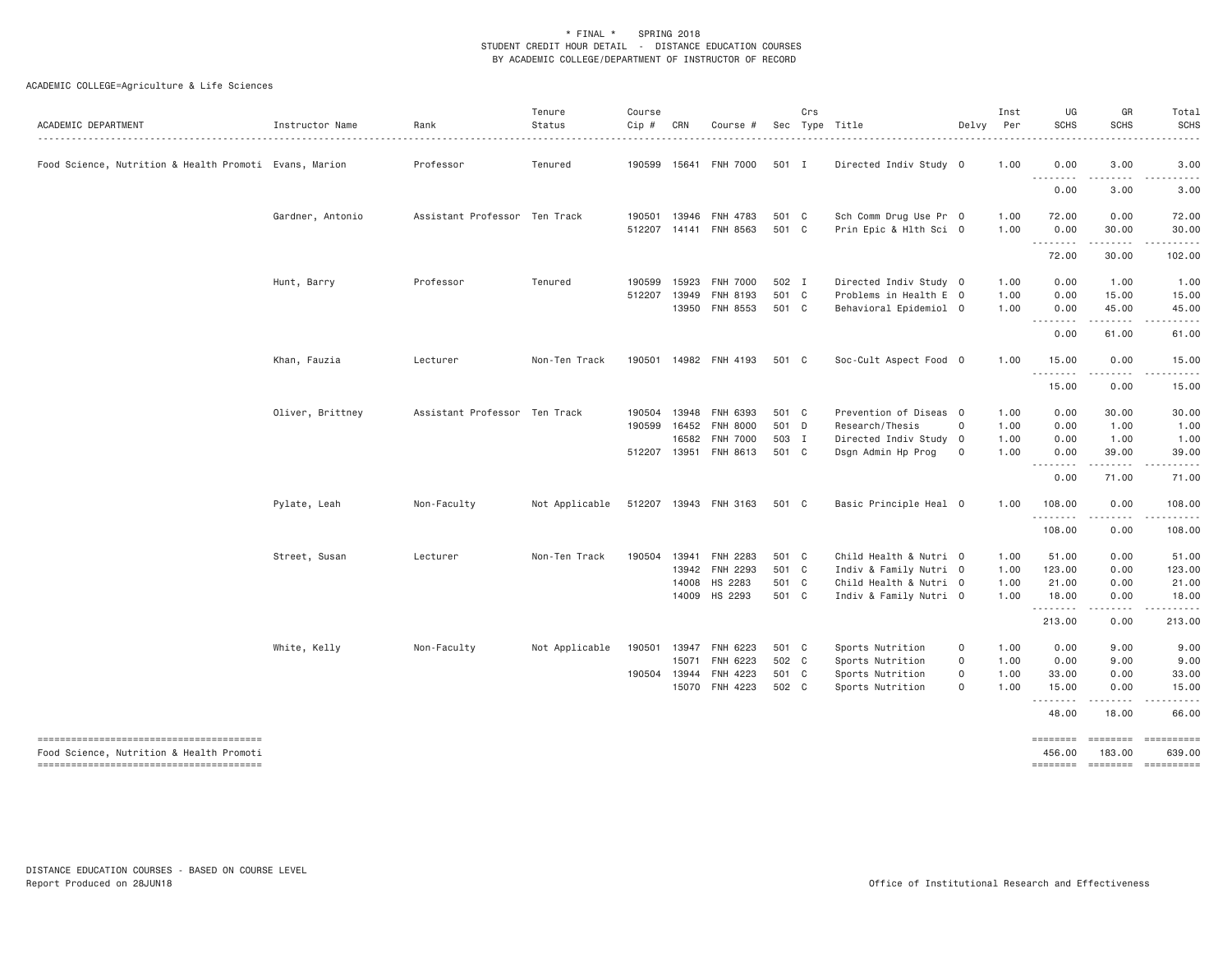| ACADEMIC DEPARTMENT    | Instructor Name | Rank     | Tenure<br>Status | Course<br>Cip | CRN   | Course  | Sec   | Crs<br>Type | Title           | Delvy      | Inst<br>Per | UG<br><b>SCHS</b>                       | GR<br><b>SCHS</b>            | Total<br>SCHS                      |
|------------------------|-----------------|----------|------------------|---------------|-------|---------|-------|-------------|-----------------|------------|-------------|-----------------------------------------|------------------------------|------------------------------------|
| Landscape Architecture | Rood, Cynthia   | Lecturer | Non-Ten Track    | 040601        | 14027 | LA 1803 | 501 C |             | Land Arch Appre | $^{\circ}$ | 1.00        | 150.00<br>---------<br>150.00           | 0.00<br>.<br>0.00            | 150.00<br>-----------<br>150.00    |
| Landscape Architecture |                 |          |                  |               |       |         |       |             |                 |            |             | $=$ = = = = = = =<br>150.00<br>======== | ========<br>0.00<br>======== | ==========<br>150.00<br>========== |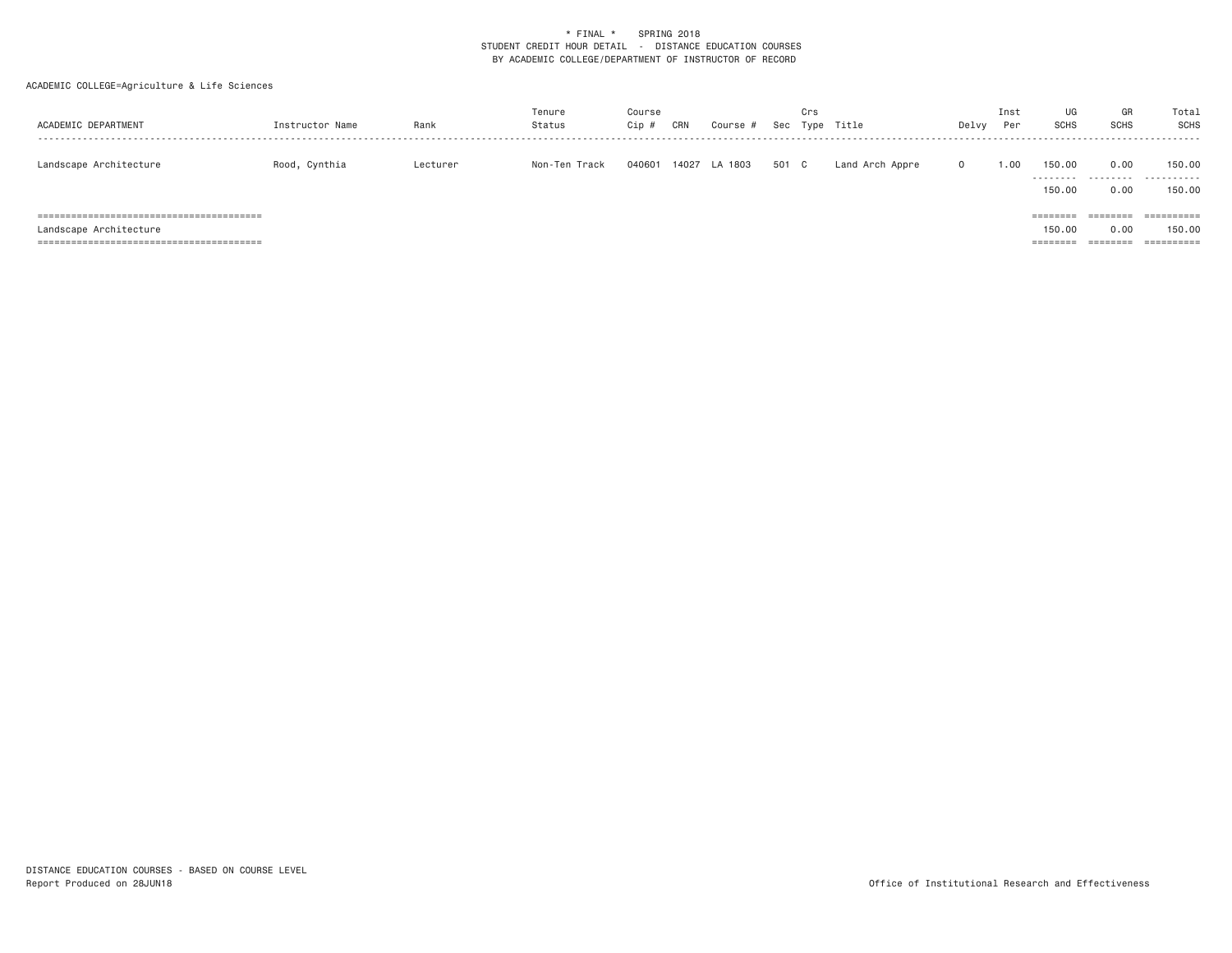| ACADEMIC DEPARTMENT      | Instructor Name  | Rank        | Tenure<br>Status | Course<br>Cip # | CRN | Course #                     | Sec   | Crs | Type Title          | Delvy          | Inst<br>Per | UG<br>SCHS                | GR<br>SCHS                                                              | Total<br>SCHS         |
|--------------------------|------------------|-------------|------------------|-----------------|-----|------------------------------|-------|-----|---------------------|----------------|-------------|---------------------------|-------------------------------------------------------------------------|-----------------------|
| School of Human Sciences | Boutwell, Angela | Lecturer    | Non-Ten Track    |                 |     | 190706 14963 HDFS 2813 501 B |       |     | Child Development   | $\mathbf{0}$   | 1.00        | 60.00<br>--------         | 0.00                                                                    | 60.00<br>.            |
|                          |                  |             |                  |                 |     |                              |       |     |                     |                |             | 60.00                     | 0.00                                                                    | 60.00                 |
|                          | Swann, Tamra     | Non-Faculty | Not Applicable   |                 |     | 140101 15149 GE 6990         | 501 C |     | Special Topic In GE | $\overline{0}$ | 0.10        | 0.00<br>---------<br>0.00 | 0.60<br>.<br>0.60                                                       | 0.60<br>.<br>0.60     |
|                          |                  |             |                  |                 |     |                              |       |     |                     |                |             |                           |                                                                         |                       |
|                          |                  |             |                  |                 |     |                              |       |     |                     |                |             | $=$ = = = = = = =         | ========                                                                | ==========            |
| School of Human Sciences |                  |             |                  |                 |     |                              |       |     |                     |                |             | 60.00                     | 0.60                                                                    | 60.60                 |
|                          |                  |             |                  |                 |     |                              |       |     |                     |                |             | $=$ = = = = = = =         | $\qquad \qquad \equiv \equiv \equiv \equiv \equiv \equiv \equiv \equiv$ | $=$ = = = = = = = = = |
|                          |                  |             |                  |                 |     |                              |       |     |                     |                |             |                           |                                                                         |                       |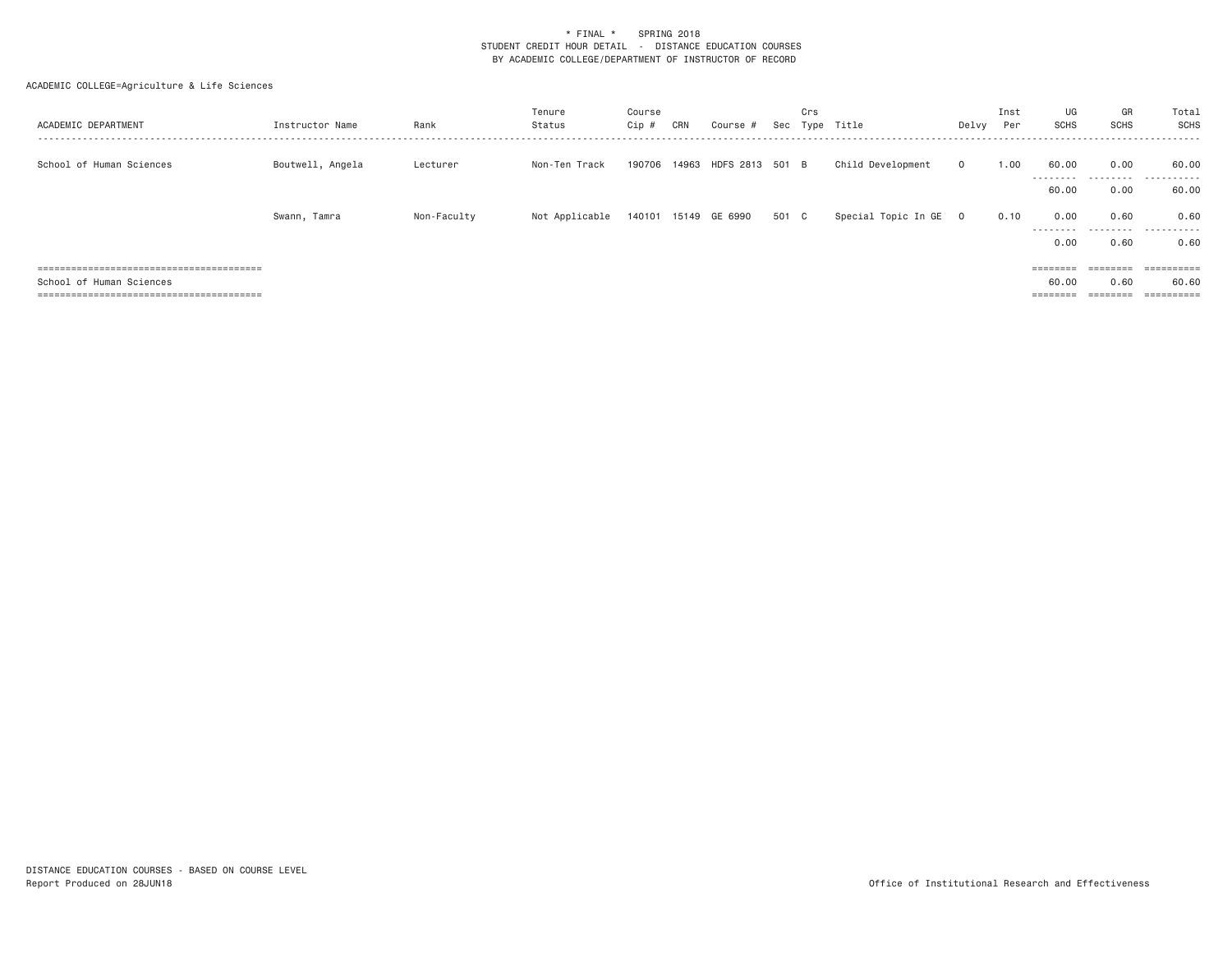| ACADEMIC DEPARTMENT | Instructor Name | Rank        | Tenure<br>Status | Course<br>Cip # | CRN | Course #                         |                | Crs | Sec Type Title                                   | Delvy   | Inst<br>Per  | UG<br>SCHS                | GR<br><b>SCHS</b>          | Total<br>SCHS       |
|---------------------|-----------------|-------------|------------------|-----------------|-----|----------------------------------|----------------|-----|--------------------------------------------------|---------|--------------|---------------------------|----------------------------|---------------------|
| Art AAD             | Baham, Tracey   | Non-Faculty | Not Applicable   | 300000          |     | 14098 TKT 4433<br>14104 TKT 6433 | 501 C<br>501 C |     | Dev of Veteran's Ben 0<br>Dev of Veterans' Ben 0 |         | 1.00<br>1.00 | 21,00<br>0.00<br>-------- | 0.00<br>27.00<br>--------- | 21.00<br>27.00<br>. |
|                     |                 |             |                  |                 |     |                                  |                |     |                                                  |         |              | 21.00                     | 27.00                      | 48.00               |
|                     | Gordon, Jeffery | Non-Faculty | Not Applicable   |                 |     | 500703 13797 ART 1113 501 C      |                |     | Art Appreciation                                 | $\circ$ | 1.00         | 126,00<br>--------        | 0.00<br>.                  | 126.00<br>.         |
|                     |                 |             |                  |                 |     |                                  |                |     |                                                  |         |              | 126,00                    | 0.00                       | 126.00              |
|                     |                 |             |                  |                 |     |                                  |                |     |                                                  |         |              | $=$ = = = = = = =         | ========                   | ==========          |
| Art AAD             |                 |             |                  |                 |     |                                  |                |     |                                                  |         |              | 147.00                    | 27.00                      | 174.00              |
|                     |                 |             |                  |                 |     |                                  |                |     |                                                  |         |              | $=$ = = = = = = =         | ========                   | ==========          |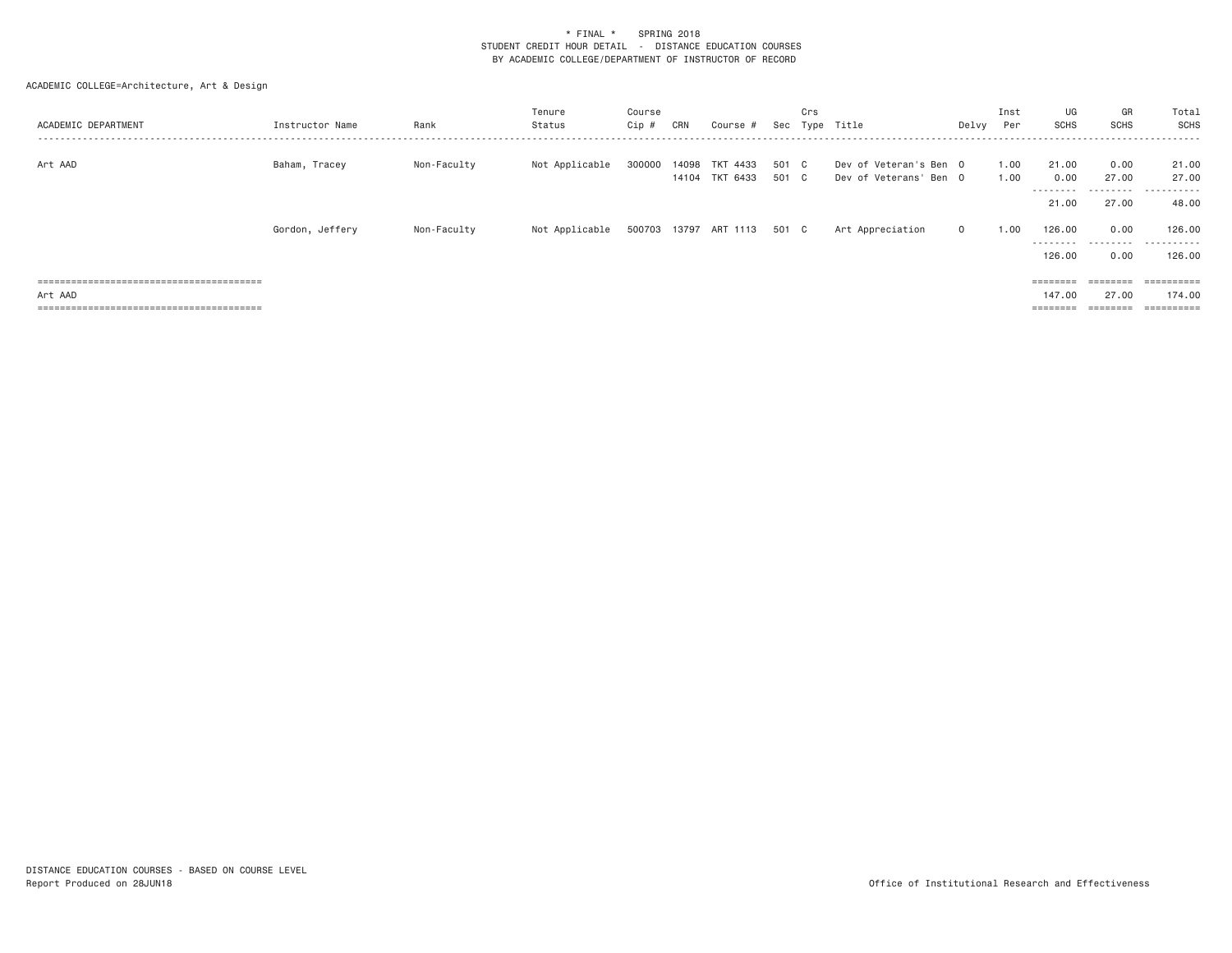| ACADEMIC DEPARTMENT | Instructor Name | Rank       | Tenure<br>Status | Course<br>Cip | CRN   | Course  | Sec   | Crs<br>Type | Title                  | Delvy | Inst<br>Per | UG<br><b>SCHS</b>                      | GR<br><b>SCHS</b>            | Total<br>SCHS                     |
|---------------------|-----------------|------------|------------------|---------------|-------|---------|-------|-------------|------------------------|-------|-------------|----------------------------------------|------------------------------|-----------------------------------|
| Interior Design     | Carroll, Robin  | Instructor | Non-Ten Track    | 190601        | 14011 | ID 2603 | 501 C |             | Interior Design Fund 0 |       | 1.00        | 33,00<br>---------<br>33,00            | 0.00<br>0.00                 | 33,00<br>.<br>33.00               |
| Interior Design     |                 |            |                  |               |       |         |       |             |                        |       |             | $=$ = = = = = = =<br>33,00<br>======== | ========<br>0.00<br>======== | ==========<br>33,00<br>========== |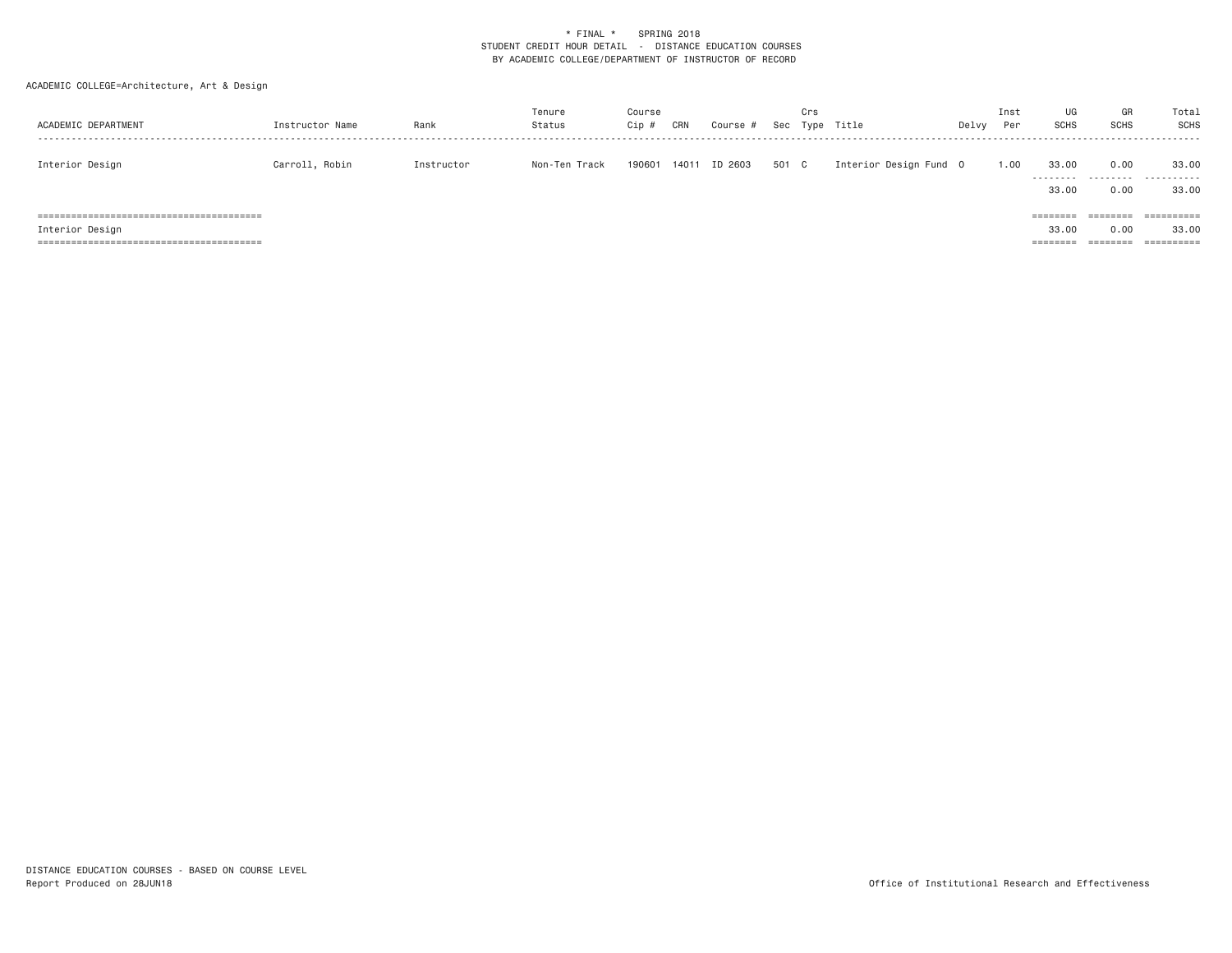| ACADEMIC DEPARTMENT    | Instructor Name | Rank        | Tenure<br>Status | Course<br>Cip | CRN   | Course   | Sec   | Crs<br>Type | Title             | Delvy | Inst<br>Per | UG<br><b>SCHS</b>             | GR<br><b>SCHS</b>                     | Total<br>SCHS                     |
|------------------------|-----------------|-------------|------------------|---------------|-------|----------|-------|-------------|-------------------|-------|-------------|-------------------------------|---------------------------------------|-----------------------------------|
| School of Architecture | Kemp, Leah      | Non-Faculty | Not Applicable   | 040201        | 13796 | ARC 1013 | 501 C |             | Arch Appreciation | 0     | 1.00        | 42.00<br>---------<br>42.00   | 0.00<br>0.00                          | 42.00<br>.<br>42.00               |
| School of Architecture |                 |             |                  |               |       |          |       |             |                   |       |             | ========<br>42.00<br>======== | $=$ = = = = = = =<br>0.00<br>======== | ==========<br>42.00<br>========== |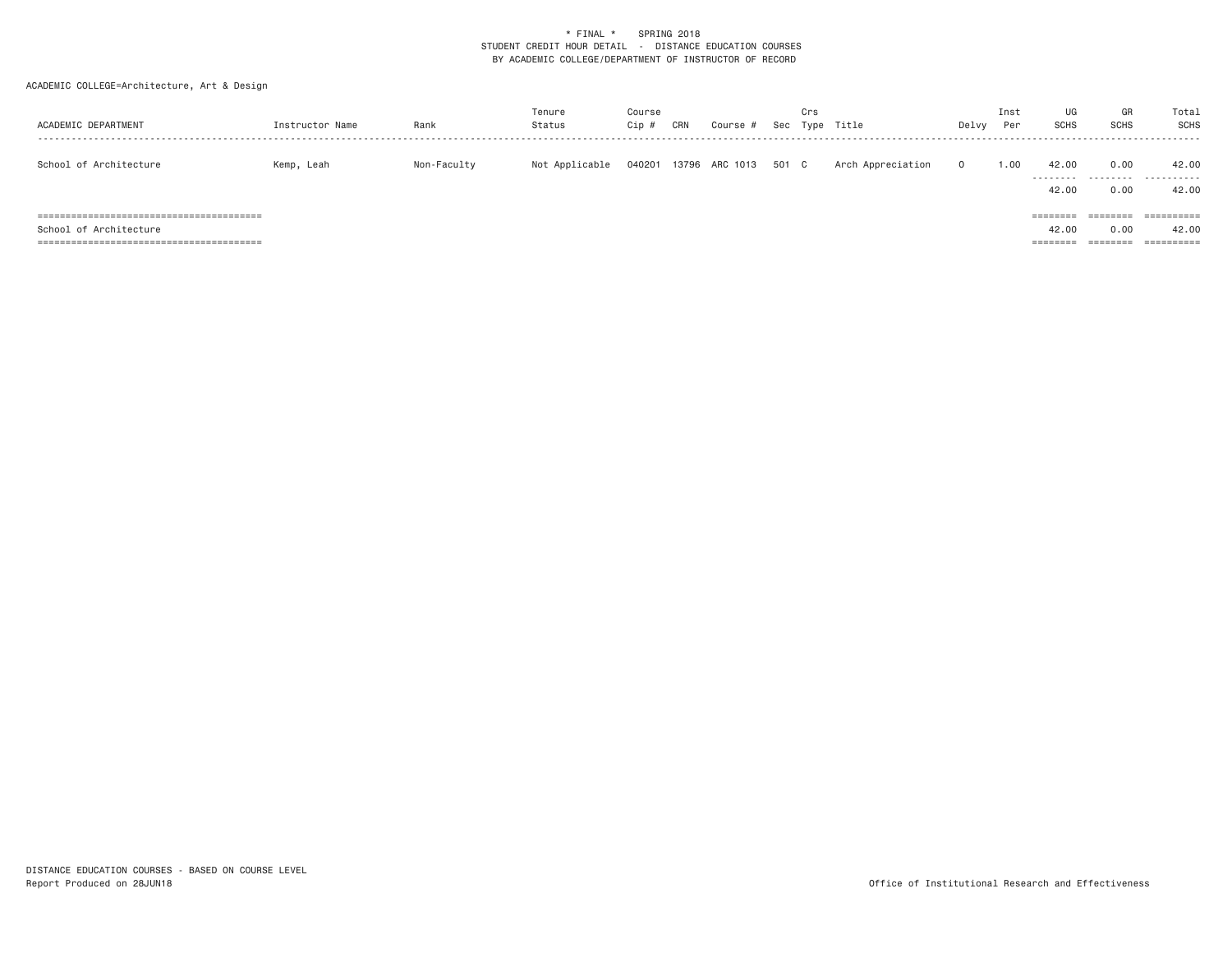| ACADEMIC DEPARTMENT | Instructor Name | Rank         | Tenure<br>Status | Course<br>Cip # | CRN | Course #      | Sec   | Crs | Type Title             | Delvy | Inst<br>Per | UG<br><b>SCHS</b>            | GR<br><b>SCHS</b> | Total<br>SCHS                    |
|---------------------|-----------------|--------------|------------------|-----------------|-----|---------------|-------|-----|------------------------|-------|-------------|------------------------------|-------------------|----------------------------------|
| Aerospace Studies   | Cassidy, Joseph | Non-Employee | Not Applicable   | 290201          |     | 15395 AS 4000 | 501 I |     | Directed Indiv Study F |       | 1.00        | 3,00<br>.<br>3.00            | 0.00<br>.<br>0.00 | 3,00<br>.<br>3,00                |
| Aerospace Studies   |                 |              |                  |                 |     |               |       |     |                        |       |             | ========<br>3.00<br>======== | 0.00              | ==========<br>3,00<br>========== |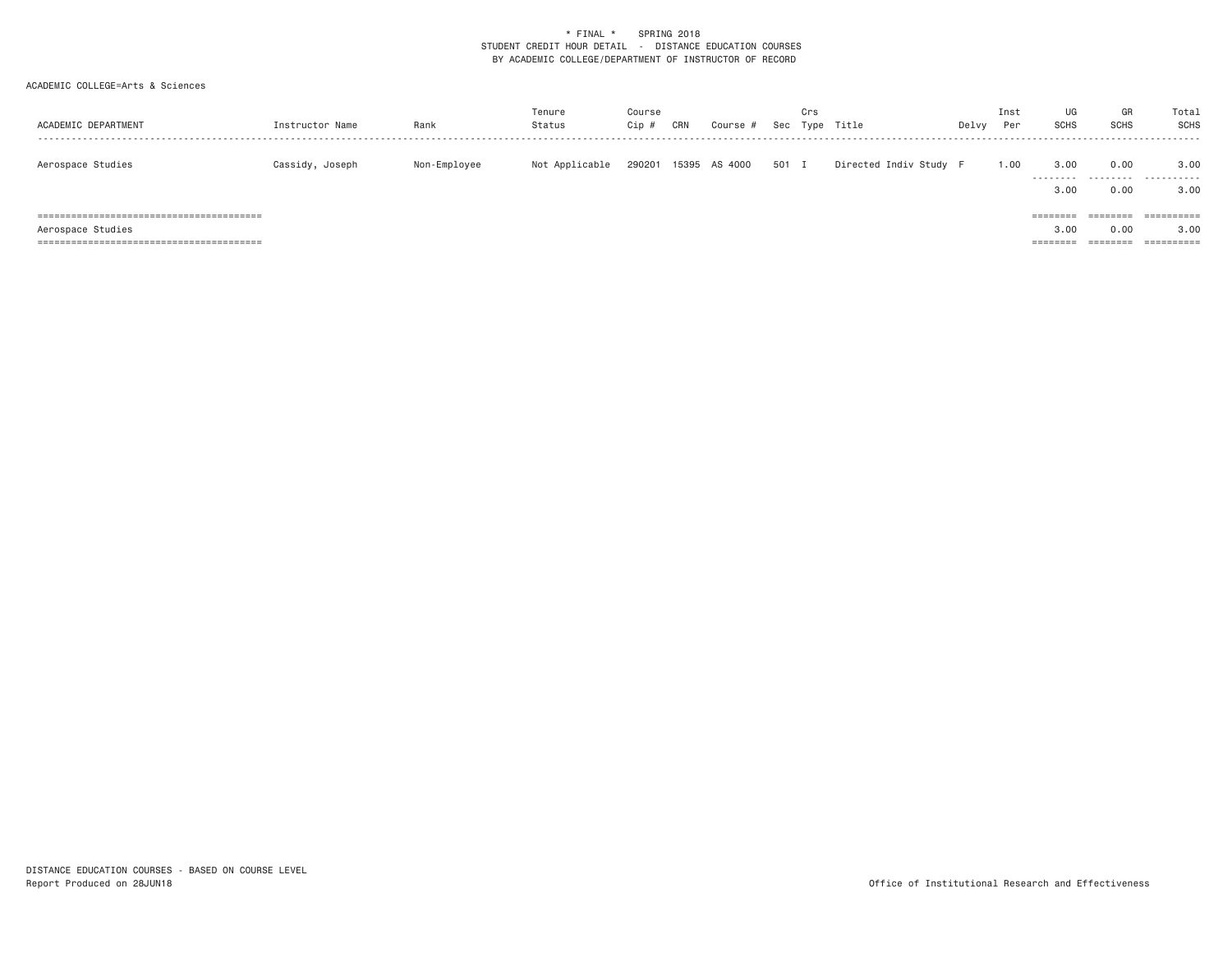| ACADEMIC DEPARTMENT | Instructor Name  | Rank                        | Tenure<br>Status | Course<br>Cip #  | CRN   | Course #                   | Sec            | Crs | Type Title                                  | Delvy Per | Inst         | UG<br>SCHS                   | GR<br><b>SCHS</b>    | Total<br><b>SCHS</b>                           |
|---------------------|------------------|-----------------------------|------------------|------------------|-------|----------------------------|----------------|-----|---------------------------------------------|-----------|--------------|------------------------------|----------------------|------------------------------------------------|
| Biological Sciences | Chevalier, David | Lecturer                    | Non-Ten Track    | 260301           |       | 13803 BIO 8063             | 501 C          |     | Comp Study of Plants 0                      |           | 1.00         | 0.00<br>--------             | 36.00<br>- - - - - - | 36.00                                          |
|                     |                  |                             |                  |                  |       |                            |                |     |                                             |           |              | 0.00                         | 36.00                | 36.00                                          |
|                     | Gordon, Donna    | Associate Professor Tenured |                  | 260101<br>260401 | 13805 | BIO 8191<br>13802 BIO 8033 | 501 S<br>501 C |     | Seminar in General B 0<br>Adv. Cell Biology | $\circ$   | 1.00<br>1.00 | 0.00<br>0.00<br>--------     | 1.00<br>39.00<br>.   | 1.00<br>39.00<br>.                             |
|                     |                  |                             |                  |                  |       |                            |                |     |                                             |           |              | 0.00                         | 40.00                | 40.00                                          |
|                     | Jolley, Rachel   | Non-Employee                | Not Applicable   |                  |       | 261102 13804 BIO 8093      | 501 C          |     | Experm Bio & Biostat 0                      |           | 1.00         | 0.00<br>--------             | 45.00                | 45.00<br>$  -$                                 |
|                     |                  |                             |                  |                  |       |                            |                |     |                                             |           |              | 0.00                         | 45.00                | 45.00                                          |
|                     | Welch, Mark      | Associate Professor Tenured |                  | 261310 13801     |       | BIO 6023                   | 501 C          |     | Prin Evolutionary Bi 0                      |           | 1.00         | 0.00                         | 51.00                | 51.00<br>$  -$<br>- - - - - -                  |
|                     |                  |                             |                  |                  |       |                            |                |     |                                             |           |              | 0.00                         | 51.00                | 51.00                                          |
| Biological Sciences |                  |                             |                  |                  |       |                            |                |     |                                             |           |              | ========<br>0.00<br>======== | ========<br>172.00   | -----------<br>172.00<br>$=$ = = = = = = = = = |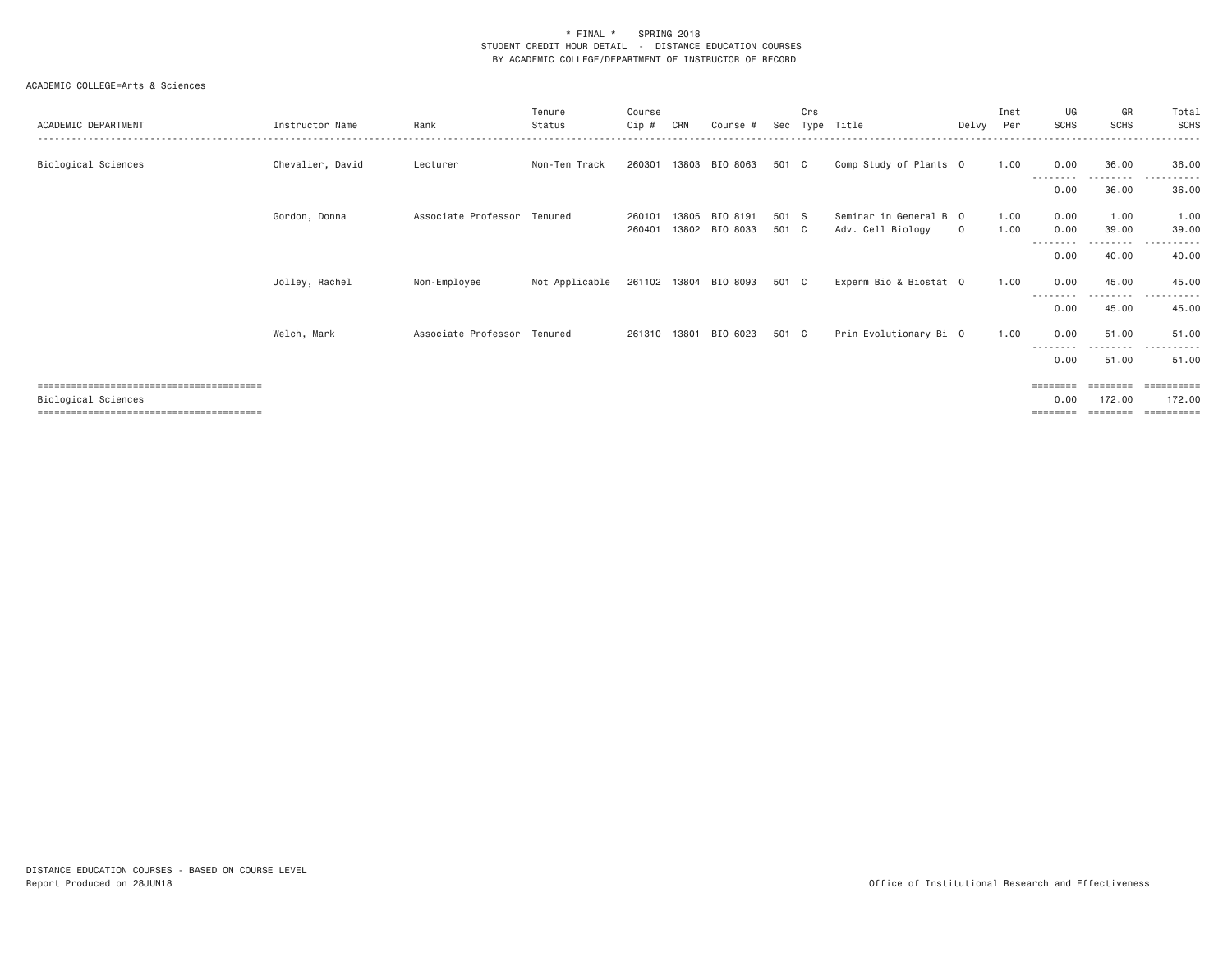| ACADEMIC DEPARTMENT | Instructor Name | Rank       | Tenure<br>Status | Course<br>Cip # | CRN   | Course #      | Sec   | Crs | Type Title          | Delvy    | Inst<br>Per | UG<br><b>SCHS</b> | GR<br><b>SCHS</b> | Total<br><b>SCHS</b>  |
|---------------------|-----------------|------------|------------------|-----------------|-------|---------------|-------|-----|---------------------|----------|-------------|-------------------|-------------------|-----------------------|
| Chemistry           | Smith, Laura    | Instructor | Non-Ten Track    | 400501          | 13831 | CH 1043       | 501   | C.  | Survey of Chemistry |          | 1.00        | 63.00             | 0.00              | 63.00                 |
|                     |                 |            |                  |                 |       | 13832 CH 1051 | 501 L |     | Experimental Chem   |          | 1.00        | 16.00             | 0.00              | 16.00                 |
|                     |                 |            |                  |                 |       | 15222 CH 1053 | 501   | C C | Survey of Chemistry | $\Omega$ | 1.00        | 9.00              | 0.00              | 9.00                  |
|                     |                 |            |                  |                 |       |               |       |     |                     |          |             | .                 |                   | .                     |
|                     |                 |            |                  |                 |       |               |       |     |                     |          |             | 88.00             | 0.00              | 88.00                 |
|                     |                 |            |                  |                 |       |               |       |     |                     |          |             |                   |                   |                       |
|                     |                 |            |                  |                 |       |               |       |     |                     |          |             | ========          | ========          | ==========            |
| Chemistry           |                 |            |                  |                 |       |               |       |     |                     |          |             | 88.00             | 0.00              | 88,00                 |
|                     |                 |            |                  |                 |       |               |       |     |                     |          |             | ========          | ========          | $=$ = = = = = = = = = |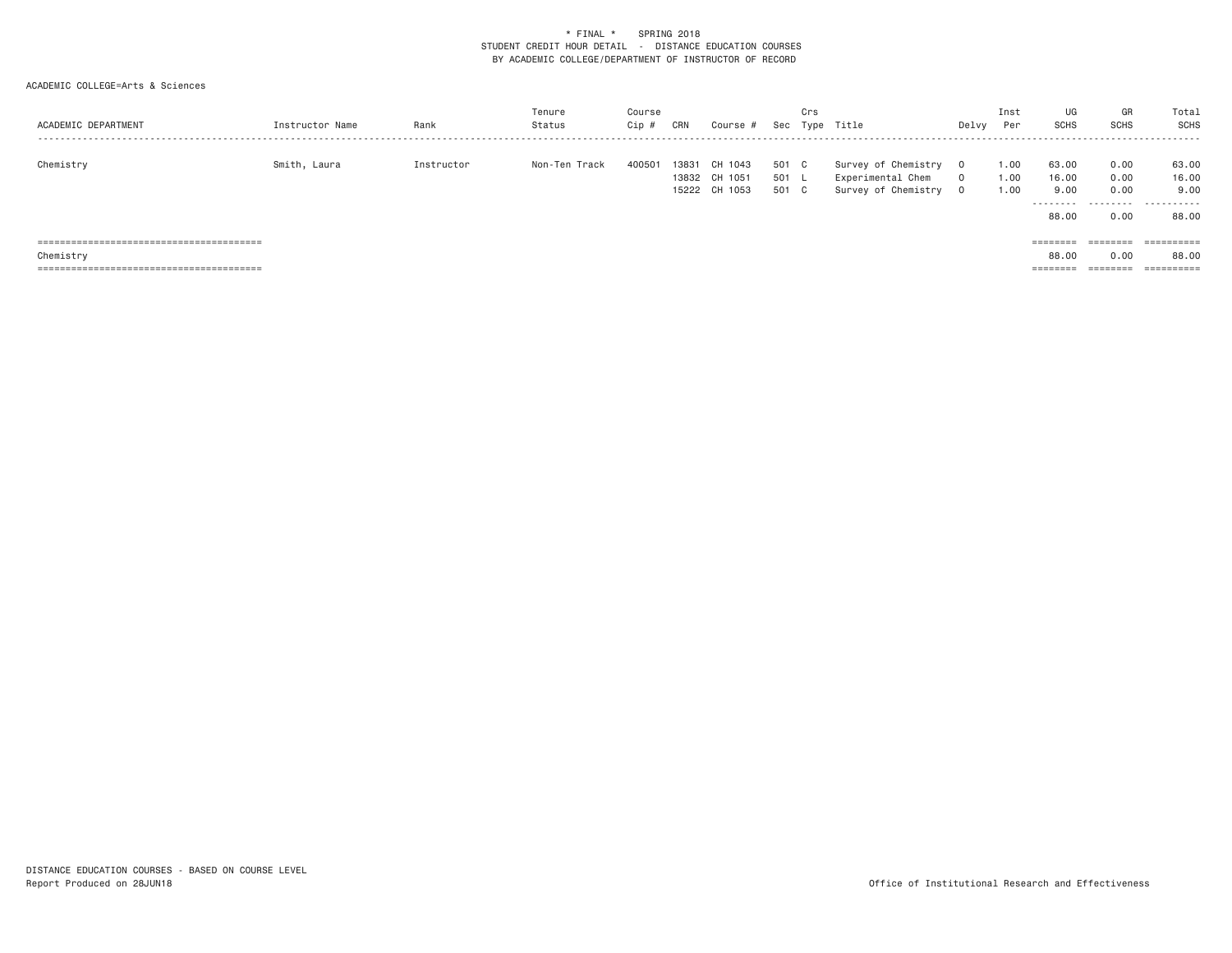| ACADEMIC DEPARTMENT                                                                | Instructor Name     | Rank              | Tenure<br>Status<br>------------ | Course<br>Cip # | CRN   | Course #                                           | Sec                     | Crs | Type Title                          | Delvy                   | Inst<br>Per<br>------- | UG<br><b>SCHS</b>       | GR<br><b>SCHS</b>                                  | Total<br>SCHS<br>.               |
|------------------------------------------------------------------------------------|---------------------|-------------------|----------------------------------|-----------------|-------|----------------------------------------------------|-------------------------|-----|-------------------------------------|-------------------------|------------------------|-------------------------|----------------------------------------------------|----------------------------------|
| Classical & Modern Languages & Literatur Bunz, Morgane                             |                     | Lecturer          | Non-Ten Track                    | 160901          |       | 13931 FLF 1123                                     | 501 C                   |     | French II                           | $\circ$                 | 1.00                   | 33.00                   | 0.00                                               | 33,00                            |
|                                                                                    |                     |                   |                                  |                 |       |                                                    |                         |     |                                     |                         |                        | <b></b><br>33.00        | <b><i><u><u> - - - - - - -</u></u></i></b><br>0.00 | . <u>.</u> .<br>$- - -$<br>33.00 |
|                                                                                    | Hainsey, Arianne    | Lecturer          | Non-Ten Track                    | 160501          |       | 13932 FLG 1113                                     | 501 C                   |     | German I                            | $\circ$                 | 1.00                   | 18.00                   | 0.00                                               | 18.00                            |
|                                                                                    |                     |                   |                                  |                 |       |                                                    |                         |     |                                     |                         |                        | ---------<br>18.00      | -----<br>0.00                                      | ------<br>18.00                  |
|                                                                                    | Kraker, Julia       | Lecturer          | Non-Ten Track                    | 160905          | 13936 | FLS 1123<br>13937 FLS 1123                         | 501 C<br>503 C          |     | Spanish II<br>Spanish II            | $\mathsf{O}$<br>$\circ$ | 1.00<br>1.00           | 66.00<br>57.00          | 0.00<br>0.00                                       | 66.00<br>57.00                   |
|                                                                                    |                     |                   |                                  |                 |       |                                                    |                         |     |                                     |                         |                        | .<br>123.00             | -----<br>0.00                                      | .<br>123.00                      |
|                                                                                    | Little, Christopher | Non-Employee      | Not Applicable                   | 160905          |       | 13933 FLS 1113<br>13934 FLS 1113<br>13935 FLS 1113 | 501 C<br>502 C<br>503 C |     | Spanish I<br>Spanish I<br>Spanish I | 0<br>0<br>$\circ$       | 1.00<br>1.00<br>1.00   | 48.00<br>51.00<br>36.00 | 0.00<br>0.00<br>0.00                               | 48.00<br>51.00<br>36.00          |
|                                                                                    |                     |                   |                                  |                 |       |                                                    |                         |     |                                     |                         |                        | .<br>135.00             | .<br>0.00                                          | 135.00                           |
|                                                                                    | Massey, Brittany    | Grad Teach Assist | Non-Ten Track                    | 160901          |       | 13930 FLF 1113                                     | 501 C                   |     | French I                            | $\circ$                 | 1.00                   | 21.00<br>.              | 0.00<br>.                                          | 21.00<br>.                       |
|                                                                                    |                     |                   |                                  |                 |       |                                                    |                         |     |                                     |                         |                        | 21.00                   | 0.00                                               | 21.00                            |
|                                                                                    | Moya, Arleana       | Instructor        | Non-Ten Track                    | 160905          |       | 13938 FLS 1123                                     | 504 C                   |     | Spanish II                          | $\circ$                 | 1.00                   | 63.00                   | 0.00                                               | 63.00                            |
|                                                                                    |                     |                   |                                  |                 |       |                                                    |                         |     |                                     |                         |                        | .<br>63.00              | .<br>0.00                                          | 63.00                            |
|                                                                                    | Vozzo, Rosa         | Instructor        | Non-Ten Track                    | 160905          |       | 13939 FLS 2133                                     | 501 C                   |     | Spanish III                         | $\circ$                 | 1.00                   | 54.00                   | 0.00                                               | 54.00                            |
|                                                                                    |                     |                   |                                  |                 |       |                                                    |                         |     |                                     |                         |                        | .<br>54.00              | 0.00                                               | 54.00                            |
| --------------------------------------<br>Classical & Modern Languages & Literatur |                     |                   |                                  |                 |       |                                                    |                         |     |                                     |                         |                        | 447.00                  | ==================<br>0.00                         | ==========<br>447.00             |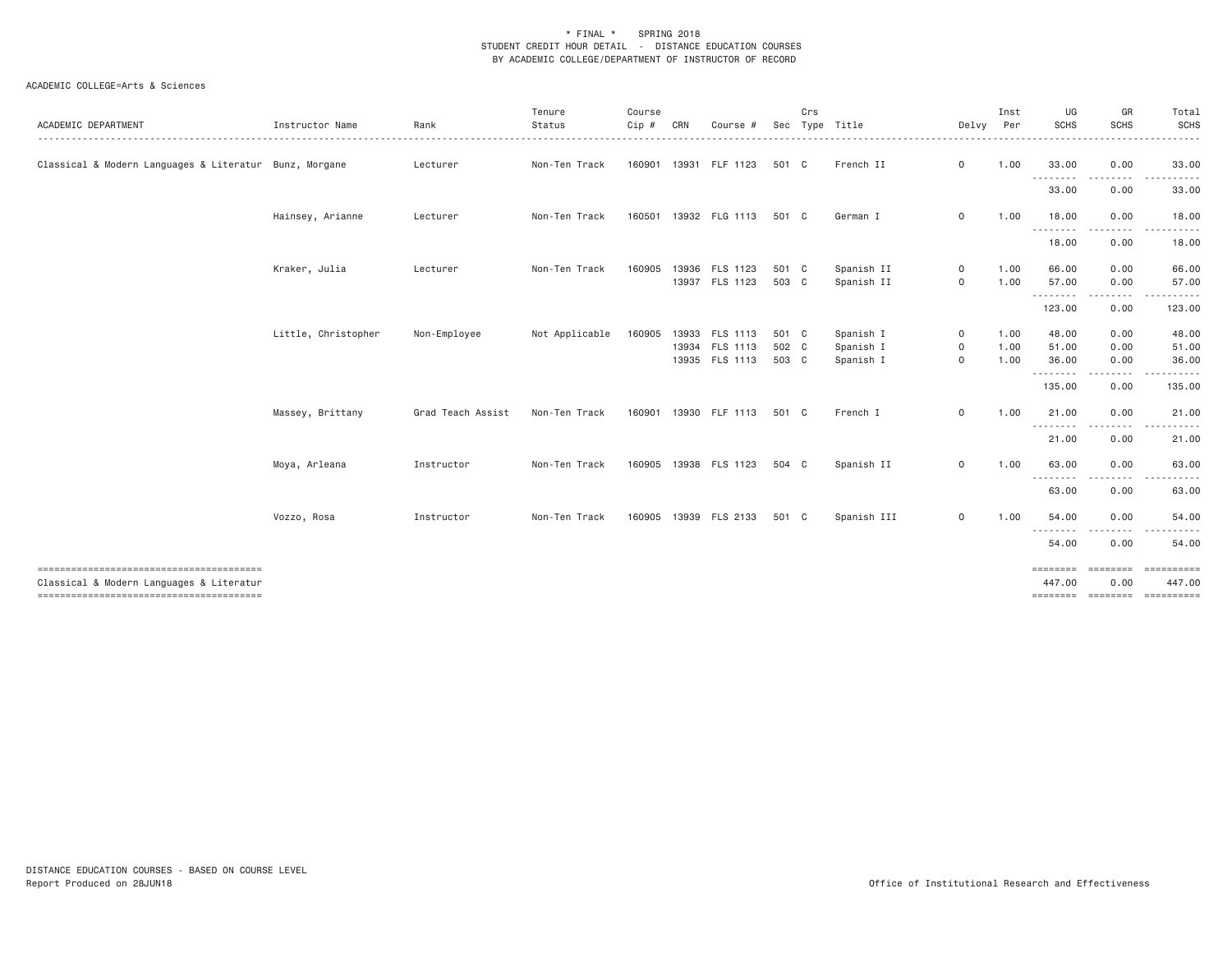|                                        |                   |                               | Tenure        | Course       |       |                      |       | Crs |                        |                     | Inst | UG                              | GR                                                                               | Total       |
|----------------------------------------|-------------------|-------------------------------|---------------|--------------|-------|----------------------|-------|-----|------------------------|---------------------|------|---------------------------------|----------------------------------------------------------------------------------|-------------|
| ACADEMIC DEPARTMENT                    | Instructor Name   | Rank                          | Status        | $Cip$ #      | CRN   | Course #             |       |     | Sec Type Title         | Delvy               | Per  | <b>SCHS</b>                     | SCHS                                                                             | <b>SCHS</b> |
| Communication                          | Anthony, Kelli    | Instructor                    | Non-Ten Track | 090101       |       | 13835 CO 1223        | 501 C |     | Intro Comm Theory      | 0                   | 1.00 | 126.00                          | 0.00                                                                             | 126.00      |
|                                        |                   |                               |               |              | 13839 | CO 3833              | 501 C |     | Interviewing           | 0                   | 1.00 | 81.00                           | 0.00                                                                             | 81.00       |
|                                        |                   |                               |               | 090401       | 13836 | CO 1403              | 501 C |     | Intro Mass Media       | 0                   | 1.00 | 135.00                          | 0.00                                                                             | 135.00      |
|                                        |                   |                               |               | 090900       | 13838 | CO 3813              | 501 C |     | PR Case Problems       | $\mathbf 0$         | 1.00 | 48.00<br>--------               | 0.00<br>.                                                                        | 48.00       |
|                                        |                   |                               |               |              |       |                      |       |     |                        |                     |      | 390.00                          | 0.00                                                                             | 390.00      |
|                                        | Forde, John       | Professor                     | Tenured       | 090900       |       | 13837 CO 3803        | 501 C |     | Prin Public Relation 0 |                     | 1.00 | 75.00                           | 0.00                                                                             | 75.00       |
|                                        |                   |                               |               |              |       |                      |       |     |                        |                     |      | 75.00                           | 0.00                                                                             | 75.00       |
|                                        | Fountain, Amy     | Instructor                    | Non-Ten Track |              |       | 090101 13833 CO 1013 | 501 C |     | Intro to Communicati 0 |                     | 1,00 | 93.00<br><u>.</u>               | 0.00                                                                             | 93.00       |
|                                        |                   |                               |               |              |       |                      |       |     |                        |                     |      | 93.00                           | 0.00                                                                             | 93.00       |
|                                        | Goodman, Mark     | Professor                     | Tenured       | 090701       | 13842 | CO 4433              | 501 C |     | Television Criticism 0 |                     | 1.00 | 48.00                           | 0.00                                                                             | 48.00       |
|                                        |                   |                               |               |              |       | 090702 13845 CO 6433 | 501 C |     | Television Criticism 0 |                     | 1.00 | 0.00                            | 3.00                                                                             | 3.00        |
|                                        |                   |                               |               |              |       |                      |       |     |                        |                     |      | .<br>48.00                      | 3.00                                                                             | 51.00       |
|                                        | Knight, Amy       | Instructor                    | Non-Ten Track |              |       | 090101 13834 CO 1013 | 502 C |     | Intro to Communicati 0 |                     | 1.00 | 51,00                           | 0.00                                                                             | 51.00       |
|                                        |                   |                               |               |              |       |                      |       |     |                        |                     |      | .<br>51.00                      | -----<br>0.00                                                                    | 51.00       |
|                                        | Loehwing, Melanie | Assistant Professor Ten Track |               | 231304 13840 |       | CO 4253              | 501 C |     | Elements Of Persuasn 0 |                     | 1.00 | 27.00                           | 0.00                                                                             | 27.00       |
|                                        |                   |                               |               |              |       | 13843 CO 6253        | 501 C |     | Elements Of Persuasn 0 |                     | 1.00 | 0.00                            | 6.00                                                                             | 6.00        |
|                                        |                   |                               |               |              |       |                      |       |     |                        |                     |      | --------<br>27.00               | 6.00                                                                             | 33.00       |
|                                        | Smith, Glenn      | Associate Professor Tenured   |               |              |       | 090101 16387 CO 7000 | 501 I |     | Directed Indiv Study 0 |                     | 1.00 | 0.00<br>.                       | 3.00                                                                             | 3.00        |
|                                        |                   |                               |               |              |       |                      |       |     |                        |                     |      | 0.00                            | 3.00                                                                             | 3.00        |
|                                        | Williams, Kevin   | Associate Professor Tenured   |               | 090102       | 13841 | CO 4323              | 501 C |     | Mass Media-Society     | 0                   | 1.00 | 72.00                           | 0.00                                                                             | 72.00       |
|                                        |                   |                               |               | 090401       |       | 13844 CO 6323        | 501 C |     | Mass Media-Society     | $\mathsf{O}\xspace$ | 1.00 | 0.00<br><u> - - - - - - - -</u> | 15.00                                                                            | 15.00       |
|                                        |                   |                               |               |              |       |                      |       |     |                        |                     |      | 72.00                           | 15.00                                                                            | 87.00       |
| Communication                          |                   |                               |               |              |       |                      |       |     |                        |                     |      | ========<br>756.00              | $\qquad \qquad \equiv \equiv \equiv \equiv \equiv \equiv \equiv \equiv$<br>27.00 | 783.00      |
| -------------------------------------- |                   |                               |               |              |       |                      |       |     |                        |                     |      |                                 | ======== ======== =========                                                      |             |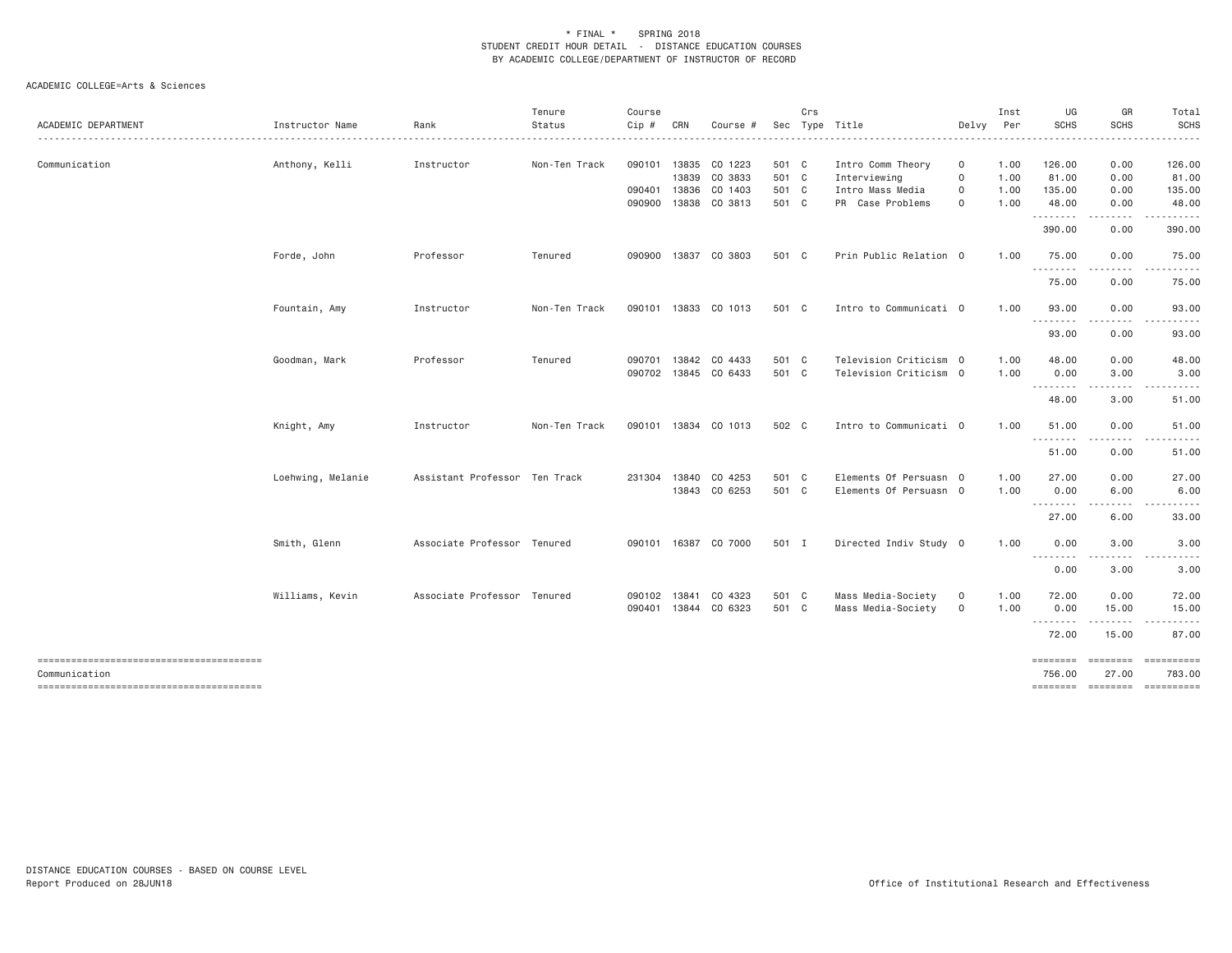| ACADEMIC DEPARTMENT | Instructor Name | Rank     | Tenure<br>Status | Course<br>Cip #            | CRN   | Course #                                                   | Sec                              | Crs<br>Type | Title                                                                                      | Delvy              | Inst<br>Per                  | UG<br><b>SCHS</b>                    | GR<br><b>SCHS</b>                 | Total<br>SCHS                                |
|---------------------|-----------------|----------|------------------|----------------------------|-------|------------------------------------------------------------|----------------------------------|-------------|--------------------------------------------------------------------------------------------|--------------------|------------------------------|--------------------------------------|-----------------------------------|----------------------------------------------|
| English             | Olson, Peter    | Lecturer | Non-Ten Track    | 231301<br>231303<br>231404 | 13917 | EN 1113<br>15394 EN 1113<br>13921 EN 3313<br>13919 EN 2223 | 501 C<br>502 C<br>501 C<br>502 C |             | En Composition II<br>En Composition II<br>Writing for the Work 0<br>English Lit After 18 0 | $\circ$<br>$\circ$ | 1.00<br>1.00<br>1.00<br>1.00 | 48.00<br>42.00<br>54.00<br>39.00     | 0.00<br>0.00<br>0.00<br>0.00      | 48.00<br>42.00<br>54.00<br>39.00             |
|                     |                 |          |                  |                            |       |                                                            |                                  |             |                                                                                            |                    |                              | ---------<br>183.00                  | .<br>0.00                         | .<br>183.00                                  |
|                     | Redd, James     | Lecturer | Non-Ten Track    | 231404                     | 13918 | EN 2223<br>13920 EN 2223                                   | 501 C<br>503 C                   |             | English Lit After 18 0<br>English Lit After 18 0                                           |                    | 1.00<br>1.00                 | 36.00<br>36.00<br>---------<br>72.00 | 0.00<br>0.00<br>---------<br>0.00 | 36.00<br>36.00<br>.<br>72.00                 |
| English             |                 |          |                  |                            |       |                                                            |                                  |             |                                                                                            |                    |                              | 255.00                               | --------<br>0.00<br>========      | $=$ = = = = = = = = =<br>255.00<br>========= |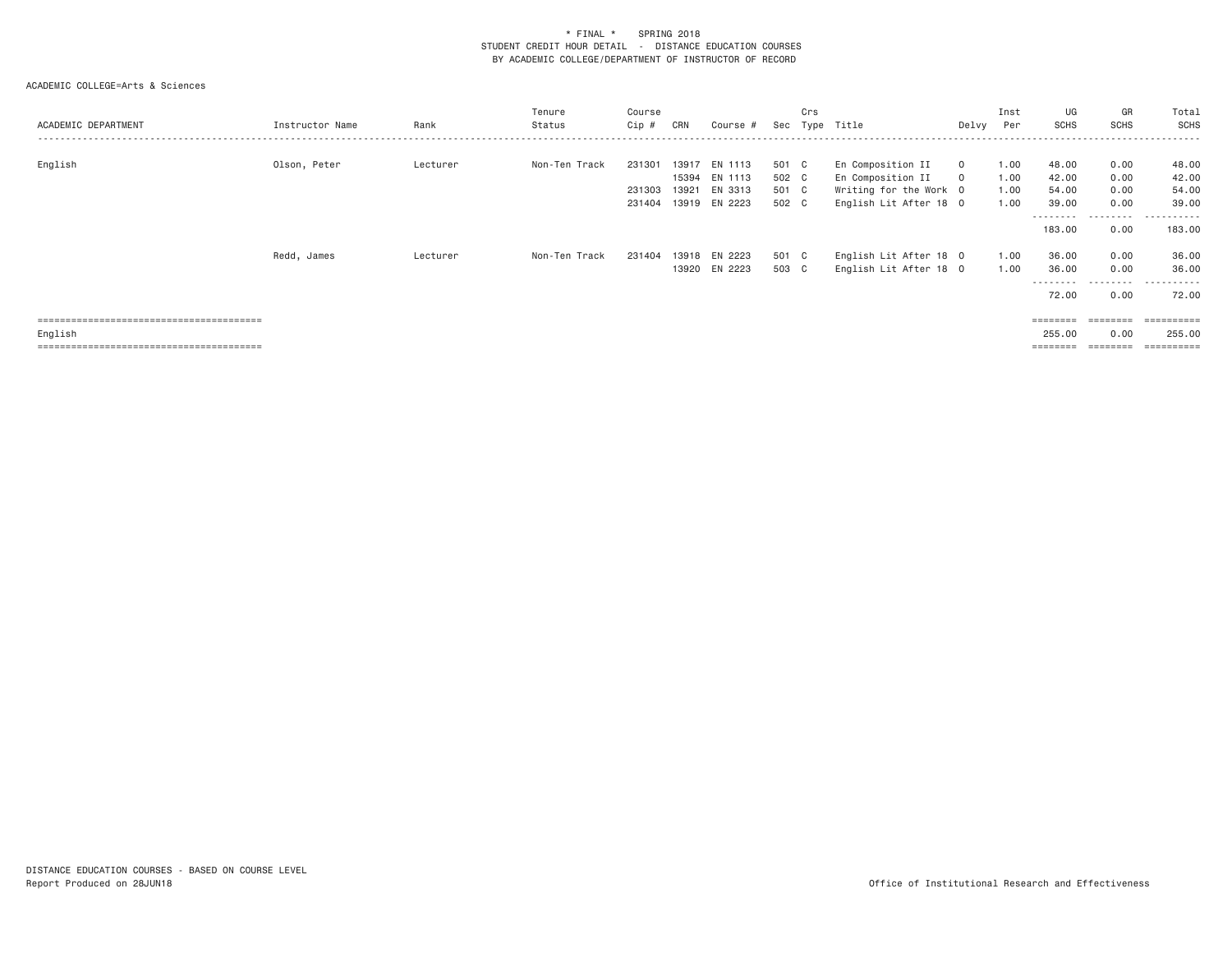| ACADEMIC DEPARTMENT | Instructor Name  | Rank<br><u>.</u>                  | Tenure<br>Status | Course<br>Cip # | CRN          | Course #             |       | Crs | Sec Type Title<br>.    | Delvy               | Inst<br>Per | UG<br><b>SCHS</b>          | GR<br><b>SCHS</b>                                                                                                                                                                        | Total<br><b>SCHS</b> |
|---------------------|------------------|-----------------------------------|------------------|-----------------|--------------|----------------------|-------|-----|------------------------|---------------------|-------------|----------------------------|------------------------------------------------------------------------------------------------------------------------------------------------------------------------------------------|----------------------|
| Geosciences         | Clary, Renee     | Associate Professor Tenured       |                  | 400601          | 14720        | GG 8313              | 501 C |     | History of Life        | 0                   | 1.00        | 0.00                       | 21.00                                                                                                                                                                                    | 21.00                |
|                     |                  |                                   |                  |                 | 16726        | GG 8000              | 501 D |     | Research / Thesis      | $\mathsf{O}\xspace$ | 1.00        | 0.00                       | 1.00<br>د د د د د                                                                                                                                                                        | 1.00<br>.            |
|                     |                  |                                   |                  |                 |              |                      |       |     |                        |                     |             | 0.00                       | 22.00                                                                                                                                                                                    | 22.00                |
|                     | Cooke, William   | Professor                         | Tenured          | 450701          |              | 13986 GR 6313        | 501 B |     | Advanced GIS           | $\mathsf{O}\xspace$ | 0.10        | 0.00<br>$\frac{1}{2}$<br>. | 3.90                                                                                                                                                                                     | 3.90                 |
|                     |                  |                                   |                  |                 |              |                      |       |     |                        |                     |             | 0.00                       | 3.90                                                                                                                                                                                     | 3.90                 |
|                     | Ezell, John      | Non-Employee                      | Not Applicable   |                 |              | 400601 14721 GG 8133 | 501 C |     | Rocks and Minerals     | $\mathbf 0$         | 1.00        | 0.00<br><u>.</u>           | 90.00<br>$- - - - -$                                                                                                                                                                     | 90.00                |
|                     |                  |                                   |                  |                 |              |                      |       |     |                        |                     |             | 0.00                       | 90.00                                                                                                                                                                                    | 90.00                |
|                     | Fraza, Erik      | Clinical Assist Pro Non-Ten Track |                  | 400404          | 13978        | GR 4753              | 501 C |     | Satellite & Radar Me 0 |                     | 1.00        | 114.00                     | 0.00                                                                                                                                                                                     | 114.00               |
|                     |                  |                                   |                  |                 | 13979        | GR 4753              | 502 C |     | Satellite & Radar Me 0 |                     | 1.00        | 117.00                     | 0.00                                                                                                                                                                                     | 117.00               |
|                     |                  |                                   |                  |                 | 13983        | GR 4823              | 501 C |     | Dynamic Meteorology    | $\overline{0}$      | 1.00        | 21.00                      | 0.00                                                                                                                                                                                     | 21.00                |
|                     |                  |                                   |                  |                 | 450701 13988 | GR 6753              | 501 C |     | Satellite & Radar Me 0 |                     | 1.00        | 0.00                       | 96.00                                                                                                                                                                                    | 96.00                |
|                     |                  |                                   |                  |                 | 13989        | GR 6823              | 501 C |     | Dynamic Meteorolgy I 0 |                     | 1.00        | 0.00<br>. <b>.</b>         | 27.00<br>$\frac{1}{2} \left( \frac{1}{2} \right) \left( \frac{1}{2} \right) \left( \frac{1}{2} \right) \left( \frac{1}{2} \right) \left( \frac{1}{2} \right) \left( \frac{1}{2} \right)$ | 27.00                |
|                     |                  |                                   |                  |                 |              |                      |       |     |                        |                     |             | 252.00                     | 123.00                                                                                                                                                                                   | 375.00               |
|                     | Grala, Katarzyna | Non-Faculty                       | Not Applicable   | 450701          | 13986        | GR 6313              | 501 B |     | Advanced GIS           | $\mathsf{O}\xspace$ | 0.90        | 0.00                       | 35.10                                                                                                                                                                                    | 35.10                |
|                     |                  |                                   |                  |                 |              | 13987 GR 6353        | 501 C |     | Geodatabase Design     | $\mathsf{O}\xspace$ | 0.90        | 0.00<br>.                  | 16.20<br>د د د د د                                                                                                                                                                       | 16.20<br>. <u>.</u>  |
|                     |                  |                                   |                  |                 |              |                      |       |     |                        |                     |             | 0.00                       | 51.30                                                                                                                                                                                    | 51.30                |
|                     | Gutter, Barrett  | Clinical Assist Pro Non-Ten Track |                  | 400404          | 13984        | GR 4923              | 501 C |     | Severe Weather         | $\mathsf{O}\xspace$ | 1.00        | 120.00                     | 0.00                                                                                                                                                                                     | 120.00               |
|                     |                  |                                   |                  |                 | 13985        | GR 4923              | 502 C |     | Severe Weather         | $\mathsf{O}\xspace$ | 1.00        | 51.00                      | 0.00                                                                                                                                                                                     | 51.00                |
|                     |                  |                                   |                  |                 | 13990        | GR 8123              | 501 C |     | Met II: Fore and St 0  |                     | 1.00        | 0.00                       | 60.00                                                                                                                                                                                    | 60.00                |
|                     |                  |                                   |                  |                 | 13991        | GR 8133              | 501 C |     | Foundations Forecast 0 |                     | 1.00        | 0.00                       | 81.00                                                                                                                                                                                    | 81.00                |
|                     |                  |                                   |                  |                 |              |                      |       |     |                        |                     |             | .<br>171.00                | $- - - - -$<br>141.00                                                                                                                                                                    | 312.00               |
|                     | Haney, Christa   | Instructor                        | Non-Ten Track    | 400601          | 13964        | GG 3613              | 501 C |     | Water Resources        | 0                   | 1.00        | 120.00                     | 0.00                                                                                                                                                                                     | 120.00               |
|                     |                  |                                   |                  |                 | 13965        | GG 3613              | 502 C |     | Water Resources        | $\mathbf 0$         | 1.00        | 111.00                     | 0.00                                                                                                                                                                                     | 111.00               |
|                     |                  |                                   |                  |                 | 450701 13994 | GR 8553              | 501 S |     | Research Methods in    | 0                   | 1.00        | 0.00                       | 60.00                                                                                                                                                                                    | 60.00                |
|                     |                  |                                   |                  |                 |              | 13995 GR 8553        | 502 S |     | Research Methods in    | $\mathsf{O}$        | 1.00        | 0.00<br>.                  | 54.00<br>.                                                                                                                                                                               | 54.00<br>------      |
|                     |                  |                                   |                  |                 |              |                      |       |     |                        |                     |             | 231.00                     | 114.00                                                                                                                                                                                   | 345.00               |
|                     | Kirkland, Brenda | Professor                         | Tenured          | 400601          |              | 13966 GG 6103        | 501 C |     | GeologyI Processes & 0 |                     | 0.10        | 0.00                       | 8.40                                                                                                                                                                                     | 8.40                 |
|                     |                  |                                   |                  |                 |              |                      |       |     |                        |                     |             | .<br>0.00                  | .<br>8.40                                                                                                                                                                                | 8.40                 |
|                     | Lalk, Sarah      | Instructor                        | Non-Ten Track    | 450701          | 13969        | GR 1123              | 501 C |     | Intro World Geog       | $\mathsf{O}\xspace$ | 1.00        | 108.00                     | 0.00                                                                                                                                                                                     | 108.00               |
|                     |                  |                                   |                  |                 |              | 13970 GR 1123        | 502 C |     | Intro World Geog       | $\mathsf{O}\xspace$ | 1.00        | 72.00                      | 0.00                                                                                                                                                                                     | 72.00                |
|                     |                  |                                   |                  |                 |              |                      |       |     |                        |                     |             | . <b>.</b><br>180.00       | 0.00                                                                                                                                                                                     | 180.00               |
|                     | Meng, Qingmin    | Assistant Professor Ten Track     |                  |                 |              | 450701 13987 GR 6353 | 501 C |     | Geodatabase Design     | 0                   | 0.10        | 0.00                       | 1.80                                                                                                                                                                                     | 1.80                 |
|                     |                  |                                   |                  |                 |              |                      |       |     |                        |                     |             | .<br>0.00                  | 1.80                                                                                                                                                                                     | 1.80                 |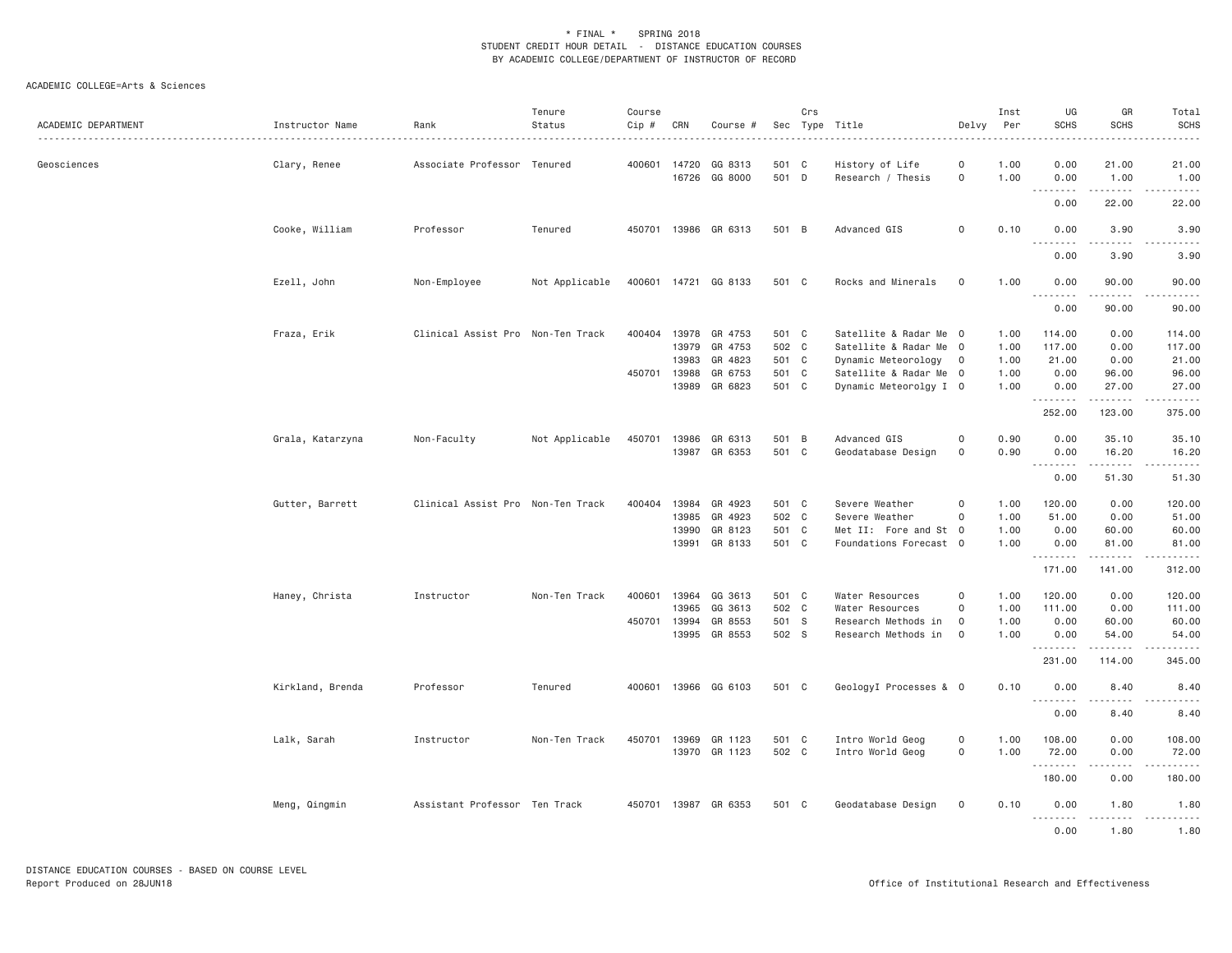| ACADEMIC DEPARTMENT                    | Instructor Name                                     | Rank                              | Tenure<br>Status | Course<br>Cip # | CRN   | Course #             | Sec   | Crs | Type Title             | Delvy    | Inst<br>Per | UG<br><b>SCHS</b> | GR<br><b>SCHS</b>   | Total<br><b>SCHS</b> |
|----------------------------------------|-----------------------------------------------------|-----------------------------------|------------------|-----------------|-------|----------------------|-------|-----|------------------------|----------|-------------|-------------------|---------------------|----------------------|
| Geosciences                            | Moe Hoffman, Amy                                    | Instructor                        | Non-Ten Track    | 400601 13961    |       | GG 1111              | 501 L |     | Earth Science I Lab    | $\circ$  | 1.00        | 20.00             | 0.00                | 20.00                |
|                                        |                                                     |                                   |                  |                 |       | 13962 GG 1113        | 501 C |     | Survey Earth Sci I     | $\circ$  | 1.00        | 87.00<br>.        | 0.00<br>-----       | 87.00                |
|                                        |                                                     |                                   |                  |                 |       |                      |       |     |                        |          |             | 107.00            | 0.00                | 107.00               |
|                                        | Muir, Jennifer                                      | Lecturer                          | Non-Ten Track    |                 |       | 400601 13963 GG 1113 | 502 C |     | Survey Earth Sci I     | $\circ$  | 1.00        | 66.00             | 0.00                | 66.00                |
|                                        |                                                     |                                   |                  |                 |       |                      |       |     |                        |          |             | .<br>66.00        | $- - - - -$<br>0.00 | .<br>66.00           |
|                                        | Nagel, Athena                                       | Clinical Assist Pro Non-Ten Track |                  | 400601          |       | 13966 GG 6103        | 501 C |     | GeologyI Processes & 0 |          | 0.90        | 0.00              | 75.60               | 75.60                |
|                                        |                                                     |                                   |                  | 450701          | 13980 | GR 4813              | 501 C |     | Natural Hazards        | 0        | 0.90        | 75.60             | 0.00                | 75.60                |
|                                        |                                                     |                                   |                  |                 | 13981 | GR 4813              | 502 C |     | Natural Hazards        | 0        | 0.90        | 78.30             | 0.00                | 78.30                |
|                                        |                                                     |                                   |                  |                 |       | 13982 GR 4813        | 503 C |     | Natural Hazards        | $\circ$  | 0.90        | 70.20             | 0.00                | 70.20<br>.           |
|                                        |                                                     |                                   |                  |                 |       |                      |       |     |                        |          |             | .<br>224.10       | <u>.</u><br>75.60   | 299.70               |
|                                        | Nordstrom, Gregory                                  | Instructor                        | Non-Ten Track    | 400404          | 13971 | GR 1603              | 501 C |     | Intro To Meteorology 0 |          | 1.00        | 120.00            | 0.00                | 120.00               |
|                                        |                                                     |                                   |                  |                 |       | 13972 GR 1603        | 502 C |     | Intro To Meteorology 0 |          | 1.00        | 114.00            | 0.00                | 114.00               |
|                                        |                                                     |                                   |                  |                 |       | 13975 GR 4443        | 501 C |     | Weather Prediction I 0 |          | 1.00        | 117.00            | 0.00                | 117.00               |
|                                        |                                                     |                                   |                  |                 |       | 13976 GR 4443        | 502 C |     | Weather Prediction I 0 |          | 1.00        | 69.00             | 0.00                | 69.00                |
|                                        |                                                     |                                   |                  |                 |       |                      |       |     |                        |          |             | .<br>420.00       | $- - - - -$<br>0.00 | .<br>420.00          |
|                                        | Sherman-Morris, Kathlee Associate Professor Tenured |                                   |                  | 400401 13996    |       | GR 8833              | 501 C |     | Weather & Society      | 0        | 1.00        | 0.00              | 81.00               | 81.00                |
|                                        |                                                     |                                   |                  |                 | 13997 | GR 8833              | 502 C |     | Weather & Society      | $\circ$  | 1.00        | 0.00              | 72.00               | 72.00                |
|                                        |                                                     |                                   |                  | 400404          | 13977 | GR 4640              | 501 E |     | Met Internship         | $\Omega$ | 1.00        | 5.00              | 0.00                | 5.00                 |
|                                        |                                                     |                                   |                  | 400601          | 13993 | GR 8191              | 501 S |     | Geoscience Review      | $\Omega$ | 1.00        | 0.00              | 4.00                | 4.00                 |
|                                        |                                                     |                                   |                  |                 |       | 450701 16476 GR 4000 | 501 I |     | Directed Indiv Study   | $\circ$  | 1.00        | 2.00              | 0.00                | 2.00                 |
|                                        |                                                     |                                   |                  |                 |       |                      |       |     |                        |          |             | .<br>7.00         | .<br>157.00         | .<br>164.00          |
|                                        | Threatt, Patrick                                    | Lecturer                          | Non-Ten Track    | 450701          | 13980 | GR 4813              | 501 C |     | Natural Hazards        | 0        | 0.10        | 8.40              | 0.00                | 8.40                 |
|                                        |                                                     |                                   |                  |                 | 13981 | GR 4813              | 502 C |     | Natural Hazards        | 0        | 0.10        | 8.70              | 0.00                | 8.70                 |
|                                        |                                                     |                                   |                  |                 |       | 13982 GR 4813        | 503 C |     | Natural Hazards        | 0        | 0.10        | 7.80<br>.         | 0.00                | 7.80                 |
|                                        |                                                     |                                   |                  |                 |       |                      |       |     |                        |          |             | 24.90             | 0.00                | 24.90                |
|                                        | Zarzar, Christopher                                 | Non-Employee                      | Not Applicable   |                 |       | 400404 14722 GR 8613 | 501 C |     | Hydrometeorology       | 0        | 1.00        | 0.00              | 84.00               | 84.00                |
|                                        |                                                     |                                   |                  |                 |       |                      |       |     |                        |          |             | --------<br>0.00  | .<br>84.00          | 84.00                |
|                                        |                                                     |                                   |                  |                 |       |                      |       |     |                        |          |             | ========          | ========            |                      |
| Geosciences                            |                                                     |                                   |                  |                 |       |                      |       |     |                        |          |             | 1683.00           | 872.00              | 2555.00              |
| -------------------------------------- |                                                     |                                   |                  |                 |       |                      |       |     |                        |          |             | ========          | <b>EDEDEED</b>      |                      |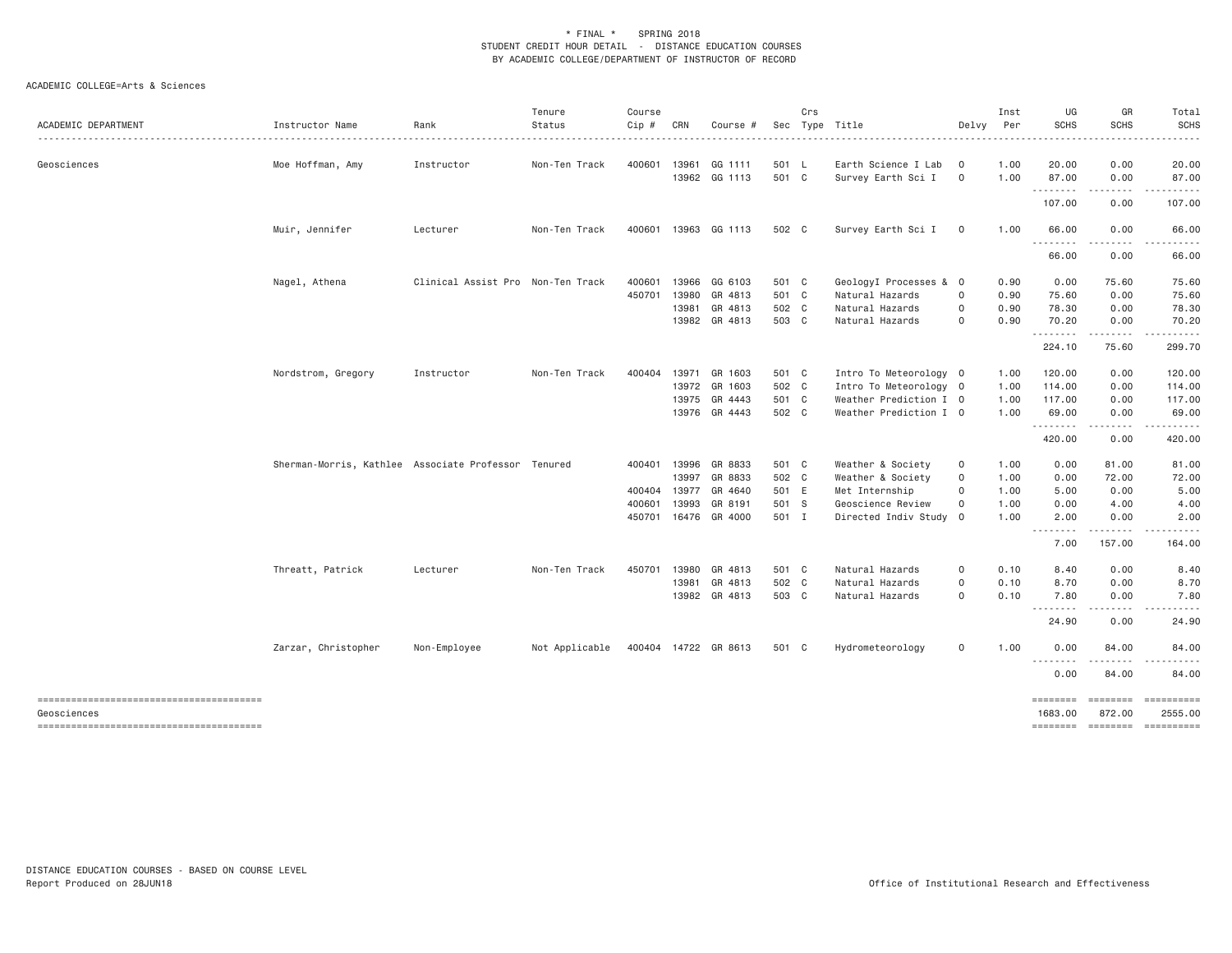| ACADEMIC DEPARTMENT                               | Instructor Name     | Rank                        | Tenure<br>Status | Course<br>Cip # | CRN | Course #             | Sec   | Crs | Type Title             | Delvy                   | Inst<br>Per | UG<br><b>SCHS</b> | GR<br>SCHS                                                                                                                                           | Total<br><b>SCHS</b><br>.             |
|---------------------------------------------------|---------------------|-----------------------------|------------------|-----------------|-----|----------------------|-------|-----|------------------------|-------------------------|-------------|-------------------|------------------------------------------------------------------------------------------------------------------------------------------------------|---------------------------------------|
| History                                           | Hauser, Jason       | Lecturer                    | Non-Ten Track    |                 |     | 540102 13999 HI 1073 | 501 C |     | Modern U S History     | $\circ$                 | 0.75        | 65.25             | 0.00                                                                                                                                                 | 65.25                                 |
|                                                   |                     |                             |                  |                 |     | 14003 HI 4193        | 501 C |     | US Environmental His 0 |                         | 0.75        | 27.00<br>.        | 0.00                                                                                                                                                 | 27.00                                 |
|                                                   |                     |                             |                  |                 |     |                      |       |     |                        |                         |             | 92.25             | .<br>0.00                                                                                                                                            | .<br>92.25                            |
|                                                   | Lewin, Sarah        | Grad Teach Assist           | Non-Ten Track    | 050207          |     | 14004 HI 4273        | 501 C |     | Women In Am History 0  |                         | 0.75        | 38.25             | 0.00                                                                                                                                                 | 38.25                                 |
|                                                   |                     |                             |                  |                 |     | 540101 14714 HI 8773 | 501 C |     | Issues in Women's Hi 0 |                         | 0.25        | 0.00              | 3.75                                                                                                                                                 | 3.75                                  |
|                                                   |                     |                             |                  |                 |     |                      |       |     |                        |                         |             | .<br>38.25        | .<br>3.75                                                                                                                                            | ------<br>42.00                       |
|                                                   | Marshall, Anne      | Associate Professor Tenured |                  | 050114          |     | 14000 HI 1213        | 501 C |     | Early Western World 0  |                         | 0.25        | 4.50              | 0.00                                                                                                                                                 | 4.50                                  |
|                                                   |                     |                             |                  |                 |     | 14001 HI 1223        | 501 C |     | Modern Western World 0 |                         | 0.25        | 3.75              | 0.00                                                                                                                                                 | 3.75                                  |
|                                                   |                     |                             |                  | 050207          |     | 14004 HI 4273        | 501 C |     | Women In Am History    | $\overline{\mathbf{0}}$ | 0.25        | 12.75             | 0.00                                                                                                                                                 | 12.75                                 |
|                                                   |                     |                             |                  | 540101          |     | 14714 HI 8773        | 501 C |     | Issues in Women's Hi 0 |                         | 0.75        | 0.00              | 11.25                                                                                                                                                | 11.25                                 |
|                                                   |                     |                             |                  |                 |     | 540102 13998 HI 1063 | 501 C |     | Early U S History      | $\circ$                 | 0.25        | 19.50             | 0.00                                                                                                                                                 | 19.50                                 |
|                                                   |                     |                             |                  |                 |     | 13999 HI 1073        | 501 C |     | Modern U S History     | $\circ$                 | 0.25        | 21.75             | 0.00                                                                                                                                                 | 21.75                                 |
|                                                   |                     |                             |                  |                 |     | 14003 HI 4193        | 501 C |     | US Environmental His   | $\overline{0}$          | 0.25        | 9.00              | 0.00                                                                                                                                                 | 9.00                                  |
|                                                   |                     |                             |                  |                 |     | 14005 HI 4303        | 501 C |     | The Old South          | $\circ$                 | 0.25        | 10.50             | 0.00                                                                                                                                                 | 10.50                                 |
|                                                   |                     |                             |                  |                 |     |                      |       |     |                        |                         |             | .<br>81.75        | <u>.</u><br>11.25                                                                                                                                    | 93.00                                 |
|                                                   | Sullivan, Kathleen  | Grad Teach Assist           | Non-Ten Track    |                 |     | 050114 14001 HI 1223 | 501 C |     | Modern Western World 0 |                         | 0.75        | 11.25             | 0.00                                                                                                                                                 | 11.25                                 |
|                                                   |                     |                             |                  |                 |     |                      |       |     |                        |                         |             | --------<br>11.25 | -----<br>$  -$<br>0.00                                                                                                                               | 11.25                                 |
|                                                   | Thomas, Tommy       | Grad Teach Assist           | Non-Ten Track    |                 |     | 050114 14000 HI 1213 | 501 C |     | Early Western World    | $\overline{0}$          | 0.75        | 13.50             | 0.00                                                                                                                                                 | 13.50                                 |
|                                                   |                     |                             |                  |                 |     |                      |       |     |                        |                         |             | .<br>13.50        | 0.00                                                                                                                                                 | 13.50                                 |
|                                                   | Timmerman, Nicholas | Lecturer                    | Non-Ten Track    |                 |     | 540102 13998 HI 1063 | 501 C |     | Early U S History      | $\circ$                 | 0.75        | 58.50             | 0.00                                                                                                                                                 | 58.50                                 |
|                                                   |                     |                             |                  |                 |     | 14005 HI 4303        | 501 C |     | The Old South          | $\circ$                 | 0.75        | 31.50             | 0.00                                                                                                                                                 | 31.50                                 |
|                                                   |                     |                             |                  |                 |     |                      |       |     |                        |                         |             | .                 | $\frac{1}{2} \left( \frac{1}{2} \right) \left( \frac{1}{2} \right) \left( \frac{1}{2} \right) \left( \frac{1}{2} \right) \left( \frac{1}{2} \right)$ | <u>.</u>                              |
|                                                   |                     |                             |                  |                 |     |                      |       |     |                        |                         |             | 90.00             | 0.00                                                                                                                                                 | 90.00                                 |
| --------------------------------------            |                     |                             |                  |                 |     |                      |       |     |                        |                         |             | ========          | ========                                                                                                                                             | $=$ = = = = = = = = = =               |
| History<br>-------------------------------------- |                     |                             |                  |                 |     |                      |       |     |                        |                         |             | 327.00            | 15.00                                                                                                                                                | 342.00<br>======== ======== ========= |
|                                                   |                     |                             |                  |                 |     |                      |       |     |                        |                         |             |                   |                                                                                                                                                      |                                       |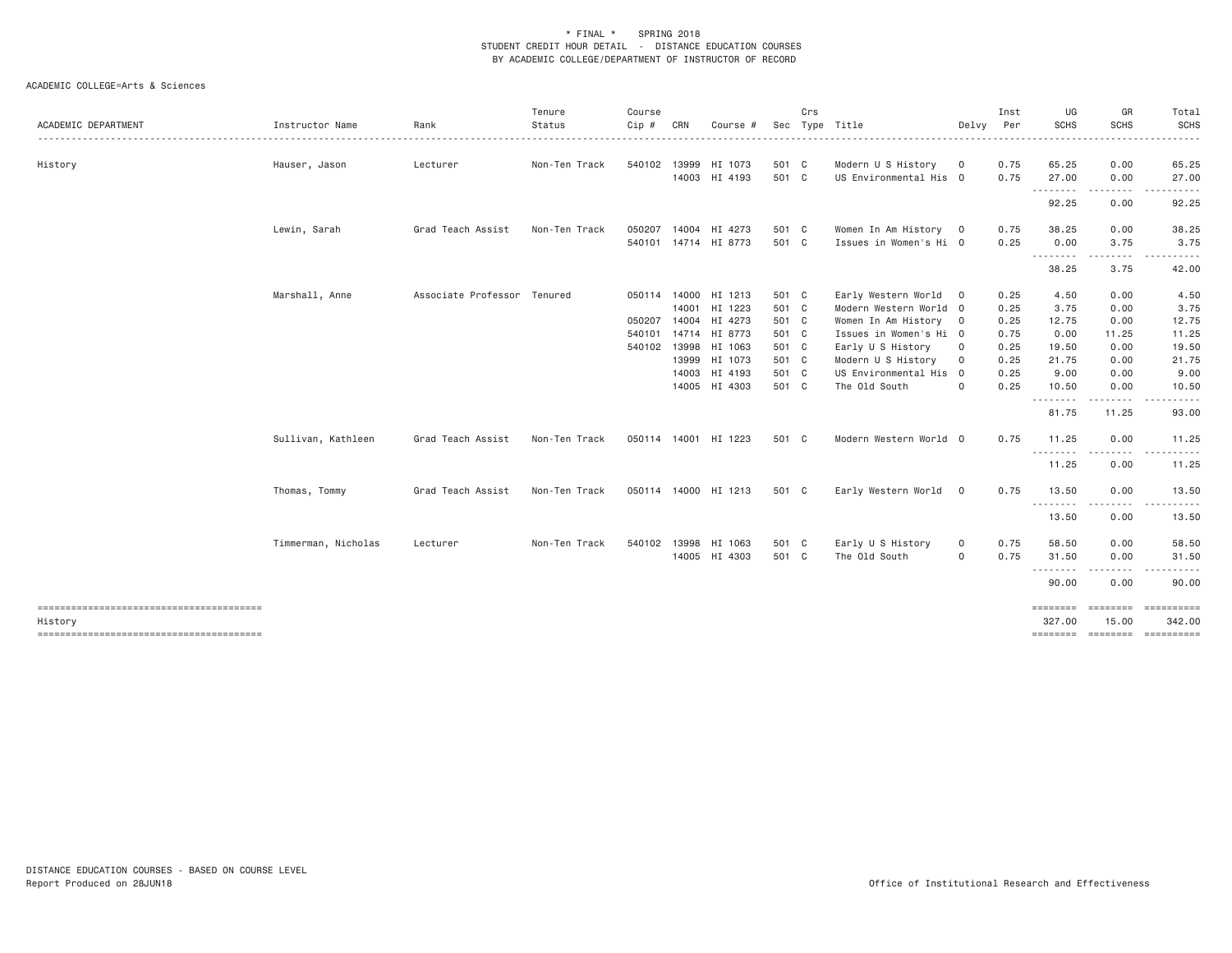|                          |                      |                             | Tenure        | Course |              |                      |       | Crs |                        |                | Inst | UG                                                                                                                                 | GR               | Total                              |
|--------------------------|----------------------|-----------------------------|---------------|--------|--------------|----------------------|-------|-----|------------------------|----------------|------|------------------------------------------------------------------------------------------------------------------------------------|------------------|------------------------------------|
| ACADEMIC DEPARTMENT      | Instructor Name      | Rank                        | Status        | Cip #  | CRN          | Course #             | Sec   |     | Type Title             | Delvv          | Per  | <b>SCHS</b>                                                                                                                        | <b>SCHS</b>      | <b>SCHS</b>                        |
| Mathematics & Statistics | Beckman, Jennifer    | Instructor                  | Non-Ten Track | 270501 |              | 14715 ST 3123        | 501 B |     | Intro to Stat. Inf.    | $\overline{0}$ | 1.00 | 33.00                                                                                                                              | 0.00             | 33.00                              |
|                          |                      |                             |               |        |              | 14716 MA 3123        | 501 B |     | Intro to Stat. Inf     | $\circ$        | 1.00 | 27.00<br>--------                                                                                                                  | 0.00<br>-------- | 27.00                              |
|                          |                      |                             |               |        |              |                      |       |     |                        |                |      | 60.00                                                                                                                              | 0.00             | 60.00                              |
|                          | Eaton, Jonathan      | Instructor                  | Non-Ten Track | 270501 |              | 14036 MA 2113        | 501 C |     | Intro to Stats         | $\circ$        | 1.00 | 36.00                                                                                                                              | 0.00             | 36.00                              |
|                          |                      |                             |               |        |              | 14084 ST 2113        | 501 C |     | Intro to Stats         | $\circ$        | 1.00 | 27.00<br>---------                                                                                                                 | 0.00<br>.        | 27.00<br>$\sim$ $\sim$ $\sim$<br>. |
|                          |                      |                             |               |        |              |                      |       |     |                        |                |      | 63.00                                                                                                                              | 0.00             | 63.00                              |
|                          | Walters, Kimberly    | Instructor                  | Non-Ten Track |        | 270102 14031 | MA 1313              | 501 C |     | College Algebra        | $\circ$        | 1.00 | 84.00<br>$\frac{1}{2}$                                                                                                             | 0.00             | 84.00                              |
|                          |                      |                             |               |        |              |                      |       |     |                        |                |      | $\frac{1}{2} \left( \frac{1}{2} \right) \left( \frac{1}{2} \right) \left( \frac{1}{2} \right) \left( \frac{1}{2} \right)$<br>84.00 | 0.00             | 84.00                              |
|                          | Woodard, Kelly       | Lecturer                    | Non-Ten Track | 270101 |              | 14030 MA 0103        | 501 C |     | Intermediate Algebra 0 |                | 1.00 | 42.00                                                                                                                              | 0.00             | 42.00                              |
|                          |                      |                             |               |        |              | 14032 MA 1323        | 501 C |     | Trigonometry           | $\circ$        | 1.00 | 63.00                                                                                                                              | 0.00             | 63.00                              |
|                          |                      |                             |               |        |              | 14033 MA 1413        | 501 C |     | Structure Real Numbe 0 |                | 1.00 | 51.00                                                                                                                              | 0.00             | 51.00                              |
|                          |                      |                             |               |        |              | 14034 MA 1423        | 501 C |     | Problem Solving Real 0 |                | 1.00 | 63.00                                                                                                                              | 0.00             | 63.00                              |
|                          |                      |                             |               |        |              | 14035 MA 1433        | 501 C |     | Informal Geom & Meas 0 |                | 1.00 | 45.00<br><u>.</u>                                                                                                                  | 0.00             | 45.00                              |
|                          |                      |                             |               |        |              |                      |       |     |                        |                |      | 264.00                                                                                                                             | 0.00             | 264.00                             |
|                          | Yarahmadian, Shantia | Associate Professor Tenured |               |        |              | 270301 14717 MA 8213 | 501 C |     | Appl Math II           | $\mathbf{0}$   | 1.00 | 0.00                                                                                                                               | 9.00             | 9.00                               |
|                          |                      |                             |               |        |              |                      |       |     |                        |                |      | ---------<br>0.00                                                                                                                  | .<br>9.00        | $\sim$ $ -$<br>.<br>9.00           |
|                          |                      |                             |               |        |              |                      |       |     |                        |                |      | ========                                                                                                                           | ========         | ==========                         |
| Mathematics & Statistics |                      |                             |               |        |              |                      |       |     |                        |                |      | 471.00                                                                                                                             | 9,00             | 480.00                             |
|                          |                      |                             |               |        |              |                      |       |     |                        |                |      |                                                                                                                                    |                  | ==========                         |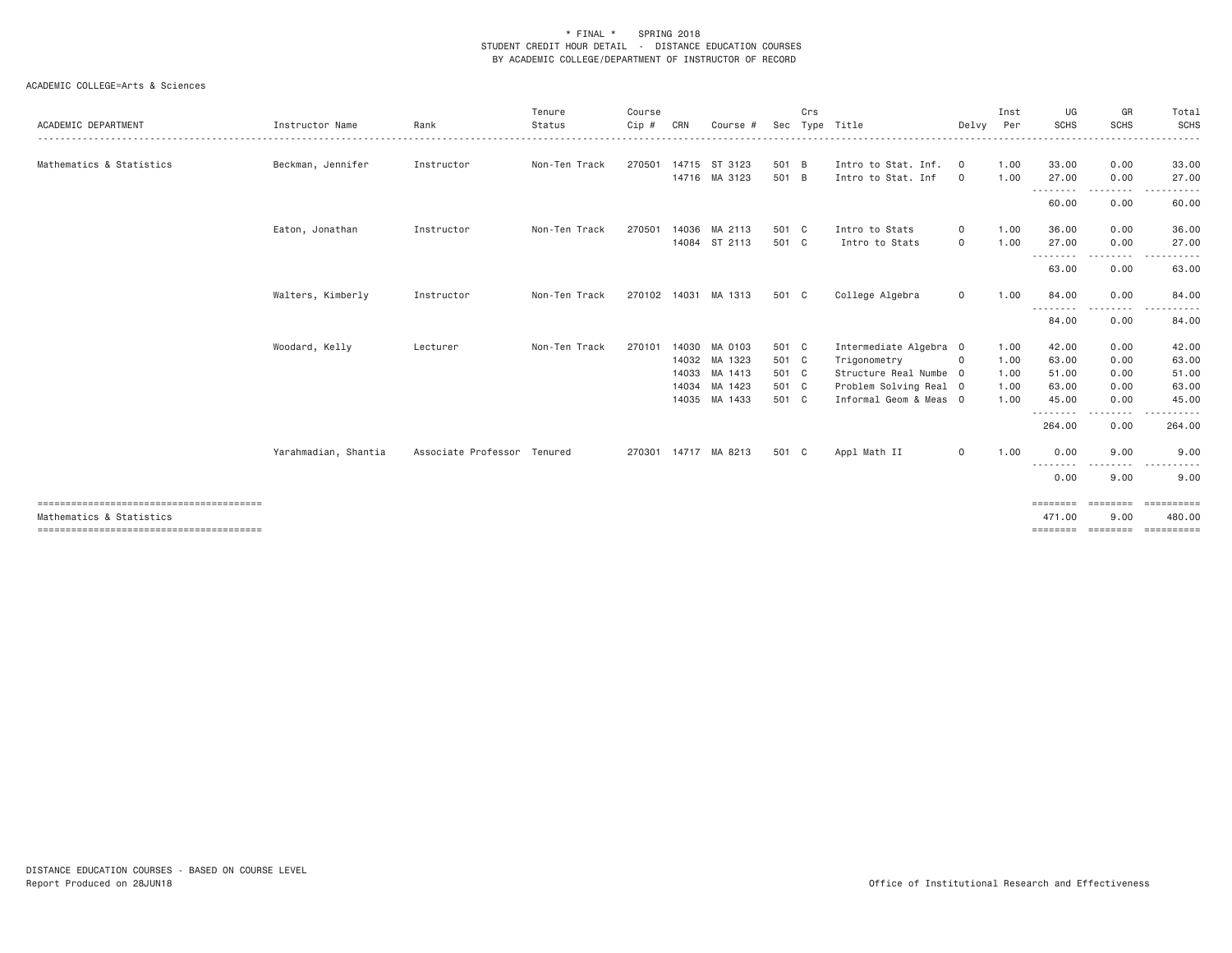| ACADEMIC DEPARTMENT   | Instructor Name      | Rank      | Tenure<br>Status | Course<br>Cip #  | CRN   | Course #                   | Sec            | Crs | Type Title                        | Delvy              | Inst<br>Per  | UG<br><b>SCHS</b>              | GR<br><b>SCHS</b>  | Total<br><b>SCHS</b>                          |
|-----------------------|----------------------|-----------|------------------|------------------|-------|----------------------------|----------------|-----|-----------------------------------|--------------------|--------------|--------------------------------|--------------------|-----------------------------------------------|
| Philosophy & Religion | Clifford, Michael    | Professor | Tenured          |                  |       | 380103 14059 PHI 3013      | 501 C          |     | Business Ethics                   | $\circ$            | 1.00         | 96.00                          | 0.00               | 96.00                                         |
|                       |                      |           |                  |                  |       |                            |                |     |                                   |                    |              | - - - - - - - - -<br>96.00     | . <u>.</u><br>0.00 | 96.00                                         |
|                       | Codling, James       | Lecturer  | Non-Ten Track    | 380201           |       | 14719 REL 1103             | 501 C          |     | Intro To Religion                 | $\circ$            | 1.00         | 84.00                          | 0.00               | 84.00                                         |
|                       |                      |           |                  |                  |       |                            |                |     |                                   |                    |              | ---------<br>84.00             | ---------<br>0.00  | ----------<br>84.00                           |
|                       | Hammons, Christopher | Lecturer  | Non-Ten Track    | 380102<br>380103 | 14057 | PHI 1113<br>14058 PHI 1123 | 501 C<br>501 C |     | Intro To Logic<br>Intro To Ethics | $\circ$<br>$\circ$ | 1.00<br>1.00 | 24.00<br>69.00<br>--------     | 0.00<br>0.00       | 24.00<br>69.00<br>$\cdots$                    |
|                       |                      |           |                  |                  |       |                            |                |     |                                   |                    |              | 93.00                          | 0.00               | 93.00                                         |
|                       | Montgomery, Robert   | Lecturer  | Non-Ten Track    |                  |       | 451101 14709 SO 1203       | 501 C          |     | Sociology of Familie 0            |                    | 1.00         | 60.00<br>- - - - - - - - -     | 0.00               | 60.00                                         |
|                       |                      |           |                  |                  |       |                            |                |     |                                   |                    |              | 60.00                          | 0.00               | 60.00                                         |
| Philosophy & Religion |                      |           |                  |                  |       |                            |                |     |                                   |                    |              | ========<br>333.00<br>======== | 0.00               | $=$ = = = = = = = = =<br>333.00<br>========== |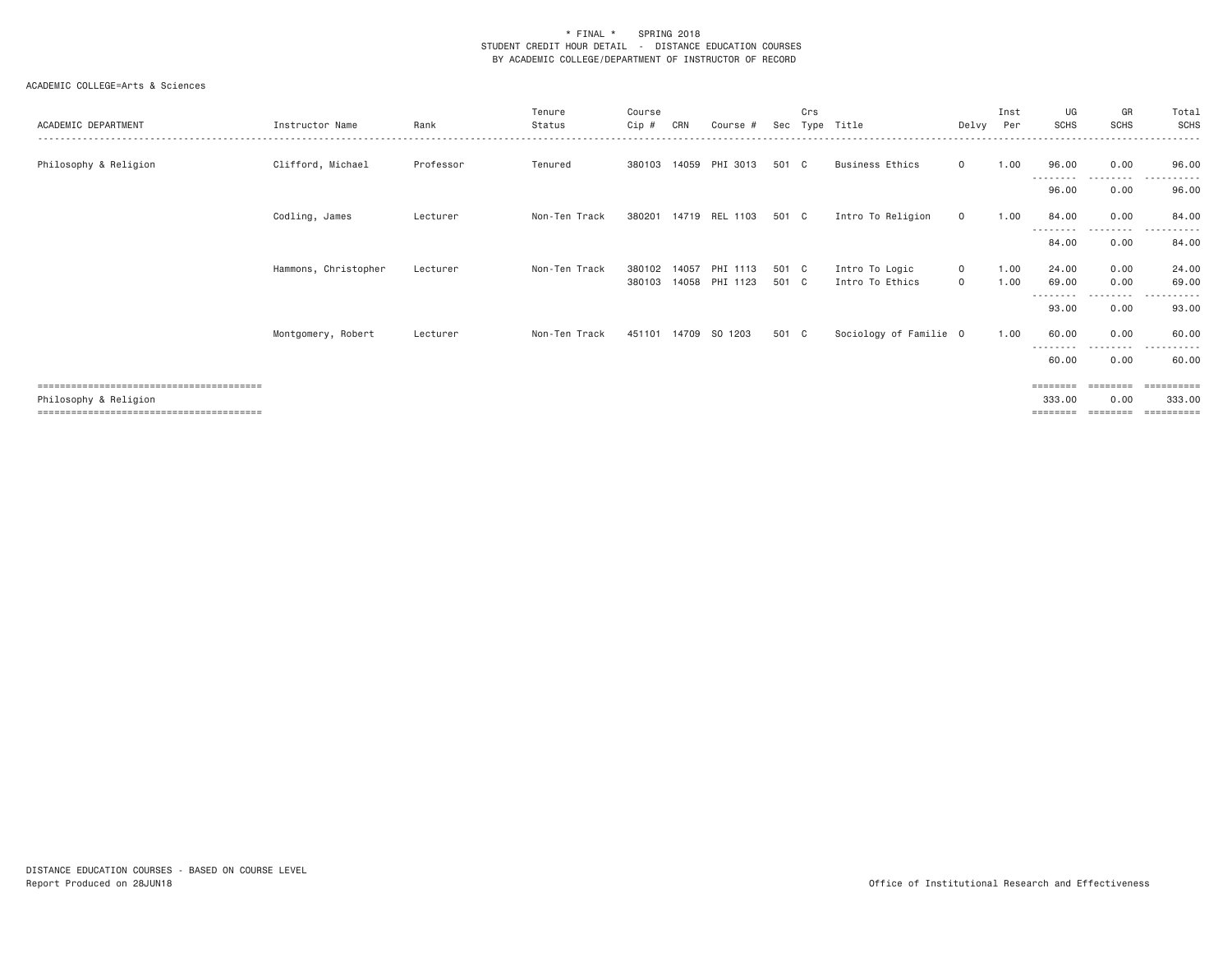| ACADEMIC DEPARTMENT | Instructor Name | Rank        | Tenure<br>Status | Course<br>Cip # | CRN | Course #             | Sec   | Crs<br>Type | Title                  | Delvy | Inst<br>Per | UG<br>SCHS           | GR<br>SCHS        | Total<br>SCHS             |
|---------------------|-----------------|-------------|------------------|-----------------|-----|----------------------|-------|-------------|------------------------|-------|-------------|----------------------|-------------------|---------------------------|
| Physics & Astronomy | Clark, Shane    | Non-Faculty | Not Applicable   |                 |     | 400801 14055 PH 1021 | 501 L |             | Physical Science Lab 0 |       | 1.00        | 21.00<br>---------   | 0.00<br>.         | 21.00<br>.                |
|                     |                 |             |                  |                 |     |                      |       |             |                        |       |             | 21,00                | 0.00              | 21.00                     |
|                     | Moody, Judith   | Lecturer    | Non-Ten Track    |                 |     | 400801 14056 PH 1023 | 501 C |             | Physical Sci Survey 0  |       | 1.00        | 66.00<br>---------   | 0.00              | 66.00<br>                 |
|                     |                 |             |                  |                 |     |                      |       |             |                        |       |             | 66.00                | 0.00              | 66.00                     |
|                     |                 |             |                  |                 |     |                      |       |             |                        |       |             | $=$ = = = = = = =    | $=$ = = = = = = = | ==========                |
| Physics & Astronomy |                 |             |                  |                 |     |                      |       |             |                        |       |             | 87.00                | 0.00              | 87.00                     |
|                     |                 |             |                  |                 |     |                      |       |             |                        |       |             | --------<br>======== |                   | -----------<br>---------- |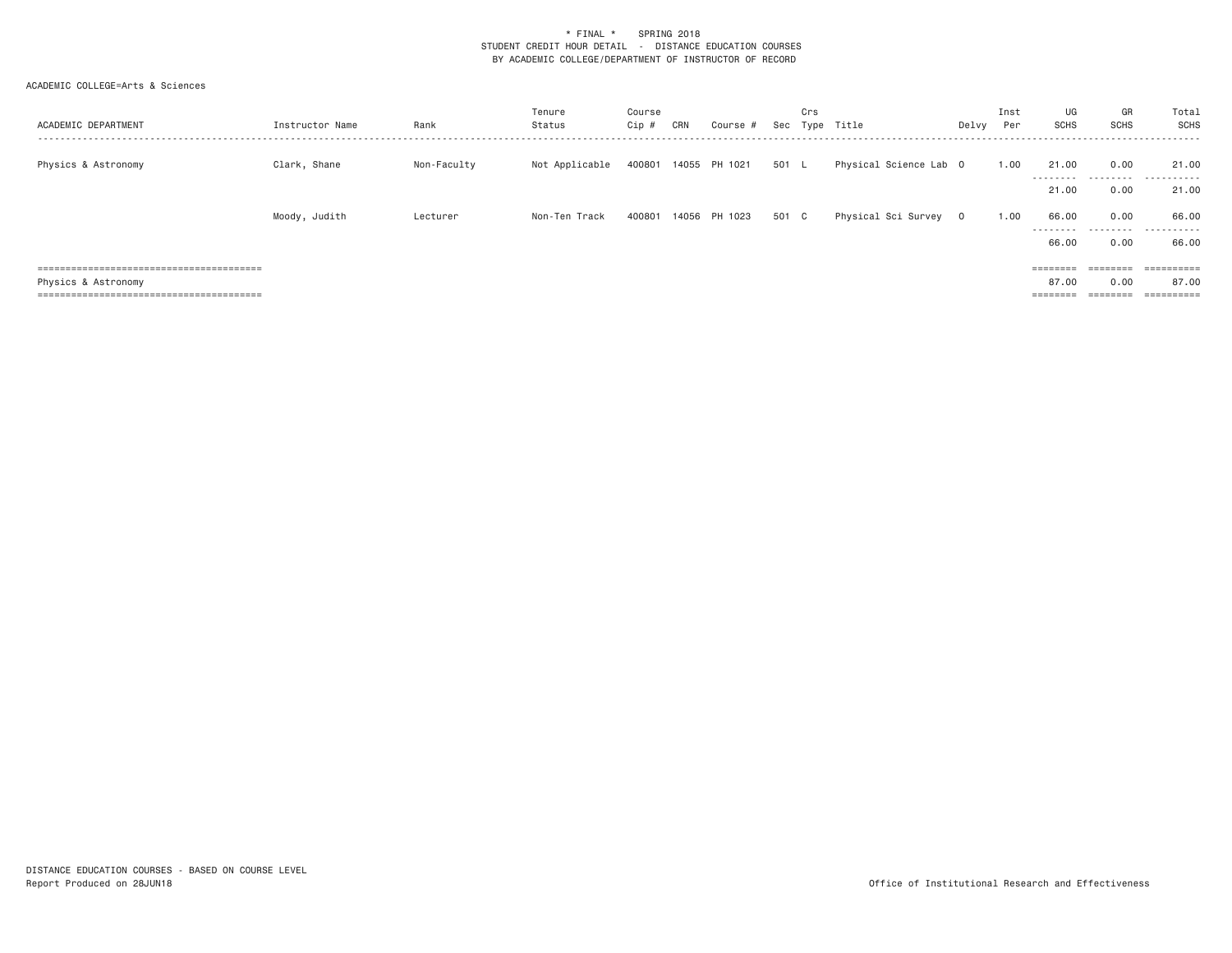| ACADEMIC DEPARTMENT                                     | Instructor Name | Rank         | Tenure<br>Status | Course<br>Cip # | CRN | Course               | Sec   | Crs<br>Type | Title                 | Delvy | Inst<br>Per | UG<br><b>SCHS</b>    | GR<br><b>SCHS</b> | Total<br>SCHS            |
|---------------------------------------------------------|-----------------|--------------|------------------|-----------------|-----|----------------------|-------|-------------|-----------------------|-------|-------------|----------------------|-------------------|--------------------------|
| Political Science & Public Administratio Vowell, Krista |                 | Non-Employee | Not Applicable   |                 |     | 451002 14062 PS 1113 | 502 C |             | American Government 0 |       | 1,00        | 42.00<br>---------   | 0.00<br>.         | 42.00<br>.               |
|                                                         |                 |              |                  |                 |     |                      |       |             |                       |       |             | 42.00                | 0.00              | 42.00                    |
|                                                         | Wall, Diane     | Lecturer     | Non-Ten Track    | 451002 14061    |     | PS 1113              | 501 C |             | American Government 0 |       | 1.00        | 51,00<br>--------    | 0.00              | 51.00<br>                |
|                                                         |                 |              |                  |                 |     |                      |       |             |                       |       |             | 51.00                | 0.00              | 51.00                    |
|                                                         |                 |              |                  |                 |     |                      |       |             |                       |       |             |                      |                   |                          |
| Political Science & Public Administratio                |                 |              |                  |                 |     |                      |       |             |                       |       |             | 93,00                | 0.00              | 93.00                    |
|                                                         |                 |              |                  |                 |     |                      |       |             |                       |       |             | ________<br>======== | ========          | -----------<br>--------- |
|                                                         |                 |              |                  |                 |     |                      |       |             |                       |       |             | $=$ = = = = = = =    | ========          | ==========               |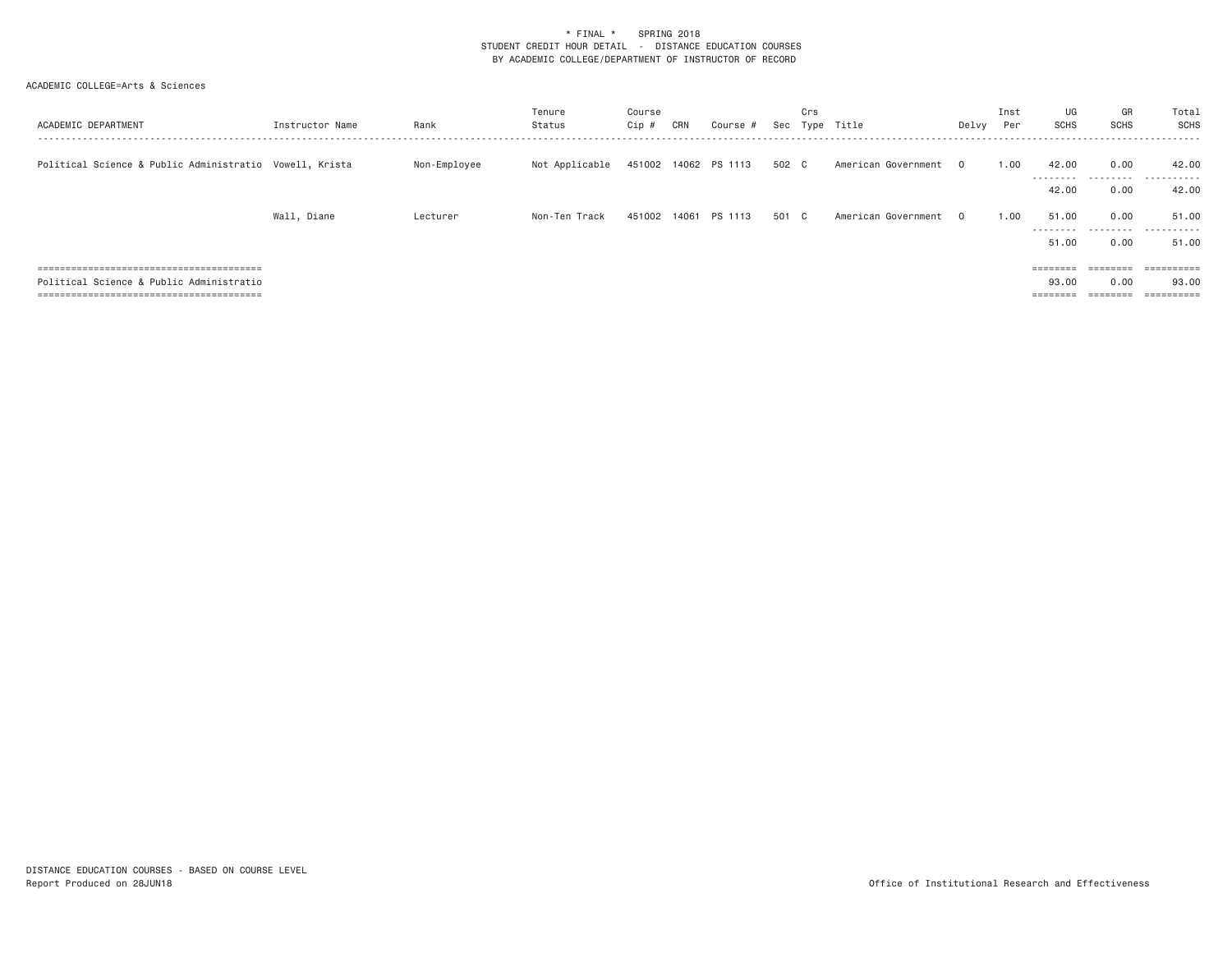| ACADEMIC DEPARTMENT | Instructor Name    | Rank         | Tenure<br>Status | Course<br>Cip # | CRN | Course                | Sec   | Crs | Type Title             | Delvy        | Inst<br>Per | UG<br><b>SCHS</b>           | GR<br><b>SCHS</b>    | Total<br>SCHS                            |
|---------------------|--------------------|--------------|------------------|-----------------|-----|-----------------------|-------|-----|------------------------|--------------|-------------|-----------------------------|----------------------|------------------------------------------|
| Psychology          | Brandon, Russell   | Lecturer     | Non-Ten Track    | 422701          |     | 14066 PSY 3713        | 501 C |     | Cognitive Psychology 0 |              | 1.00        | 105.00<br>---------         | 0.00                 | 105.00                                   |
|                     |                    |              |                  |                 |     |                       |       |     |                        |              |             | 105.00                      | 0.00                 | 105.00                                   |
|                     | Campbell, Kristen  | Lecturer     | Non-Ten Track    |                 |     | 420101 14063 PSY 3213 | 501 C |     | Psych Of Ab Behavior 0 |              | 1.00        | 75.00<br>---------          | 0.00<br>-----        | 75.00                                    |
|                     |                    |              |                  |                 |     |                       |       |     |                        |              |             | 75.00                       | 0.00                 | 75.00                                    |
|                     | Gresham, Courtney  | Non-Faculty  | Not Applicable   |                 |     | 422707 14067 PSY 4353 | 501 C |     | Psychology and the L 0 |              | 1.00        | 63.00<br>--------           | 0.00<br>. <u>. .</u> | 63.00                                    |
|                     |                    |              |                  |                 |     |                       |       |     |                        |              |             | 63.00                       | 0.00                 | 63.00                                    |
|                     | Hubbard, Marlena   | Lecturer     | Non-Ten Track    |                 |     | 422813 14064 PSY 3343 | 501 C |     | Psych Of Learning      | $\mathsf{o}$ | 1.00        | 87.00<br>---------          | 0.00<br>-----        | 87.00<br>.                               |
|                     |                    |              |                  |                 |     |                       |       |     |                        |              |             | 87.00                       | 0.00                 | 87.00                                    |
|                     | Johnson, Mallory   | Non-Employee | Not Applicable   |                 |     | 422707 14152 PSY 3363 | 501 C |     | Behav Modification     | $\mathbf 0$  | 1.00        | 126.00<br>---------         | 0.00<br>-----        | 126.00<br>.                              |
|                     |                    |              |                  |                 |     |                       |       |     |                        |              |             | 126.00                      | 0.00                 | 126.00                                   |
|                     | Valentine, Michael | Instructor   | Non-Ten Track    | 422707          |     | 14065 PSY 3353        | 501 C |     | Motivation             | $\mathbf{O}$ | 1.00        | 111.00                      | 0.00                 | 111.00                                   |
|                     |                    |              |                  |                 |     |                       |       |     |                        |              |             | - - - - - - - - -<br>111.00 | 0.00                 | 111.00                                   |
|                     |                    |              |                  |                 |     |                       |       |     |                        |              |             | $=$ = = = = = = =           | --------             | EEEEEEEEE                                |
| Psychology          |                    |              |                  |                 |     |                       |       |     |                        |              |             | 567.00                      | 0.00                 | 567.00<br>========= ========= ========== |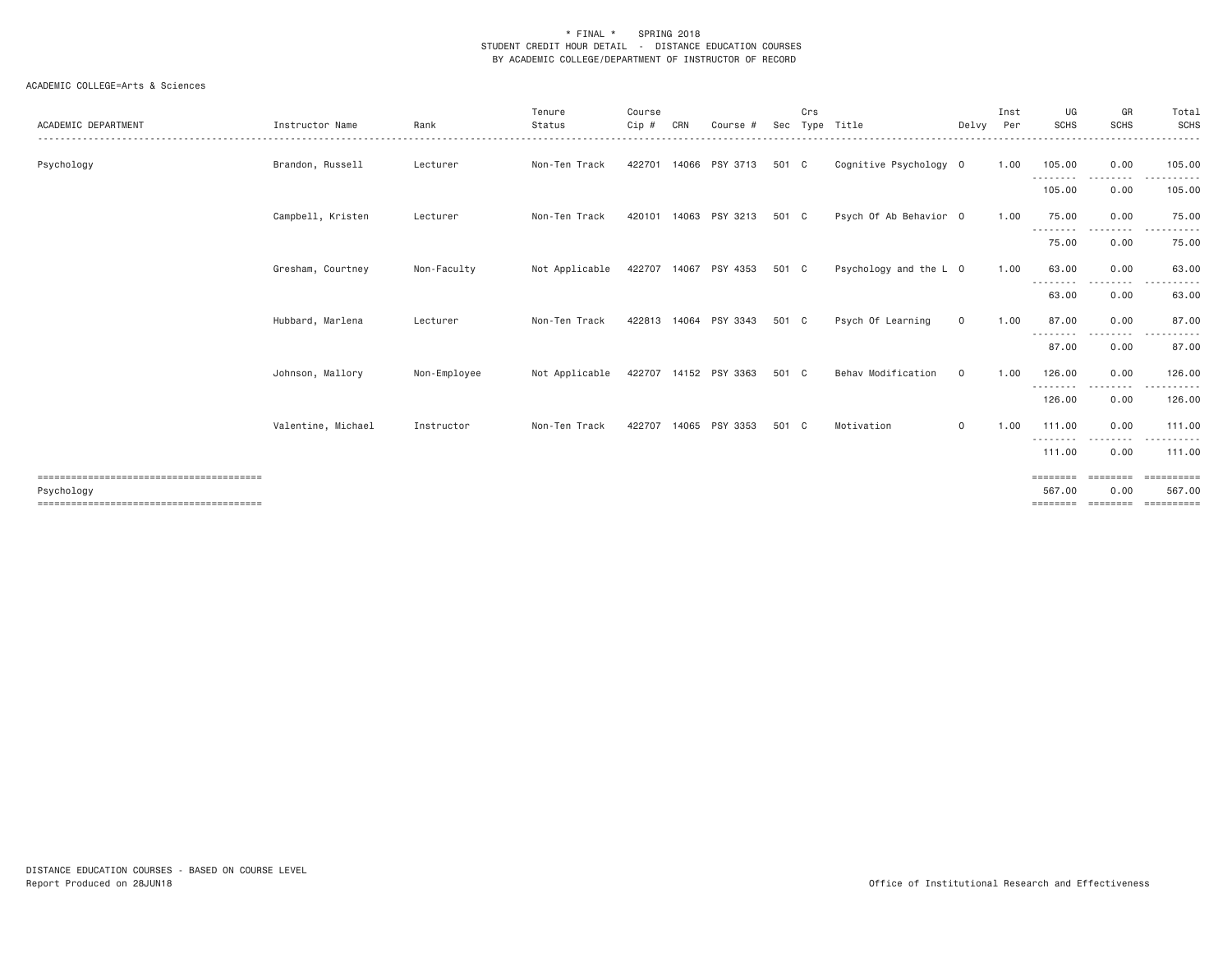| ACADEMIC DEPARTMENT | Instructor Name    | Rank                        | Tenure<br>Status | Course<br>Cip # | CRN          | Course #              |       | Crs | Sec Type Title         | Delvy       | Inst<br>Per | UG<br><b>SCHS</b>                                                                                                                  | GR<br><b>SCHS</b> | Total<br><b>SCHS</b> |
|---------------------|--------------------|-----------------------------|------------------|-----------------|--------------|-----------------------|-------|-----|------------------------|-------------|-------------|------------------------------------------------------------------------------------------------------------------------------------|-------------------|----------------------|
| Sociology           | Bryant, Natalie    | Lecturer                    | Non-Ten Track    |                 |              | 440701 14087 SW 3013  | 501 C |     | Hum Beh Soc Envir I 0  |             | 0.95        | 62.70<br>$- - - -$                                                                                                                 | 0.00<br>.         | 62.70                |
|                     |                    |                             |                  |                 |              |                       |       |     |                        |             |             | 62.70                                                                                                                              | 0.00              | 62.70                |
|                     | Carruth, Jennifer  | Non-Faculty                 | Not Applicable   |                 |              | 450201 14710 SO 4173  | 501 C |     | Environment-Society 0  |             | 1.00        | 57.00                                                                                                                              | 0.00              | 57.00                |
|                     |                    |                             |                  |                 |              |                       |       |     |                        |             |             | 57.00                                                                                                                              | 0.00              | 57.00                |
|                     | Cheek, Jennifer    | Lecturer                    | Non-Ten Track    | 450401          | 13849        | CRM 4233              | 501 C |     | Juvenile Delinquency 0 |             | 1.00        | 36.00                                                                                                                              | 0.00              | 36.00                |
|                     |                    |                             |                  | 451101          | 14080        | SO 1003               | 501 C |     | Intro To Sociology     | $\circ$     | 1.00        | 60.00                                                                                                                              | 0.00              | 60.00                |
|                     |                    |                             |                  |                 |              | 14083 SO 4403         | 501 C |     | Soc of Gender & Sexu 0 |             | 1.00        | 36.00<br>.                                                                                                                         | 0.00<br>-----     | 36.00                |
|                     |                    |                             |                  |                 |              |                       |       |     |                        |             |             | 132.00                                                                                                                             | 0.00              | 132.00               |
|                     | Cooper, Melissa    | Lecturer                    | Non-Ten Track    | 440701          |              | 14713 SW 4533         | 501 C |     | Sub Abuse in SW Svcs 0 |             | 1.00        | 78.00                                                                                                                              | 0.00              | 78.00                |
|                     |                    |                             |                  |                 |              | 15709 SW 3033         | 501 S |     | Seminar in Resilienc 0 |             | 1.00        | 33.00<br>.                                                                                                                         | 0.00<br>.         | 33.00                |
|                     |                    |                             |                  |                 |              |                       |       |     |                        |             |             | 111.00                                                                                                                             | 0.00              | 111.00               |
|                     | Evans, David       | Lecturer                    | Non-Ten Track    |                 |              | 450401 14711 CRM 1003 | 501 C |     | Crime & Justice in A 0 |             | 1.00        | 78.00<br>.                                                                                                                         | 0.00<br>.         | 78.00                |
|                     |                    |                             |                  |                 |              |                       |       |     |                        |             |             | 78.00                                                                                                                              | 0.00              | 78.00                |
|                     | Knowles, Veronica  | Instructor                  | Non-Ten Track    |                 |              | 440701 14085 SW 2303  | 501 C |     | Welfare Policy I       | 0           | 0.95        | 25.65                                                                                                                              | 0.00              | 25.65                |
|                     |                    |                             |                  |                 |              |                       |       |     |                        |             |             | $\frac{1}{2} \left( \frac{1}{2} \right) \left( \frac{1}{2} \right) \left( \frac{1}{2} \right) \left( \frac{1}{2} \right)$<br>25.65 | 0.00              | 25.65                |
|                     | Nolen, Amelia      | Lecturer                    | Non-Ten Track    |                 |              | 440701 14086 SW 3003  | 501 C |     | Populations at-risk 0  |             | 1.00        | 51.00                                                                                                                              | 0.00              | 51.00                |
|                     |                    |                             |                  |                 |              |                       |       |     |                        |             |             | .<br>51.00                                                                                                                         | - - - - -<br>0.00 | 51.00                |
|                     |                    |                             |                  |                 |              |                       |       |     |                        |             |             |                                                                                                                                    |                   |                      |
|                     | Pilkinton, Melinda | Associate Professor Tenured |                  |                 | 440701 14085 | SW 2303               | 501 C |     | Welfare Policy I       | 0           | 0.05        | 1.35                                                                                                                               | 0.00              | 1.35                 |
|                     |                    |                             |                  |                 |              | 14087 SW 3013         | 501 C |     | Hum Beh Soc Envir I    | $\mathbf 0$ | 0.05        | 3.30<br>$\sim$ $\sim$ $\sim$                                                                                                       | 0.00              | 3.30                 |
|                     |                    |                             |                  |                 |              |                       |       |     |                        |             |             | 4.65                                                                                                                               | 0.00              | 4.65                 |
|                     | Wells, Makeela     | Lecturer                    | Non-Ten Track    |                 |              | 450401 14712 CRM 3103 | 501 C |     | Contemp Issues in CJ 0 |             | 1.00        | 30.00<br>.                                                                                                                         | 0.00<br>.         | 30.00                |
|                     |                    |                             |                  |                 |              |                       |       |     |                        |             |             | 30.00                                                                                                                              | 0.00              | 30.00                |
|                     |                    |                             |                  |                 |              |                       |       |     |                        |             |             | ========                                                                                                                           | ========          | ==========           |
| Sociology           |                    |                             |                  |                 |              |                       |       |     |                        |             |             | 552.00                                                                                                                             | 0.00              | 552.00               |
|                     |                    |                             |                  |                 |              |                       |       |     |                        |             |             | ========                                                                                                                           |                   | --------- ---------- |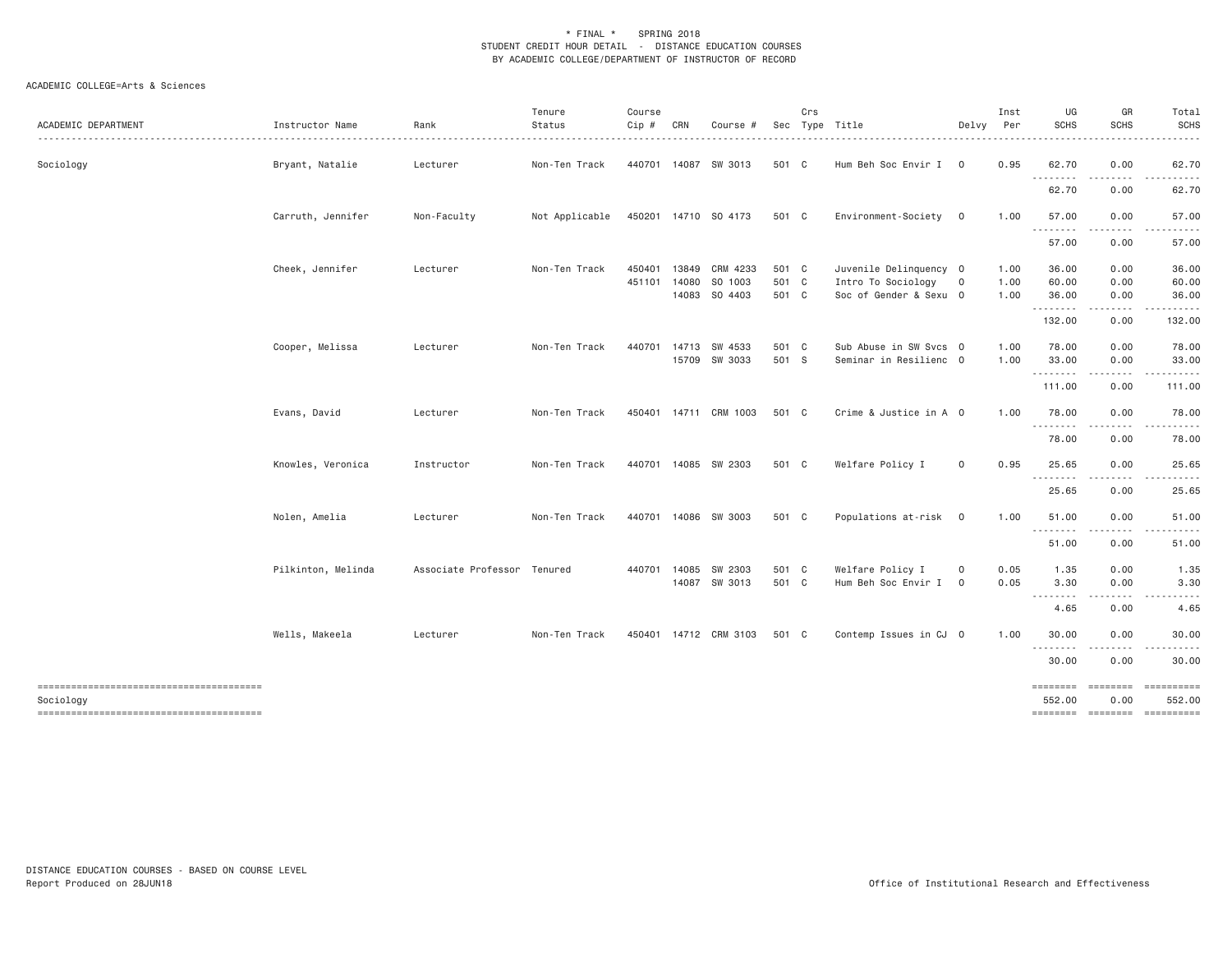| ACADEMIC DEPARTMENT | Instructor Name    | Rank<br>.                   | Tenure<br>Status | Course<br>Cip# | CRN   | Course #              | Sec   | Crs | Type Title             | Delvy        | Inst<br>Per | UG<br><b>SCHS</b>  | GR<br><b>SCHS</b> | Total<br>SCHS<br>.                                                                                                                                                                                                                                                                                                                                                                                                                                                                        |
|---------------------|--------------------|-----------------------------|------------------|----------------|-------|-----------------------|-------|-----|------------------------|--------------|-------------|--------------------|-------------------|-------------------------------------------------------------------------------------------------------------------------------------------------------------------------------------------------------------------------------------------------------------------------------------------------------------------------------------------------------------------------------------------------------------------------------------------------------------------------------------------|
| Finance & Economics | Anderson, Stephen  | Lecturer                    | Non-Ten Track    | 520801         | 13926 | FIN 2003              | 506 C |     | Personal Money Mgt     | $\circ$      | 1.00        | 48.00              | 0.00              | 48.00                                                                                                                                                                                                                                                                                                                                                                                                                                                                                     |
|                     |                    |                             |                  | 520804         | 14024 | INS 2003              | 506 C |     | Personal Money Manag 0 |              | 1.00        | 24.00              | 0.00<br>--------  | 24.00<br>. <u>.</u> .                                                                                                                                                                                                                                                                                                                                                                                                                                                                     |
|                     |                    |                             |                  |                |       |                       |       |     |                        |              |             | 72.00              | 0.00              | 72.00                                                                                                                                                                                                                                                                                                                                                                                                                                                                                     |
|                     | Henry, Thomas      | Lecturer                    | Non-Ten Track    | 450601         |       | 13852 EC 2113         | 504 C |     | Prin Of Macroecon      | $\circ$      | 1.00        | 75.00              | 0.00              | 75.00                                                                                                                                                                                                                                                                                                                                                                                                                                                                                     |
|                     |                    |                             |                  |                |       | 13853 EC 2123         | 504 C |     | Prin Of Microecon      | $\circ$      | 1.00        | 78.00<br>.         | 0.00<br>-----     | 78.00<br>.                                                                                                                                                                                                                                                                                                                                                                                                                                                                                |
|                     |                    |                             |                  |                |       |                       |       |     |                        |              |             | 153.00             | 0.00              | 153.00                                                                                                                                                                                                                                                                                                                                                                                                                                                                                    |
|                     | Metz, Tammi        | Instructor                  | Non-Ten Track    | 520804         | 14026 | INS 3503              | 506 C |     | Employee Benefits      | $\circ$      | 1.00        | 168,00             | 0.00              | 168.00                                                                                                                                                                                                                                                                                                                                                                                                                                                                                    |
|                     |                    |                             |                  | 521701         |       | 14025 INS 3103        | 506 C |     | Prin Of Insurance      | $\circ$      | 1.00        | 153.00<br>.        | 0.00<br>--------- | 153.00<br>.                                                                                                                                                                                                                                                                                                                                                                                                                                                                               |
|                     |                    |                             |                  |                |       |                       |       |     |                        |              |             | 321.00             | 0.00              | 321.00                                                                                                                                                                                                                                                                                                                                                                                                                                                                                    |
|                     | Robbins, William   | Non-Employee                | Not Applicable   |                |       | 520801 13927 FIN 3113 | 506 C |     | Financial Systems      | $\circ$      | 1.00        | 93.00<br>.         | 0.00              | 93.00                                                                                                                                                                                                                                                                                                                                                                                                                                                                                     |
|                     |                    |                             |                  |                |       |                       |       |     |                        |              |             | 93.00              | 0.00              | 93.00                                                                                                                                                                                                                                                                                                                                                                                                                                                                                     |
|                     | Roskelley, Kenneth | Associate Professor Tenured |                  | 520801         | 13928 | FIN 3123              | 504 C |     | Financial Management 0 |              | 1.00        | 147.00             | 0.00              | 147.00                                                                                                                                                                                                                                                                                                                                                                                                                                                                                    |
|                     |                    |                             |                  |                |       | 13929 FIN 8113        | 501 C |     | Corporate Finance      | $\circ$      | 1.00        | 0.00<br>--------   | 78,00<br>.        | 78,00<br>----------                                                                                                                                                                                                                                                                                                                                                                                                                                                                       |
|                     |                    |                             |                  |                |       |                       |       |     |                        |              |             | 147.00             | 78.00             | 225.00                                                                                                                                                                                                                                                                                                                                                                                                                                                                                    |
|                     | Spurlin, William   | Associate Professor Tenured |                  |                |       | 520601 13854 EC 8103  | 501 C |     | Econ for Managers      | $\mathbf{0}$ | 1.00        | 0.00               | 69.00             | 69.00                                                                                                                                                                                                                                                                                                                                                                                                                                                                                     |
|                     |                    |                             |                  |                |       |                       |       |     |                        |              |             | --------<br>0.00   | .<br>69,00        | .<br>69,00                                                                                                                                                                                                                                                                                                                                                                                                                                                                                |
|                     |                    |                             |                  |                |       |                       |       |     |                        |              |             | ========           |                   | $\begin{minipage}{0.03\textwidth} \begin{tabular}{l} \textbf{m} & \textbf{m} & \textbf{m} & \textbf{m} & \textbf{m} & \textbf{m} \\ \textbf{m} & \textbf{m} & \textbf{m} & \textbf{m} & \textbf{m} & \textbf{m} & \textbf{m} \\ \textbf{m} & \textbf{m} & \textbf{m} & \textbf{m} & \textbf{m} & \textbf{m} & \textbf{m} \\ \textbf{m} & \textbf{m} & \textbf{m} & \textbf{m} & \textbf{m} & \textbf{m} & \textbf{m} & \textbf{m} \\ \$                                                   |
| Finance & Economics |                    |                             |                  |                |       |                       |       |     |                        |              |             | 786,00<br>======== | 147.00            | 933,00<br>$\begin{minipage}{0.03\linewidth} \hspace*{0.03\linewidth} \hspace*{0.03\linewidth} \hspace*{0.03\linewidth} \hspace*{0.03\linewidth} \hspace*{0.03\linewidth} \hspace*{0.03\linewidth} \hspace*{0.03\linewidth} \hspace*{0.03\linewidth} \hspace*{0.03\linewidth} \hspace*{0.03\linewidth} \hspace*{0.03\linewidth} \hspace*{0.03\linewidth} \hspace*{0.03\linewidth} \hspace*{0.03\linewidth} \hspace*{0.03\linewidth} \hspace*{0.03\linewidth} \hspace*{0.03\linewidth} \hs$ |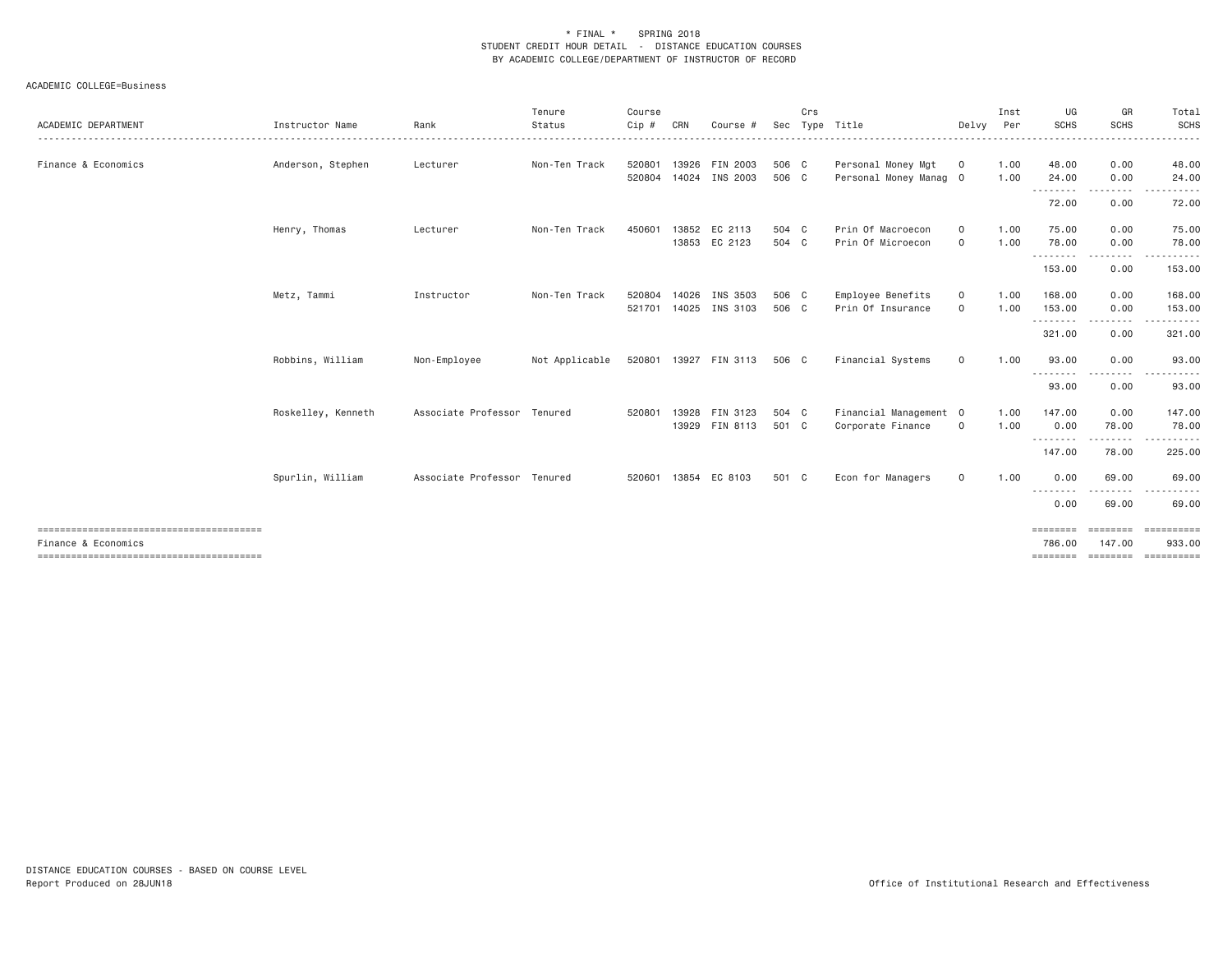| ACADEMIC DEPARTMENT                                                        | Instructor Name    | Rank                              | Tenure<br>Status | Course<br>Cip # | CRN | Course                | Sec   | Crs | Type Title             | Delvy   | Inst<br>Per | UG<br><b>SCHS</b>       | GR<br><b>SCHS</b>                                                                                                                                                                        | Total<br><b>SCHS</b>                    |
|----------------------------------------------------------------------------|--------------------|-----------------------------------|------------------|-----------------|-----|-----------------------|-------|-----|------------------------|---------|-------------|-------------------------|------------------------------------------------------------------------------------------------------------------------------------------------------------------------------------------|-----------------------------------------|
| Management & Information Systems                                           | Marett, Emily      | Instructor                        | Non-Ten Track    |                 |     | 520201 14041 MGT 3213 | 506 C |     | Org Communications     | $\circ$ | 1.00        | 117.00<br>.             | 0.00<br>.                                                                                                                                                                                | 117.00<br>------                        |
|                                                                            |                    |                                   |                  |                 |     |                       |       |     |                        |         |             | 117.00                  | 0.00                                                                                                                                                                                     | 117.00                                  |
|                                                                            | Marett, Lawrence   | Associate Professor Tenured       |                  |                 |     | 521201 13806 BIS 6113 | 501 C |     | BIS Security Managem 0 |         | 1.00        | 0.00<br>.               | 18.00<br>.                                                                                                                                                                               | 18.00                                   |
|                                                                            |                    |                                   |                  |                 |     |                       |       |     |                        |         |             | 0.00                    | 18.00                                                                                                                                                                                    | 18.00                                   |
|                                                                            | McNamara, Kelly    | Clinical Assoc Prof Non-Ten Track |                  |                 |     | 521201 13808 BIS 8313 | 501 C |     | Adv Database Des Adm 0 |         | 1.00        | 0.00<br>.               | 21.00<br>.                                                                                                                                                                               | 21.00                                   |
|                                                                            |                    |                                   |                  |                 |     |                       |       |     |                        |         |             | 0.00                    | 21.00                                                                                                                                                                                    | 21.00                                   |
|                                                                            | Otondo, Robert     | Associate Professor Tenured       |                  |                 |     | 521201 13809 BIS 8413 | 501 C |     | Data Analytics         | $\circ$ | 1.00        | 0.00<br>--------        | 18.00<br><u>.</u>                                                                                                                                                                        | 18.00                                   |
|                                                                            |                    |                                   |                  |                 |     |                       |       |     |                        |         |             | 0.00                    | 18.00                                                                                                                                                                                    | 18.00                                   |
|                                                                            | Spencer, Barbara   | Lecturer                          | Non-Ten Track    |                 |     | 520201 14043 MGT 8123 | 501 C |     | Strategic Bus Consul 0 |         | 1.00        | 0.00<br>--------        | 102.00<br>.                                                                                                                                                                              | 102.00                                  |
|                                                                            |                    |                                   |                  |                 |     |                       |       |     |                        |         |             | 0.00                    | 102.00                                                                                                                                                                                   | 102.00                                  |
|                                                                            | Templeton, Gary    | Associate Professor Tenured       |                  |                 |     | 521201 13807 BIS 8113 | 501 C |     | Mgt Info Tech & Sys 0  |         | 1.00        | 0.00<br>$\cdots$        | 105.00<br>.                                                                                                                                                                              | 105.00                                  |
|                                                                            |                    |                                   |                  |                 |     |                       |       |     |                        |         |             | 0.00                    | 105.00                                                                                                                                                                                   | 105.00                                  |
|                                                                            | Vardaman, James    | Associate Professor Tenured       |                  |                 |     | 520201 14042 MGT 8113 | 501 C |     | Leadership Skills      | $\circ$ | 1,00        | 0.00<br>--------        | 114,00<br>.                                                                                                                                                                              | 114.00                                  |
|                                                                            |                    |                                   |                  |                 |     |                       |       |     |                        |         |             | 0.00                    | 114.00                                                                                                                                                                                   | 114.00                                  |
|                                                                            | Warkentin, Merrill | Professor                         | Tenured          |                 |     | 521201 13810 BIS 8753 | 501 C |     | Inf Sys Collabrtve P 0 |         | 1.00        | 0.00<br>- - - - - - - - | 15.00<br>$\frac{1}{2} \left( \frac{1}{2} \right) \left( \frac{1}{2} \right) \left( \frac{1}{2} \right) \left( \frac{1}{2} \right) \left( \frac{1}{2} \right) \left( \frac{1}{2} \right)$ | 15.00                                   |
|                                                                            |                    |                                   |                  |                 |     |                       |       |     |                        |         |             | 0.00                    | 15.00                                                                                                                                                                                    | 15.00                                   |
| Management & Information Systems<br>-------------------------------------- |                    |                                   |                  |                 |     |                       |       |     |                        |         |             | ========<br>117,00      | ========<br>393.00                                                                                                                                                                       | 510.00<br>========= ======== ========== |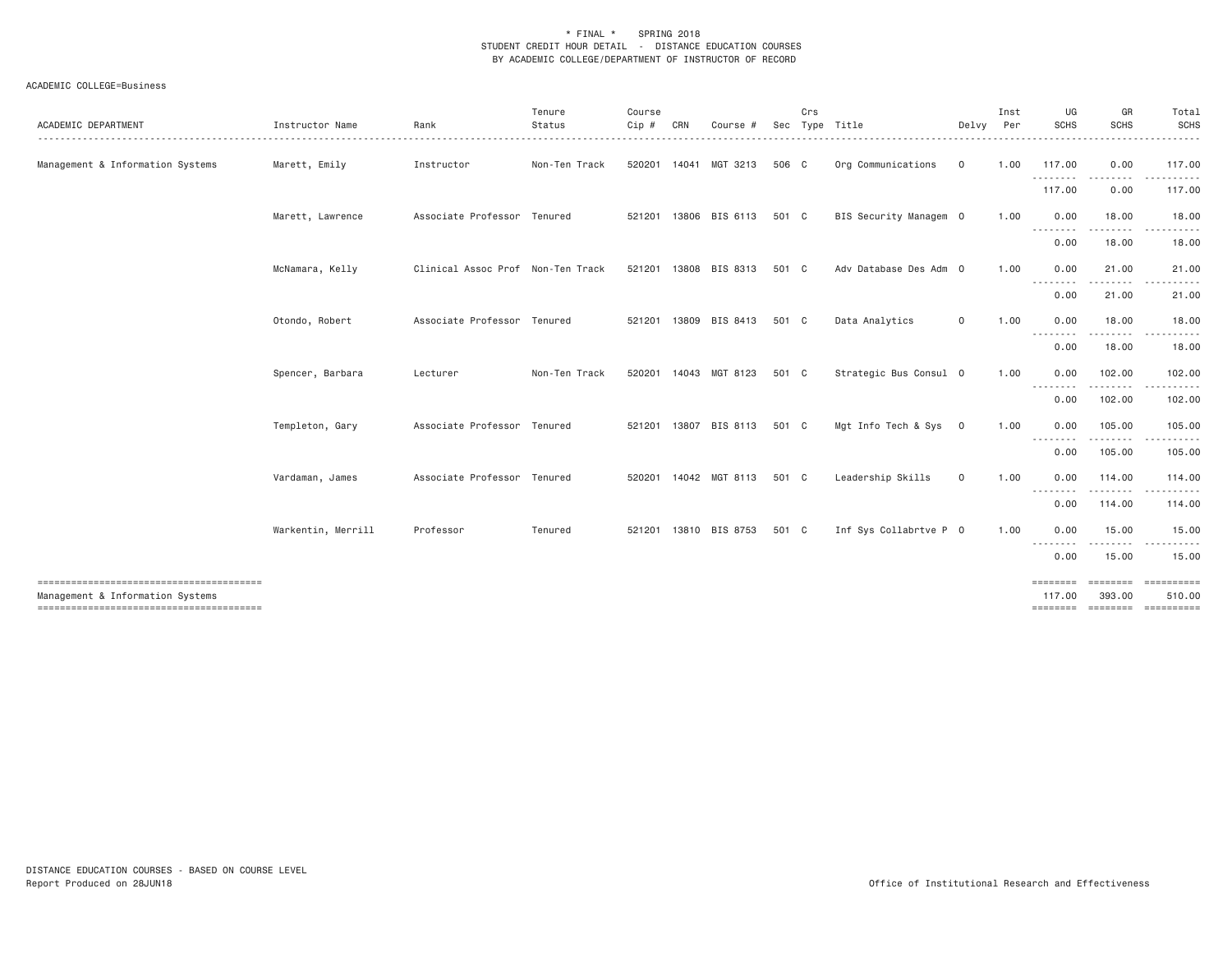| ACADEMIC DEPARTMENT                                                                | Instructor Name     | Rank                          | Tenure<br>Status | Course<br>Cip # | CRN   | Course                          | Sec            | Crs | Type Title                             | Delvy                  | Inst<br>Per  | UG<br><b>SCHS</b>               | GR<br><b>SCHS</b>         | Total<br>SCHS                                                                                                                                                                                                                                                                                                                                                                                                                                                                                           |
|------------------------------------------------------------------------------------|---------------------|-------------------------------|------------------|-----------------|-------|---------------------------------|----------------|-----|----------------------------------------|------------------------|--------------|---------------------------------|---------------------------|---------------------------------------------------------------------------------------------------------------------------------------------------------------------------------------------------------------------------------------------------------------------------------------------------------------------------------------------------------------------------------------------------------------------------------------------------------------------------------------------------------|
| Marketing, Quantitative Analysis & Busin Collier, Joel                             |                     | Professor                     | Tenured          |                 |       | 521401 14046 MKT 8153           | 511 C          |     | Strategic Marketing 0                  |                        | 1.00         | 0.00<br>.                       | 60.00                     | 60.00                                                                                                                                                                                                                                                                                                                                                                                                                                                                                                   |
|                                                                                    |                     |                               |                  |                 |       |                                 |                |     |                                        |                        |              | 0.00                            | 60.00                     | 60.00                                                                                                                                                                                                                                                                                                                                                                                                                                                                                                   |
|                                                                                    | Dunlap, Kali        | Non-Faculty                   | Not Applicable   |                 |       | 240102 14012 IDS 4111           | 501 C          |     | Professional Seminar 0                 |                        | 1.00         | 17.00<br><u>.</u>               | 0.00                      | 17.00                                                                                                                                                                                                                                                                                                                                                                                                                                                                                                   |
|                                                                                    |                     |                               |                  |                 |       |                                 |                |     |                                        |                        |              | 17.00                           | 0.00                      | 17.00                                                                                                                                                                                                                                                                                                                                                                                                                                                                                                   |
|                                                                                    | Graham, Kenneth     | Non-Employee                  | Not Applicable   |                 |       | 521401 14045 MKT 6143           | 501 C          |     | Sales Management                       | 0                      | 1.00         | 0.00<br>.                       | 24.00                     | 24.00                                                                                                                                                                                                                                                                                                                                                                                                                                                                                                   |
|                                                                                    |                     |                               |                  |                 |       |                                 |                |     |                                        |                        |              | 0.00                            | 24.00                     | 24.00                                                                                                                                                                                                                                                                                                                                                                                                                                                                                                   |
|                                                                                    | Hawkins, Jonathan   | Non-Faculty                   | Not Applicable   |                 |       | 240102 14014 IDS 4111           | 503 C          |     | Professional Seminar 0                 |                        | 1.00         | 13.00<br>.                      | 0.00                      | 13.00                                                                                                                                                                                                                                                                                                                                                                                                                                                                                                   |
|                                                                                    |                     |                               |                  |                 |       |                                 |                |     |                                        |                        |              | 13.00                           | 0.00                      | 13.00                                                                                                                                                                                                                                                                                                                                                                                                                                                                                                   |
|                                                                                    | Jones, Carol        | Assistant Professor Ten Track |                  |                 |       | 521302 13812 BQA 8233           | 501 C          |     | Quant Analysis & Bus 0                 |                        | 1.00         | 0.00<br>.                       | 96.00                     | 96.00                                                                                                                                                                                                                                                                                                                                                                                                                                                                                                   |
|                                                                                    |                     |                               |                  |                 |       |                                 |                |     |                                        |                        |              | 0.00                            | 96.00                     | 96.00                                                                                                                                                                                                                                                                                                                                                                                                                                                                                                   |
|                                                                                    | Mallette, Stephanie | Instructor                    | Non-Ten Track    | 229999          | 13811 | BL 8113<br>521501 14723 BL 6333 | 521 C<br>511 C |     | Law Ethics Disp Res<br>Real Estate Law | $\circ$<br>$\mathbf 0$ | 1.00<br>1.00 | 0.00<br>0.00<br>- - - - - - - - | 87.00<br>30.00<br>-----   | 87.00<br>30.00                                                                                                                                                                                                                                                                                                                                                                                                                                                                                          |
|                                                                                    |                     |                               |                  |                 |       |                                 |                |     |                                        |                        |              | 0.00                            | 117.00                    | 117.00                                                                                                                                                                                                                                                                                                                                                                                                                                                                                                  |
|                                                                                    | Stevens, Jennifer   | Grad Teach Assist             | Non-Ten Track    | 521401          |       | 14044 MKT 3013                  | 504 C          |     | Principles Of Mkt                      | $\mathsf{o}$           | 1.00         | 114.00<br><u>.</u>              | 0.00                      | 114.00                                                                                                                                                                                                                                                                                                                                                                                                                                                                                                  |
|                                                                                    |                     |                               |                  |                 |       |                                 |                |     |                                        |                        |              | 114.00                          | 0.00                      | 114.00                                                                                                                                                                                                                                                                                                                                                                                                                                                                                                  |
| Marketing, Quantitative Analysis & Busin<br>-------------------------------------- |                     |                               |                  |                 |       |                                 |                |     |                                        |                        |              | ========<br>144,00<br>========  | <b>ESSESSES</b><br>297,00 | ==========<br>441.00<br>$\begin{minipage}{0.03\linewidth} \hspace*{0.03\linewidth} \hspace*{0.03\linewidth} \hspace*{0.03\linewidth} \hspace*{0.03\linewidth} \hspace*{0.03\linewidth} \hspace*{0.03\linewidth} \hspace*{0.03\linewidth} \hspace*{0.03\linewidth} \hspace*{0.03\linewidth} \hspace*{0.03\linewidth} \hspace*{0.03\linewidth} \hspace*{0.03\linewidth} \hspace*{0.03\linewidth} \hspace*{0.03\linewidth} \hspace*{0.03\linewidth} \hspace*{0.03\linewidth} \hspace*{0.03\linewidth} \hs$ |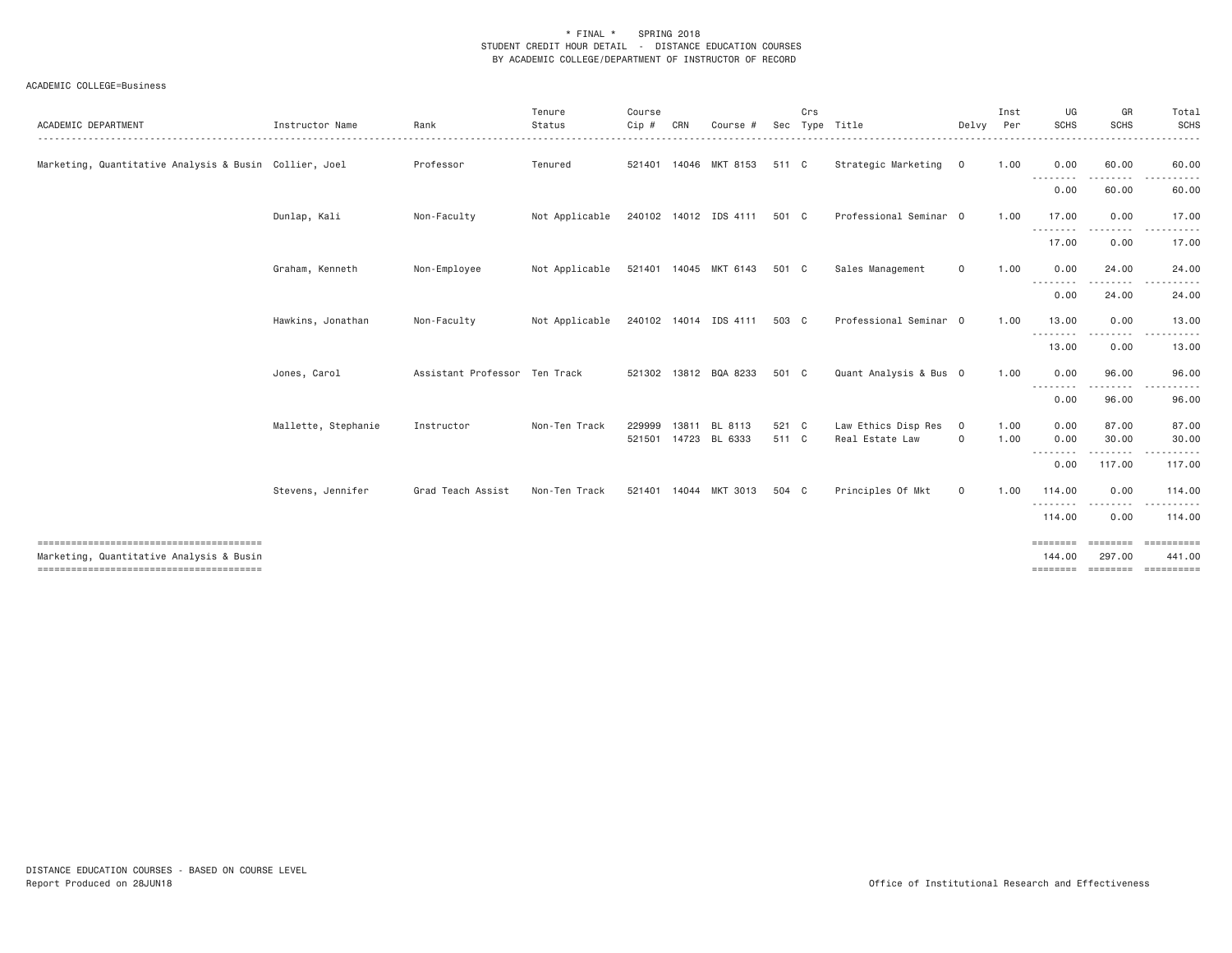| ACADEMIC DEPARTMENT   | Instructor Name   | Rank                        | Tenure<br>Status | Course<br>Cip # | CRN   | Course #              | Sec   | Crs<br>Tvpe | Title                  | Delvv          | Inst<br>Per | UG<br>SCHS                  | GR<br><b>SCHS</b> | Total<br>SCHS                   |
|-----------------------|-------------------|-----------------------------|------------------|-----------------|-------|-----------------------|-------|-------------|------------------------|----------------|-------------|-----------------------------|-------------------|---------------------------------|
| School of Accountancy | Addy, Noel        | Associate Professor Tenured |                  | 520301          |       | 13794 ACC 8213        | 511 C |             | Fin & Acc Report Ana 0 |                | 1.00        | 0.00<br>--------            | 99.00<br>.        | 99.00<br>.                      |
|                       |                   |                             |                  |                 |       |                       |       |             |                        |                |             | 0.00                        | 99.00             | 99.00                           |
|                       | Gardner, Virginia | Non-Faculty                 | Not Applicable   |                 |       | 520301 14981 ACC 2203 | 501 C |             | Survey of Accounting 0 |                | 1.00        | 39.00<br>---------          | 0.00<br>.         | 39.00<br>.                      |
|                       |                   |                             |                  |                 |       |                       |       |             |                        |                |             | 39.00                       | 0.00              | 39.00                           |
|                       | Pannell, Angela   | Instructor                  | Non-Ten Track    | 520301          | 15084 | ACC 2023              | 506 C |             | Prin Managerial Acct 0 |                | 1.00        | 150.00                      | 0.00<br>- - - - - | 150.00                          |
|                       |                   |                             |                  |                 |       |                       |       |             |                        |                |             | 150.00                      | 0.00              | 150.00                          |
|                       | Phillips, June    | Non-Employee                | Not Applicable   | 520301          |       | 14895 ACC 2013        | 506 C |             | Prin Financial Acct    | $\overline{0}$ | 1.00        | 105.00<br>--------          | 0.00              | 105.00                          |
|                       |                   |                             |                  |                 |       |                       |       |             |                        |                |             | 105.00                      | 0.00              | 105.00                          |
| School of Accountancy |                   |                             |                  |                 |       |                       |       |             |                        |                |             | $=$ = = = = = = =<br>294,00 | ========<br>99.00 | $=$ = = = = = = = = =<br>393,00 |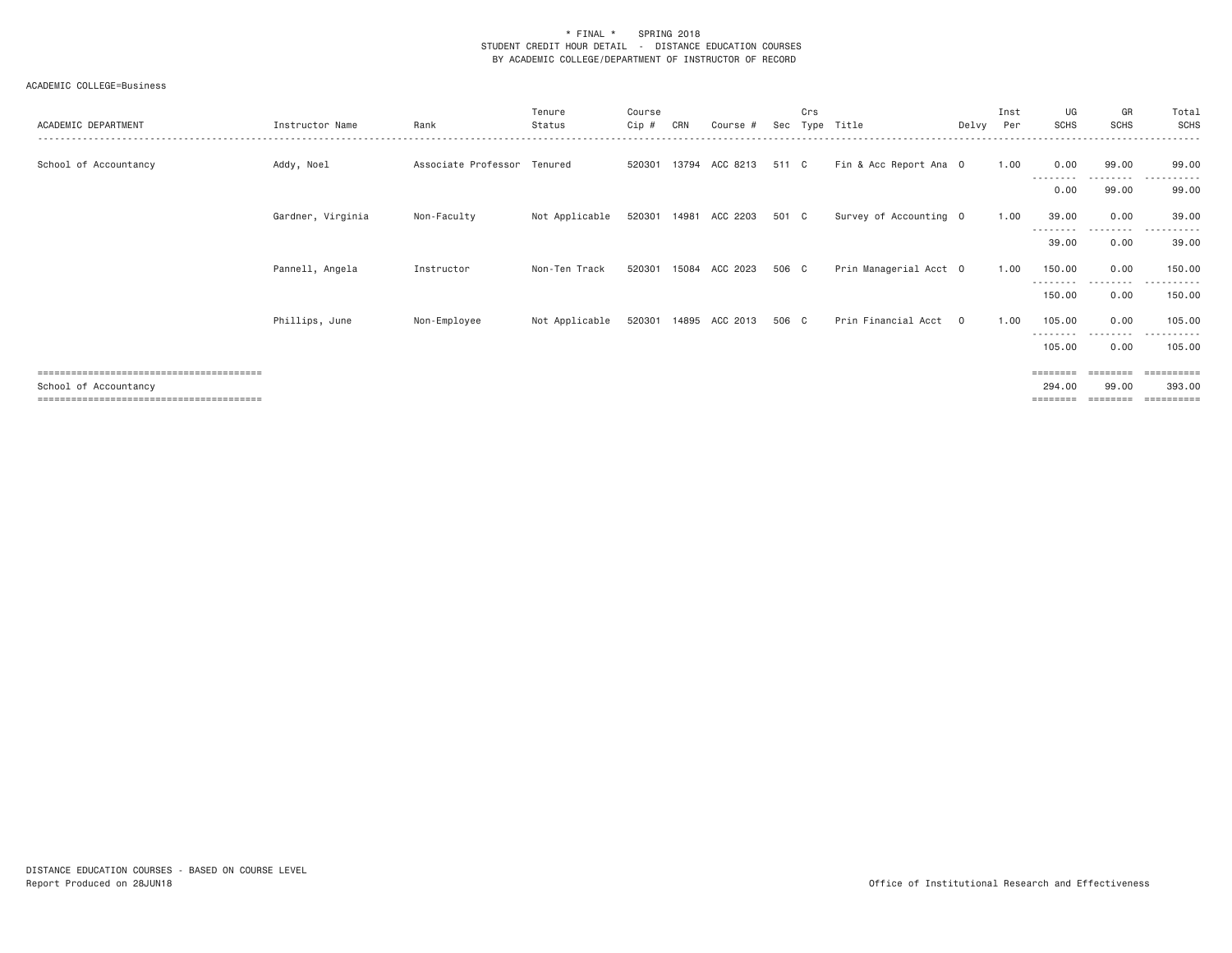| ACADEMIC DEPARTMENT                     | Instructor Name  | Rank                          | Tenure<br>Status | Course<br>$C$ ip # | CRN | Course                           | Sec            | Crs | Type Title                                       | Delvy Per          | Inst         | UG<br><b>SCHS</b>        | GR<br><b>SCHS</b>   | Total<br>SCHS                      |
|-----------------------------------------|------------------|-------------------------------|------------------|--------------------|-----|----------------------------------|----------------|-----|--------------------------------------------------|--------------------|--------------|--------------------------|---------------------|------------------------------------|
| Counseling, Educational Psychology, and | Ball, Kimberly   | Lecturer                      | Non-Ten Track    | 130901             |     | 13882 EDF 3333                   | 501 C          |     | Social Foundation Ed 0                           |                    | 1.00         | 81.00                    | 0.00                | 81.00                              |
|                                         |                  |                               |                  |                    |     |                                  |                |     |                                                  |                    |              | .<br>81.00               | $  -$<br>0.00       | 81.00                              |
|                                         | LeJeune, Bonnie  | Non-Faculty                   | Not Applicable   | 131009             |     | 13846 COE 6303<br>13847 COE 6323 | 501 C<br>501 C |     | Re Hab Visual Impair 0<br>Sensory Aid Technlgy 0 |                    | 1.00<br>1.00 | 0.00<br>0.00             | 33,00<br>33.00      | 33.00<br>33.00                     |
|                                         |                  |                               |                  |                    |     |                                  |                |     |                                                  |                    |              | ---------<br>0.00        | .<br>66.00          | ------<br>66.00                    |
|                                         | Leach, Nicole    | Assistant Professor Ten Track |                  | 130603             |     | 13886 EDF 9373                   | 503 C          |     | Ed Res Design                                    | $\mathbf{0}$       | 1.00         | 0.00<br>--------         | 27,00<br>.          | 27.00<br>.<br>$- - -$              |
|                                         |                  |                               |                  |                    |     |                                  |                |     |                                                  |                    |              | 0.00                     | 27.00               | 27.00                              |
|                                         | Seymour, Dana    | Non-Faculty                   | Not Applicable   |                    |     | 130604 13924 EPY 8473            | 501 C          |     | Mid Level Assessment 0                           |                    | 1.00         | 0.00<br>---------        | 45.00<br>.          | 45.00                              |
|                                         |                  |                               |                  |                    |     |                                  |                |     |                                                  |                    |              | 0.00                     | 45.00               | 45.00                              |
|                                         | Wang, Chih-Hsuan | Lecturer                      | Non-Ten Track    | 130603             |     | 13922 EPY 6214<br>13923 EPY 8214 | 501 C<br>501 B |     | Ed & Psy Statistics<br>Adv Ed & Psy Stat         | $\circ$<br>$\circ$ | 1.00<br>1.00 | 0.00<br>0.00<br>-------- | 68.00<br>24.00<br>. | 68.00<br>24.00                     |
|                                         |                  |                               |                  |                    |     |                                  |                |     |                                                  |                    |              | 0.00                     | 92.00               | 92.00                              |
| Counseling, Educational Psychology, and |                  |                               |                  |                    |     |                                  |                |     |                                                  |                    |              | ========<br>81,00        | ========<br>230,00  | ==========<br>311,00<br>========== |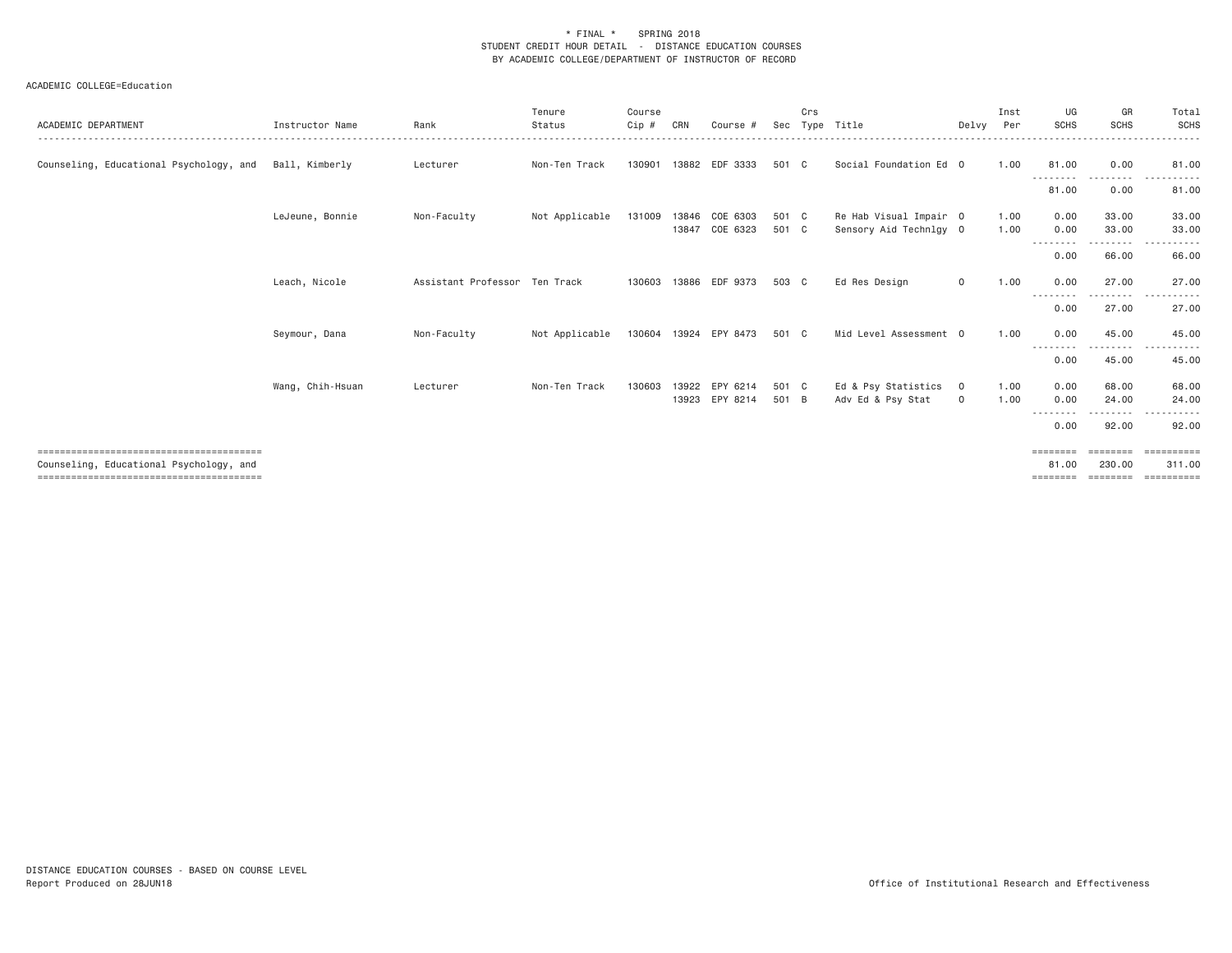| ACADEMIC DEPARTMENT                                      | Instructor Name   | Rank                              | Tenure<br>Status | Course<br>Cip# | CRN          | Course #                         |                | Crs | Sec Type Title                                   | Delvy       | Inst<br>Per  | UG<br><b>SCHS</b> | GR<br><b>SCHS</b>   | Total<br><b>SCHS</b>         |
|----------------------------------------------------------|-------------------|-----------------------------------|------------------|----------------|--------------|----------------------------------|----------------|-----|--------------------------------------------------|-------------|--------------|-------------------|---------------------|------------------------------|
| Curriculum, Instruction & Special Educat Andrews, Hunter |                   | Lecturer                          | Non-Ten Track    |                |              | 422814 13906 EDX 3213            | 502 C          |     | Indiv Inst Except Ch 0                           |             | 1.00         | 51.00<br>.        | 0.00<br>.           | 51.00<br>.                   |
|                                                          |                   |                                   |                  |                |              |                                  |                |     |                                                  |             |              | 51.00             | 0.00                | 51.00                        |
|                                                          | Binford, Paul     | Assistant Professor Ten Track     |                  |                |              | 131318 13895 EDS 6643            | 501 C          |     | Soc Studies Educ Ped 0                           |             | 1.00         | 0.00<br>.         | 18.00<br>.          | 18.00<br>.                   |
|                                                          |                   |                                   |                  |                |              |                                  |                |     |                                                  |             |              | 0.00              | 18.00               | 18.00                        |
|                                                          | Brasher, Chelsi   | Non-Employee                      | Not Applicable   |                |              | 131311 13870 EDE 3523            | 501 C          |     | Found EL/ML Math Edu 0                           |             | 1.00         | 57.00<br><u>.</u> | 0.00<br>.           | 57.00<br>.                   |
|                                                          |                   |                                   |                  |                |              |                                  |                |     |                                                  |             |              | 57.00             | 0.00                | 57.00                        |
|                                                          | Devlin, Sandy     | Professor                         | Tenured          | 131001         |              | 13911 EDX 8053                   | 501 C          |     | Fundamentals of Teac 0                           |             | 1.00         | 0.00<br>.         | 45.00<br>.          | 45.00<br>.                   |
|                                                          |                   |                                   |                  |                |              |                                  |                |     |                                                  |             |              | 0.00              | 45.00               | 45.00                        |
|                                                          | Fondren, Patricia | Instructor                        | Non-Ten Track    |                |              | 131001 13907 EDX 4873            | 501 S          |     | Prof Sem In Sp Ed                                | 0           | 1.00         | 6.00<br>.         | 0.00                | 6.00<br>وبالمسامين           |
|                                                          |                   |                                   |                  |                |              |                                  |                |     |                                                  |             |              | 6.00              | 0.00                | 6.00                         |
|                                                          | Hollis, Anitra    | Lecturer                          | Non-Ten Track    |                |              | 131318 13873 EDE 4143            | 501 B          |     | Teach Elem/Mid Lvl S 0                           |             | 1.00         | 54.00<br>.        | 0.00<br>.           | 54.00<br>.                   |
|                                                          |                   |                                   |                  |                |              |                                  |                |     |                                                  |             |              | 54.00             | 0.00                | 54.00                        |
|                                                          | Hopper, Peggy     | Professor                         | Tenured          | 131205         | 13901        | EDS 8623<br>EDS 7000             | 501 C          |     | Effective Instructio 0                           |             | 1.00         | 0.00              | 36.00               | 36.00                        |
|                                                          |                   |                                   |                  | 131315 14079   | 16725        | RDG 8653                         | 503 I<br>501 C |     | Directed Indiv Study 0<br>Teach Read Sec Sch     | $\mathbf 0$ | 1.00<br>1.00 | 0.00<br>0.00      | 3.00<br>27.00       | 3.00<br>27.00                |
|                                                          |                   |                                   |                  |                |              |                                  |                |     |                                                  |             |              | .<br>0.00         | <b>.</b> .<br>66.00 | .<br>66.00                   |
|                                                          | Ivy, Jessica      | Assistant Professor Ten Track     |                  |                |              | 131203 13897 EDS 8243            | 501 C          |     | Adv. Plan Manage Lea 0                           |             | 1.00         | 0.00<br>.         | 42.00<br>.          | 42.00<br>.                   |
|                                                          |                   |                                   |                  |                |              |                                  |                |     |                                                  |             |              | 0.00              | 42.00               | 42.00                        |
|                                                          | Lemley, Stephanie | Assistant Professor Ten Track     |                  | 131202         |              | 13874 EDE 4883<br>14076 RDG 4133 | 501 C<br>501 B |     | Manag Elem/Mid Lvl C 0                           |             | 1.00         | 66.00             | 0.00<br>0.00        | 66.00                        |
|                                                          |                   |                                   |                  | 131305         |              |                                  |                |     | Integrat Lang Art In 0                           |             | 1.00         | 54.00<br>120.00   | 0.00                | 54.00<br>د د د د د<br>120.00 |
|                                                          |                   |                                   |                  |                |              |                                  |                |     |                                                  |             |              |                   |                     |                              |
|                                                          | Lindsey, Gail     | Clinical Assist Pro Non-Ten Track |                  |                |              | 131315 13868 EDE 3233            | 501 C          |     | Teach Lit at Elem/Mi 0                           |             | 1.00         | 45.00             | 0.00                | 45.00<br>$- - - - -$         |
|                                                          |                   |                                   |                  |                |              |                                  |                |     |                                                  |             |              | 45.00             | 0.00                | 45.00                        |
|                                                          | Lowery, David     | Non-Employee                      | Not Applicable   |                |              | 131305 16130 EDS 6673            | 501 C          |     | Language Arts Educ P 0                           |             | 1.00         | 0.00<br>.         | 12.00<br>. <u>.</u> | 12.00<br>. <u>.</u>          |
|                                                          |                   |                                   |                  |                |              |                                  |                |     |                                                  |             |              | 0.00              | 12.00               | 12.00                        |
|                                                          | McGinnis, Brecken | Instructor                        | Non-Ten Track    | 131001         | 13910        | EDX 8013                         | 501            | C   | Fundamentals of Teac 0                           |             | 1.00         | 0.00              | 33.00               | 33.00                        |
|                                                          |                   |                                   |                  |                | 16133        | 13912 EDX 8173<br>EDX 8173       | 501 C<br>502 C |     | Sp Ed In Reg Classrm 0<br>Sp Ed In Reg Classrm 0 |             | 1.00<br>1.00 | 0.00<br>0.00      | 48.00<br>39.00      | 48.00<br>39.00               |
|                                                          |                   |                                   |                  |                | 422814 13905 | EDX 3213                         | 501 C          |     | Indiv Inst Except Ch 0                           |             | 1,00         | 57.00             | 0.00                | 57.00                        |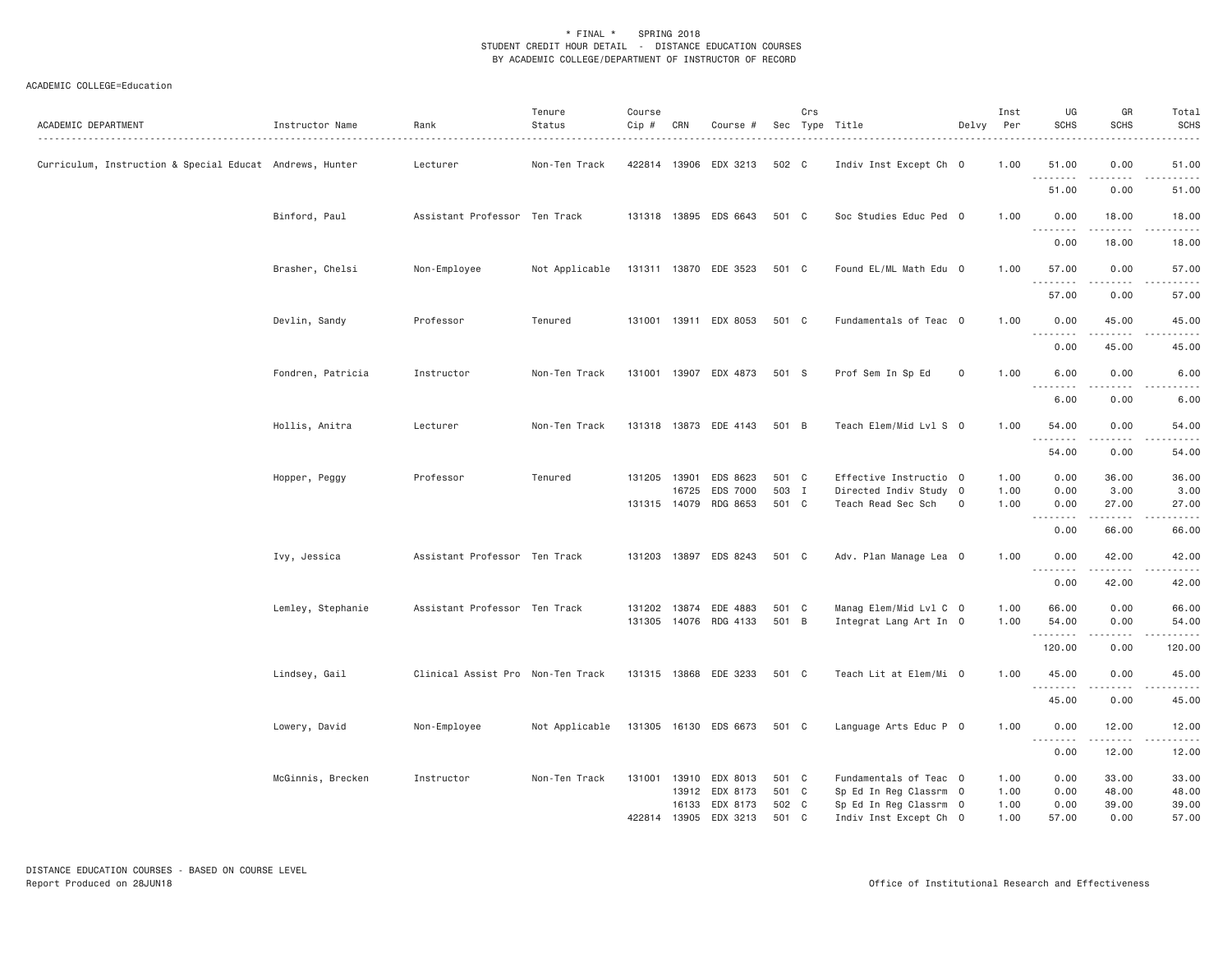| ACADEMIC DEPARTMENT                                         | Instructor Name   | Rank                          | Tenure<br>Status | Course<br>Cip # | CRN   | Course #              |       | Crs         | Sec Type Title         | Delvy          | Inst<br>Per | UG<br><b>SCHS</b> | GR<br><b>SCHS</b>                   | Total<br><b>SCHS</b><br>.                                                                                                                                      |
|-------------------------------------------------------------|-------------------|-------------------------------|------------------|-----------------|-------|-----------------------|-------|-------------|------------------------|----------------|-------------|-------------------|-------------------------------------|----------------------------------------------------------------------------------------------------------------------------------------------------------------|
|                                                             |                   |                               |                  |                 |       |                       |       |             |                        |                |             | <u>.</u><br>57.00 | .<br>120.00                         | .<br>177.00                                                                                                                                                    |
|                                                             |                   |                               |                  |                 |       |                       |       |             |                        |                |             |                   |                                     |                                                                                                                                                                |
| Curriculum, Instruction & Special Educat McKissick, Bethany |                   | Assistant Professor Ten Track |                  |                 |       | 131001 16413 EDX 7000 | 501 I |             | Directed Indiv Study 0 |                | 1.00        | 0.00              | 1.00<br>.                           | 1.00<br>.                                                                                                                                                      |
|                                                             |                   |                               |                  |                 |       |                       |       |             |                        |                |             | 0.00              | 1.00                                | 1.00                                                                                                                                                           |
|                                                             | Miller, Nicole    | Assistant Professor Ten Track |                  |                 |       | 131203 13866 EDE 3223 | 501 C |             | Middle Level Educati 0 |                | 1.00        | 51.00<br>.        | 0.00<br>.                           | 51.00<br>$    -$                                                                                                                                               |
|                                                             |                   |                               |                  |                 |       |                       |       |             |                        |                |             | 51.00             | 0.00                                | 51.00                                                                                                                                                          |
|                                                             | Moser, Kelly      | Assistant Professor Ten Track |                  | 130101          | 14724 | EDS 8103              | 501   | C           | Adv Meth in Mid/Sec    | $\overline{0}$ | 1.00        | 0.00              | 51.00                               | 51.00                                                                                                                                                          |
|                                                             |                   |                               |                  | 131205          |       | 13900 EDS 8613        | 501 C |             | Mdle & Sec Sch Curr    | $\overline{0}$ | 1.00        | 0.00              | 39.00                               | 39.00<br>.                                                                                                                                                     |
|                                                             |                   |                               |                  |                 |       |                       |       |             |                        |                |             | .<br>0.00         | ------<br>90.00                     | 90.00                                                                                                                                                          |
|                                                             | Mulkana, Angela   | Lecturer                      | Non-Ten Track    | 131202          | 16134 | EDE 3343              | 502 C |             | Teach Adoles Lit       | $\mathbf 0$    | 1.00        | 24.00             | 0.00                                | 24.00                                                                                                                                                          |
|                                                             |                   |                               |                  | 131203          | 14072 | RDG 3413              | 501   | $\mathbf C$ | Middle Lvl Lit I       | $\mathsf{O}$   | 1.00        | 51.00             | 0.00                                | 51.00                                                                                                                                                          |
|                                                             |                   |                               |                  |                 | 14074 | RDG 3423              | 501 C |             | Middle Lvl Lit II      | $\mathsf{O}$   | 1.00        | 54.00             | 0.00                                | 54.00                                                                                                                                                          |
|                                                             |                   |                               |                  |                 |       | 14078 RDG 8133        | 501 C |             | Mid Level Content Li 0 |                | 1.00        | 0.00              | 30.00                               | 30.00                                                                                                                                                          |
|                                                             |                   |                               |                  |                 |       |                       |       |             |                        |                |             | .<br>129.00       | .<br>30.00                          | $\frac{1}{2} \left( \frac{1}{2} \right) \left( \frac{1}{2} \right) \left( \frac{1}{2} \right) \left( \frac{1}{2} \right) \left( \frac{1}{2} \right)$<br>159.00 |
|                                                             | Nicholson, David  | Non-Employee                  | Not Applicable   |                 |       | 131316 13871 EDE 4113 | 501 B |             | Teach Elem/Mid Level 0 |                | 1.00        | 48.00             | 0.00                                | 48.00                                                                                                                                                          |
|                                                             |                   |                               |                  |                 |       |                       |       |             |                        |                |             | .<br>48.00        | .<br>0.00                           | .<br>48.00                                                                                                                                                     |
|                                                             | Parker, Sarah     | Instructor                    | Non-Ten Track    |                 |       | 131311 13872 EDE 4123 | 501 B |             | Teach Elem/Mid Level 0 |                | 1.00        | 45.00<br>.        | 0.00<br>.                           | 45.00<br>.                                                                                                                                                     |
|                                                             |                   |                               |                  |                 |       |                       |       |             |                        |                |             | 45.00             | 0.00                                | 45.00                                                                                                                                                          |
|                                                             | Sanders, Jennifer | Lecturer                      | Non-Ten Track    | 131202          | 13869 | EDE 3343              | 501 C |             | Teach Adoles Lit       | $\mathsf{O}$   | 1.00        | 48.00<br>.        | 0.00<br>$\sim$ $\sim$ $\sim$ $\sim$ | 48.00<br>.                                                                                                                                                     |
|                                                             |                   |                               |                  |                 |       |                       |       |             |                        |                |             | 48.00             | 0.00                                | 48.00                                                                                                                                                          |
|                                                             | Shea, Donna       | Non-Faculty                   | Not Applicable   | 131001          | 13903 | EDS 8886              | 501   | H           | Dimensions of Learni F |                | 1.00        | 0.00              | 60.00                               | 60.00                                                                                                                                                          |
|                                                             |                   |                               |                  |                 | 13904 | EDS 8896              | 501   | H           | Dimensions of Learni   | - F            | 1.00        | 0.00              | 90.00                               | 90.00                                                                                                                                                          |
|                                                             |                   |                               |                  |                 | 13908 | EDX 4886              | 501 F |             | Teach Internship in    | $\overline{0}$ | 1.00        | 18.00             | 0.00                                | 18.00                                                                                                                                                          |
|                                                             |                   |                               |                  |                 | 13909 | EDX 4896              | 501   | - F         | Teach Internship in    | $\mathbf 0$    | 1.00        | 12.00             | 0.00                                | 12.00                                                                                                                                                          |
|                                                             |                   |                               |                  |                 | 13913 | EDX 8243              | 501   | H           | MATX Internship II     | $\circ$        | 1.00        | 0.00              | 45.00                               | 45.00                                                                                                                                                          |
|                                                             |                   |                               |                  | 131202 13875    |       | EDE 4886              | 501 E |             | Elem.Mid Lvl Interns 0 |                | 1.00        | 132.00            | 0.00                                | 132.00                                                                                                                                                         |
|                                                             |                   |                               |                  |                 | 13876 | EDE 4896              | 501   | E           | Elem/Mid Levl Intern 0 |                | 1.00        | 132.00            | 0.00                                | 132.00                                                                                                                                                         |
|                                                             |                   |                               |                  | 131203          | 13880 | EDE 8143              | 501   | H           | Middle Level Intersh   | $\overline{0}$ | 1.00        | 0.00              | 54.00                               | 54.00                                                                                                                                                          |
|                                                             |                   |                               |                  | 131205          | 13892 | EDS 4886              | 501   | - F         | Teach Intern in Sec    | $\overline{0}$ | 1.00        | 30.00             | 0.00                                | 30.00                                                                                                                                                          |
|                                                             |                   |                               |                  |                 |       | 13893 EDS 4896        | 501 F |             | Teach Intern in Sec    | $\overline{0}$ | 1.00        | 30.00<br>.        | 0.00<br>.                           | 30.00<br>.                                                                                                                                                     |
|                                                             |                   |                               |                  |                 |       |                       |       |             |                        |                |             | 354.00            | 249.00                              | 603.00                                                                                                                                                         |
|                                                             | Vines, Courtney   | Non-Employee                  | Not Applicable   |                 |       | 131202 13865 EDE 3123 | 501 C |             | Early Childhood Ed     | $\mathbf 0$    | 1.00        | 66.00             | 0.00<br>.                           | 66.00<br>.                                                                                                                                                     |
|                                                             |                   |                               |                  |                 |       |                       |       |             |                        |                |             | 66.00             | 0.00                                | 66.00                                                                                                                                                          |
|                                                             | Walker, Ryan      | Assistant Professor Ten Track |                  |                 |       | 131316 13896 EDS 6653 | 501 C |             | Science Educ Pedago O  |                | 1.00        | 0.00              | 24.00                               | 24.00                                                                                                                                                          |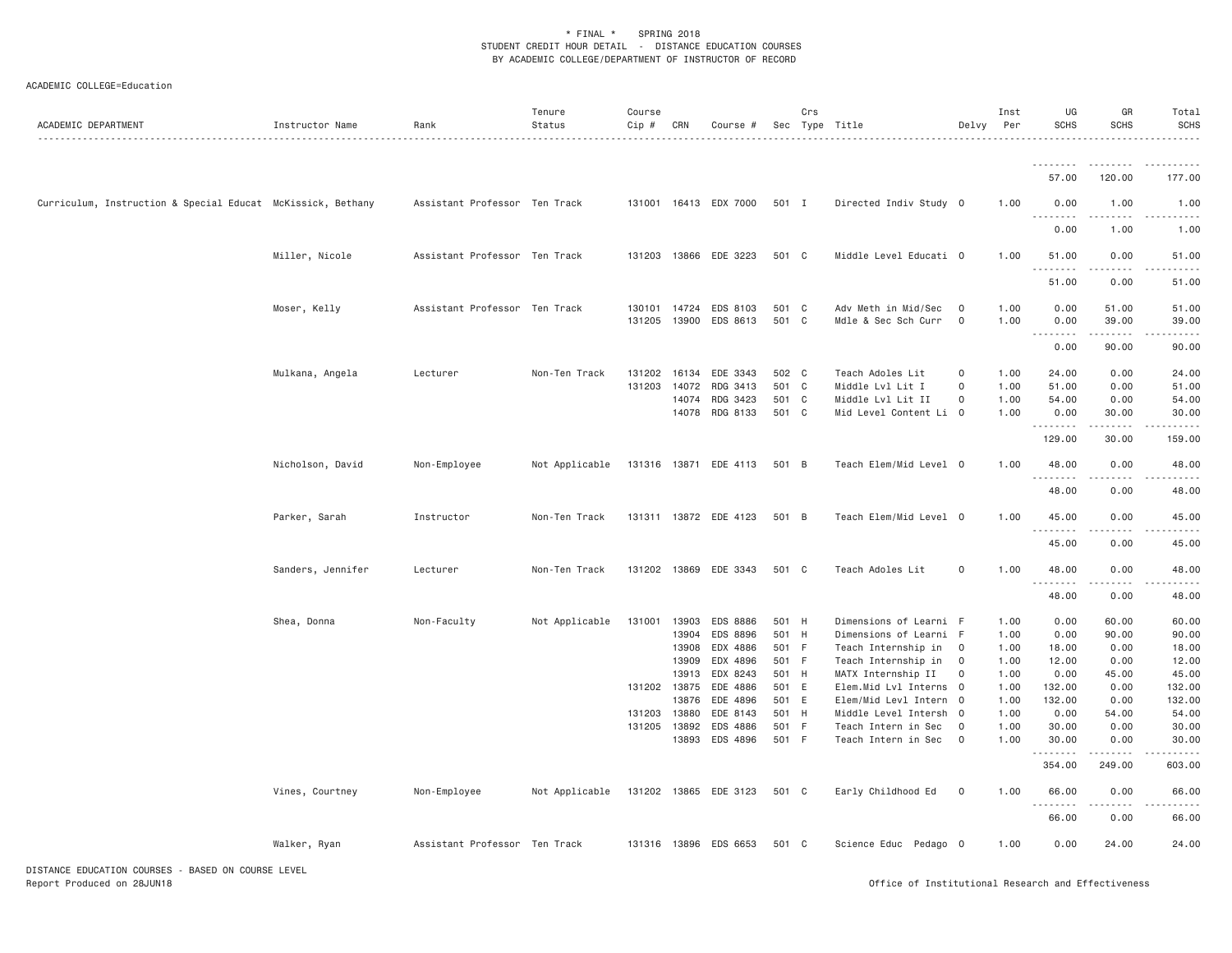| Instructor Name | Rank                                                   | Tenure<br>Status | Course<br>Cip # | CRN    | Course # |                | Crs |                               | Delvy          | Inst<br>Per                                      | UG<br>SCHS   | GR<br><b>SCHS</b>                                                       | Total<br>SCHS         |
|-----------------|--------------------------------------------------------|------------------|-----------------|--------|----------|----------------|-----|-------------------------------|----------------|--------------------------------------------------|--------------|-------------------------------------------------------------------------|-----------------------|
|                 |                                                        |                  |                 |        |          |                |     |                               |                |                                                  |              |                                                                         |                       |
|                 |                                                        |                  |                 |        |          |                |     |                               |                |                                                  |              |                                                                         |                       |
|                 |                                                        |                  |                 |        |          |                |     |                               |                |                                                  | 0.00         | 24.00                                                                   | 24.00                 |
|                 |                                                        |                  |                 |        |          |                |     |                               |                |                                                  |              |                                                                         | 63.00                 |
|                 |                                                        |                  |                 |        |          |                |     |                               |                |                                                  |              |                                                                         |                       |
|                 |                                                        |                  |                 |        |          |                |     |                               |                |                                                  |              |                                                                         | 66.00                 |
|                 |                                                        |                  |                 |        |          |                |     |                               |                |                                                  |              | .                                                                       | .                     |
|                 |                                                        |                  |                 |        |          |                |     |                               |                |                                                  | 129,00       | 0.00                                                                    | 129,00                |
|                 |                                                        |                  |                 |        |          |                |     |                               |                |                                                  |              |                                                                         |                       |
|                 |                                                        |                  |                 |        |          |                |     |                               |                |                                                  |              | $=$ = = = = = = =                                                       | ==========            |
|                 |                                                        |                  |                 |        |          |                |     |                               |                |                                                  | 1260,00      | 697.00                                                                  | 1957.00               |
|                 |                                                        |                  |                 |        |          |                |     |                               |                |                                                  |              |                                                                         | $=$ = = = = = = = = = |
|                 | Curriculum, Instruction & Special Educat Yuan, Ruiping | Instructor       | Non-Ten Track   | 131315 |          | 14068 RDG 3113 |     | 501 C<br>14070 RDG 3123 501 C | Sec Type Title | Early Literacy Instr 0<br>Early Lit Instruct I 0 | 1.00<br>1.00 | --------<br>63.00<br>66.00<br>--------<br>$=$ = = = = = = =<br>======== | 0.00<br>0.00          |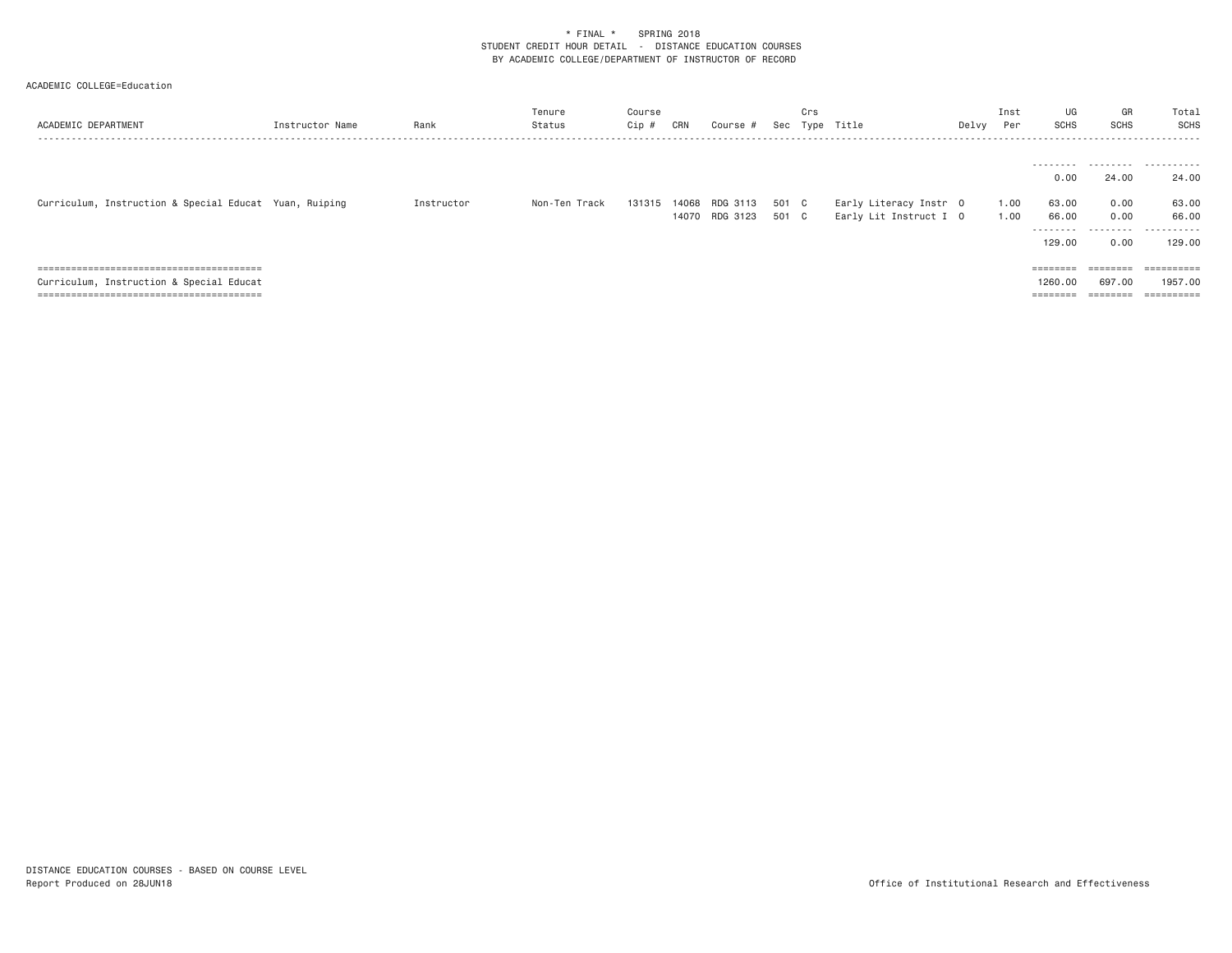| ACADEMIC DEPARTMENT    | Instructor Name        | Rank                              | Tenure<br>Status | Course<br>Cip # | CRN                   | Course #                         |                | Crs | Sec Type Title                                   | Delvy               | Inst<br>Per  | UG<br><b>SCHS</b> | GR<br><b>SCHS</b> | Total<br><b>SCHS</b> |
|------------------------|------------------------|-----------------------------------|------------------|-----------------|-----------------------|----------------------------------|----------------|-----|--------------------------------------------------|---------------------|--------------|-------------------|-------------------|----------------------|
| Educational Leadership | Armstrong, Christopher | Non-Faculty                       | Not Applicable   |                 |                       | 130407 16420 CCL 8143            | 502 C          |     | Program Planning and O                           |                     | 1.00         | 0.00<br>.         | 30.00<br>.        | 30.00<br>.           |
|                        |                        |                                   |                  |                 |                       |                                  |                |     |                                                  |                     |              | 0.00              | 30.00             | 30.00                |
|                        | Baham, Jeremy          | Non-Faculty                       | Not Applicable   | 300000          |                       | 14097 TKT 4423<br>14103 TKT 6423 | 501 C<br>501 C |     | History of Veterans' 0<br>History of Veterans' 0 |                     | 1.00<br>1.00 | 21.00<br>0.00     | 0.00<br>15.00     | 21.00<br>15.00       |
|                        |                        |                                   |                  |                 |                       |                                  |                |     |                                                  |                     |              | .<br>21.00        | .<br>15.00        | .<br>36.00           |
|                        | Coats, Linda           | Professor                         | Tenured          | 130407          |                       | 13814 CCL 8113                   | 501 C          |     | Comm Col Hist/Philos 0                           |                     | 1.00         | 0.00              | 42.00             | 42.00                |
|                        |                        |                                   |                  |                 | 13816                 | CCL 8133<br>15404 CCL 9000       | 501 C<br>502 D |     | Lead Theory Pract in 0<br>Diss./Dissertation R 0 |                     | 1.00<br>1.00 | 0.00<br>0.00      | 33.00<br>11.00    | 33.00<br>11.00       |
|                        |                        |                                   |                  |                 |                       |                                  |                |     |                                                  |                     |              | <u>.</u><br>0.00  | <u>.</u><br>86.00 | .<br>86.00           |
|                        | Cutts, Qiana           | Assistant Professor Ten Track     |                  | 130601          |                       | 13884 EDF 8553                   | 501 C          |     | Research in the Clas 0                           |                     | 1.00         | 0.00<br>.         | 54.00<br>.        | 54.00<br>.           |
|                        |                        |                                   |                  |                 |                       |                                  |                |     |                                                  |                     |              | 0.00              | 54.00             | 54.00                |
|                        | Farmer, Angela         | Assistant Professor Ten Track     |                  |                 | 130401 13888<br>13889 | EDL 8613<br>EDL 8623             | 502 H<br>501 C |     | Leadership Intern II 0<br>Curric Leadership      | $\mathsf{O}\xspace$ | 1.00<br>1.00 | 0.00<br>0.00      | 15.00<br>39.00    | 15.00<br>39.00       |
|                        |                        |                                   |                  |                 |                       |                                  |                |     |                                                  |                     |              | <u>.</u><br>0.00  | .<br>54.00        | المتمامات<br>54.00   |
|                        | Fincher, Mark          | Assistant Professor Ten Track     |                  | 130407          |                       | 15405 CCL 9000                   | 503 D          |     | Diss./Dissertation R 0                           |                     | 1.00         | 0.00<br>.         | 19.00<br>.        | 19.00<br>.           |
|                        |                        |                                   |                  |                 |                       |                                  |                |     |                                                  |                     |              | 0.00              | 19.00             | 19.00                |
|                        | Hailey, Leigh          | Clinical Assist Pro Non-Ten Track |                  | 130401          | 13862<br>13887        | EDA 8190<br>EDL 8613             | 501 S<br>501 H |     | Wkshp Ed Adm & Super 0<br>Leadership Intern II 0 |                     | 1.00<br>1.00 | 0.00<br>0.00      | 18.00<br>21.00    | 18.00<br>21.00       |
|                        |                        |                                   |                  |                 | 15903                 | EDL 7000                         | 501 I          |     | Directed Indiv Study 0                           |                     | 1.00         | 0.00              | 3.00              | 3.00                 |
|                        |                        |                                   |                  |                 |                       | 15904 EDL 7000                   | 502 I          |     | Directed Indiv Study 0                           |                     | 1.00         | 0.00<br><u>.</u>  | 3.00<br>.         | 3.00<br>$- - - - -$  |
|                        |                        |                                   |                  |                 |                       |                                  |                |     |                                                  |                     |              | 0.00              | 45.00             | 45.00                |
|                        | Hanson, Bruce          | Non-Employee                      | Not Applicable   | 130407          |                       | 13818 CCL 8343                   | 501 C          |     | Community Dev Resour 0                           |                     | 1.00         | 0.00              | 54.00             | 54.00                |
|                        |                        |                                   |                  |                 |                       | 15902 CCL 8343                   | 502 C          |     | Community Dev Resour 0                           |                     | 1.00         | 0.00<br>.         | 39.00<br>.        | 39.00<br>.           |
|                        |                        |                                   |                  |                 |                       |                                  |                |     |                                                  |                     |              | 0.00              | 93.00             | 93,00                |
|                        | King, Stephanie        | Associate Professor Tenured       |                  | 130407          | 13817                 | CCL 8143                         | 501 C          |     | Program Planning and 0                           |                     | 1.00         | 0.00              | 39.00             | 39.00                |
|                        |                        |                                   |                  |                 | 13821                 | CCL 9913                         | 501 S          |     | Dissertation Seminar 0                           |                     | 1.00         | 0.00              | 24.00             | 24.00                |
|                        |                        |                                   |                  |                 |                       | 15403 CCL 9000                   | 501 D          |     | Diss./Dissertation R 0                           |                     | 1.00         | 0.00<br>.         | 37.00<br>.        | 37.00<br><u>.</u>    |
|                        |                        |                                   |                  |                 |                       |                                  |                |     |                                                  |                     |              | 0.00              | 100.00            | 100.00               |
|                        | McGregor, Shane        | Grad Research Assis Non-Ten Track |                  |                 |                       | 131205 13891 EDS 4873            | 501 C          |     | Managing Secondary C 0                           |                     | 1.00         | 15.00<br>.        | 0.00<br>.         | 15.00<br>.           |
|                        |                        |                                   |                  |                 |                       |                                  |                |     |                                                  |                     |              | 15.00             | 0.00              | 15.00                |
|                        | McKellar, Lucy         | Lecturer                          | Non-Ten Track    |                 |                       | 130301 14029 LSK 2010            | 501 C          |     | Praxis: Acad Core En 0                           |                     | 1.00         | 25.00             | 0.00              | 25.00                |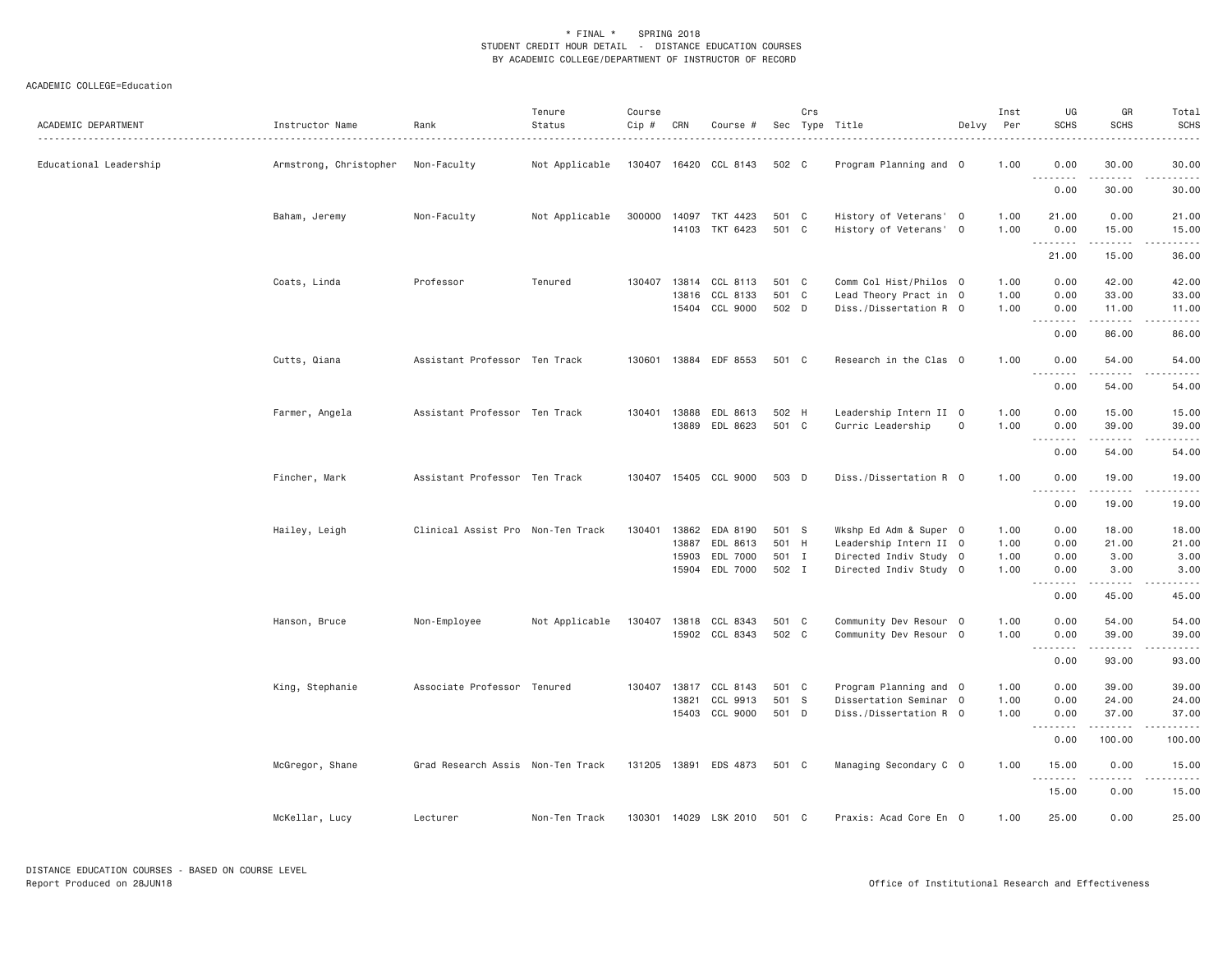| ACADEMIC DEPARTMENT    | Instructor Name | Rank                        | Tenure<br>Status | Course<br>Cip # | CRN | Course #                    | Sec   | Crs<br>Type | Title                  | Delvy | Inst<br>Per | UG<br><b>SCHS</b>  | GR<br><b>SCHS</b>  | Total<br><b>SCHS</b>                         |
|------------------------|-----------------|-----------------------------|------------------|-----------------|-----|-----------------------------|-------|-------------|------------------------|-------|-------------|--------------------|--------------------|----------------------------------------------|
|                        |                 |                             |                  |                 |     |                             |       |             |                        |       |             |                    |                    |                                              |
| Educational Leadership | Miller, Robert  | Non-Employee                | Not Applicable   |                 |     | 130407 16419 CCL 8133 502 C |       |             | Lead Theory Pract in 0 |       | 1.00        | 25.00<br>0.00      | 0.00<br>21.00      | 25.00<br>21.00                               |
|                        |                 |                             |                  |                 |     |                             |       |             |                        |       |             | --------<br>0.00   | .<br>21.00         | 21.00                                        |
|                        | Oswalt, Katie   | Lecturer                    | Non-Ten Track    |                 |     | 131315 14028 LSK 1023       | 501 C |             | Col Read/Study Skill 0 |       | 1.00        | 69.00<br>--------- | 0.00<br>.          | 69.00<br>.                                   |
|                        |                 |                             |                  |                 |     |                             |       |             |                        |       |             | 69.00              | 0.00               | 69.00                                        |
|                        | Prince, Debra   | Associate Professor Tenured |                  | 130601          |     | 13883 EDF 8363              | 501 C |             | Func & Met Res In Ed 0 |       | 1.00        | 0.00<br>--------   | 39,00<br>.         | 39.00<br>.                                   |
|                        |                 |                             |                  |                 |     |                             |       |             |                        |       |             | 0.00               | 39.00              | 39.00                                        |
| Educational Leadership |                 |                             |                  |                 |     |                             |       |             |                        |       |             | ========<br>130.00 | --------<br>556.00 | $=$ = = = = = = = = =<br>686.00<br>========= |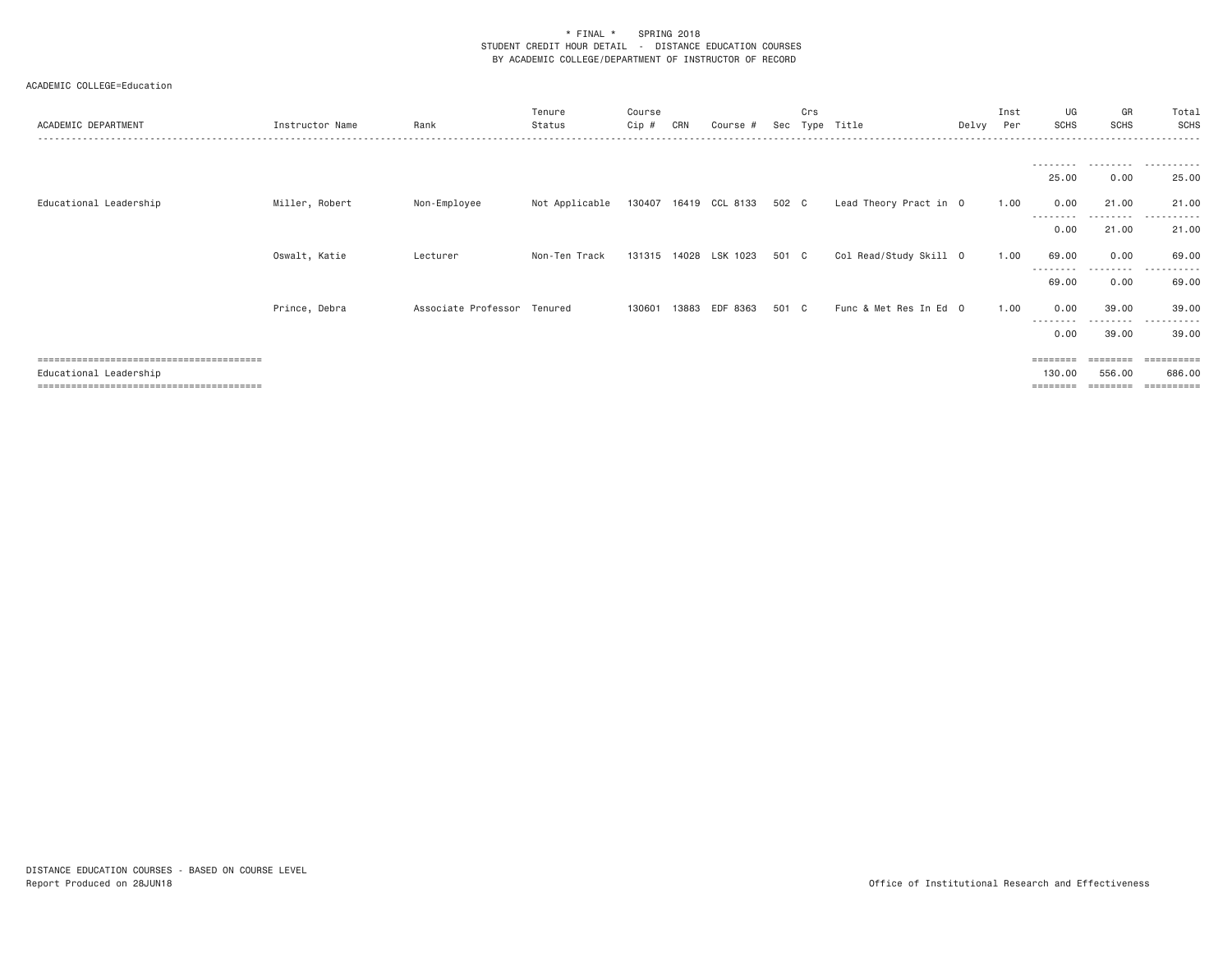| ACADEMIC DEPARTMENT                                      | Instructor Name      | Rank                          | Tenure<br>Status | Course<br>Cip # | CRN   | Course #              |       | Crs | Sec Type Title         | Delvy               | Inst<br>Per | UG<br><b>SCHS</b> | GR<br>SCHS           | Total<br><b>SCHS</b>                                                                                                                                                                     |
|----------------------------------------------------------|----------------------|-------------------------------|------------------|-----------------|-------|-----------------------|-------|-----|------------------------|---------------------|-------------|-------------------|----------------------|------------------------------------------------------------------------------------------------------------------------------------------------------------------------------------------|
| Instructional Systems & Workforce Develo Bailey, Melinda |                      | Non-Faculty                   | Not Applicable   |                 |       | 240102 14013 IDS 4111 | 502 C |     | Professional Seminar 0 |                     | 1.00        | 17.00<br>.        | 0.00<br>.            | 17.00<br>$\omega$ is a set                                                                                                                                                               |
|                                                          |                      |                               |                  |                 |       |                       |       |     |                        |                     |             | 17.00             | 0.00                 | 17.00                                                                                                                                                                                    |
|                                                          | Ballard, Iva         | Instructor                    | Non-Ten Track    |                 |       | 521302 13813 BQA 8443 | 501 C |     | Stat Analy Bus Dec     | $\mathbf 0$         | 1.00        | 0.00<br><u>.</u>  | 57.00<br>.           | 57.00<br>.                                                                                                                                                                               |
|                                                          |                      |                               |                  |                 |       |                       |       |     |                        |                     |             | 0.00              | 57.00                | 57.00                                                                                                                                                                                    |
|                                                          | Beriswill, Joanne    | Associate Professor Tenured   |                  |                 |       | 110301 14094 TKT 1273 | 503 C |     | Computer Application 0 |                     | 1.00        | 75.00             | 0.00                 | 75.00                                                                                                                                                                                    |
|                                                          |                      |                               |                  |                 |       | 150613 14112 TKT 8723 | 501 C |     | Instructional Design 0 |                     | 1.00        | 0.00<br><u>.</u>  | 15.00<br>$- - - - -$ | 15.00<br>.                                                                                                                                                                               |
|                                                          |                      |                               |                  |                 |       |                       |       |     |                        |                     |             | 75.00             | 15.00                | 90.00                                                                                                                                                                                    |
|                                                          | Dale, Jonathan       | Instructor                    | Non-Ten Track    |                 |       | 150612 15342 TKI 3044 | 501 C |     | Industrial Safety      | $\mathsf{O}\xspace$ | 1.00        | 44.00<br><u>.</u> | 0.00<br>.            | 44.00<br>.                                                                                                                                                                               |
|                                                          |                      |                               |                  |                 |       |                       |       |     |                        |                     |             | 44.00             | 0.00                 | 44.00                                                                                                                                                                                    |
|                                                          | Huang, Kun           | Assistant Professor Ten Track |                  | 130501          | 15343 | TKT 8643              | 501 C |     | Multimedia Design II 0 |                     | 1.00        | 0.00              | 21.00                | 21.00                                                                                                                                                                                    |
|                                                          |                      |                               |                  | 131309          |       | 14100 TKT 4763        | 501 C |     | Digital Tools/Learni 0 |                     | 1.00        | 42.00<br><u>.</u> | 0.00<br>-----        | 42.00<br>.                                                                                                                                                                               |
|                                                          |                      |                               |                  |                 |       |                       |       |     |                        |                     |             | 42.00             | 21.00                | 63.00                                                                                                                                                                                    |
|                                                          | Keel, Vicki          | Instructor                    | Non-Ten Track    | 110301          |       | 14093 TKT 1273        | 501 C |     | Computer Application 0 |                     | 1.00        | 93.00             | 0.00                 | 93.00                                                                                                                                                                                    |
|                                                          |                      |                               |                  | 110401          | 14089 | TKB 2123              | 501   | B   | Database Mgt           | $\mathbf 0$         | 1.00        | 84.00             | 0.00                 | 84.00                                                                                                                                                                                    |
|                                                          |                      |                               |                  |                 |       | 131303 14090 TKB 2133 | 501 B |     | Sprdsht Design & Ana 0 |                     | 1.00        | 81.00<br>.        | 0.00<br>.            | 81.00<br>.                                                                                                                                                                               |
|                                                          |                      |                               |                  |                 |       |                       |       |     |                        |                     |             | 258.00            | 0.00                 | 258.00                                                                                                                                                                                   |
|                                                          | Lee, Sang Joon       | Assistant Professor Ten Track |                  |                 |       | 130501 14115 TKT 8853 | 501 C |     | Learning Tech in Dis 0 |                     | 1.00        | 0.00<br>.         | 21.00<br>.           | 21.00<br>.                                                                                                                                                                               |
|                                                          |                      |                               |                  |                 |       |                       |       |     |                        |                     |             | 0.00              | 21.00                | 21.00                                                                                                                                                                                    |
|                                                          | Okojie, Mabel        | Professor                     | Tenured          | 110301          | 15344 | TKT 8793              | 501 I |     | Directed Pro & Portf 0 |                     | 1.00        | 0.00              | 12.00                | 12.00                                                                                                                                                                                    |
|                                                          |                      |                               |                  | 130501          | 14114 | TKT 8843              | 501 C |     | Found Instr Sys Tech 0 |                     | 1.00        | 0.00              | 42.00                | 42.00                                                                                                                                                                                    |
|                                                          |                      |                               |                  | 131309          |       | 14108 TKT 8273        | 501 C |     | Con Iss Cur Pla ISWE 0 |                     | 1.00        | 0.00              | 18.00<br>.           | 18.00<br>.                                                                                                                                                                               |
|                                                          |                      |                               |                  |                 |       |                       |       |     |                        |                     |             | 0.00              | 72.00                | 72.00                                                                                                                                                                                    |
|                                                          | Scott-Bracey, Pamela | Assistant Professor Ten Track |                  | 130501          | 14110 | TKT 8533              | 501 C |     | Eval & Assess Instr 0  |                     | 1.00        | 0.00              | 45.00                | 45.00                                                                                                                                                                                    |
|                                                          |                      |                               |                  | 131303          | 14091 | <b>TKB 3133</b>       | 501 C |     | Admin Management & P 0 |                     | 1.00        | 111.00            | 0.00                 | 111.00                                                                                                                                                                                   |
|                                                          |                      |                               |                  |                 |       | 131309 15970 TKT 8863 | 501 C |     | Grant Writing Essent 0 |                     | 1.00        | 0.00              | 33.00<br>.           | 33.00<br>$\frac{1}{2} \left( \frac{1}{2} \right) \left( \frac{1}{2} \right) \left( \frac{1}{2} \right) \left( \frac{1}{2} \right) \left( \frac{1}{2} \right) \left( \frac{1}{2} \right)$ |
|                                                          |                      |                               |                  |                 |       |                       |       |     |                        |                     |             | 111.00            | 78.00                | 189.00                                                                                                                                                                                   |
|                                                          | Sun, Yan             | Non-Employee                  | Not Applicable   | 131321          | 14101 | TKT 4803              | 501 C |     | Integ Tech for Learn 0 |                     | 1.00        | 33.00             | 0.00                 | 33.00                                                                                                                                                                                    |
|                                                          |                      |                               |                  |                 |       | 14107 TKT 6803        | 501 C |     | Integ Tech for Learn 0 |                     | 1.00        | 0.00<br><u>.</u>  | 24.00<br>.           | 24.00<br>.                                                                                                                                                                               |
|                                                          |                      |                               |                  |                 |       |                       |       |     |                        |                     |             | 33.00             | 24.00                | 57.00                                                                                                                                                                                    |
|                                                          | Yu, Chien            | Professor                     | Tenured          |                 |       | 130501 14109 TKT 8443 | 501 C |     | Theory of Multimedia 0 |                     | 1.00        | 0.00<br><u>.</u>  | 15.00<br>.           | 15.00<br>.                                                                                                                                                                               |
|                                                          |                      |                               |                  |                 |       |                       |       |     |                        |                     |             | 0.00              | 15.00                | 15.00                                                                                                                                                                                    |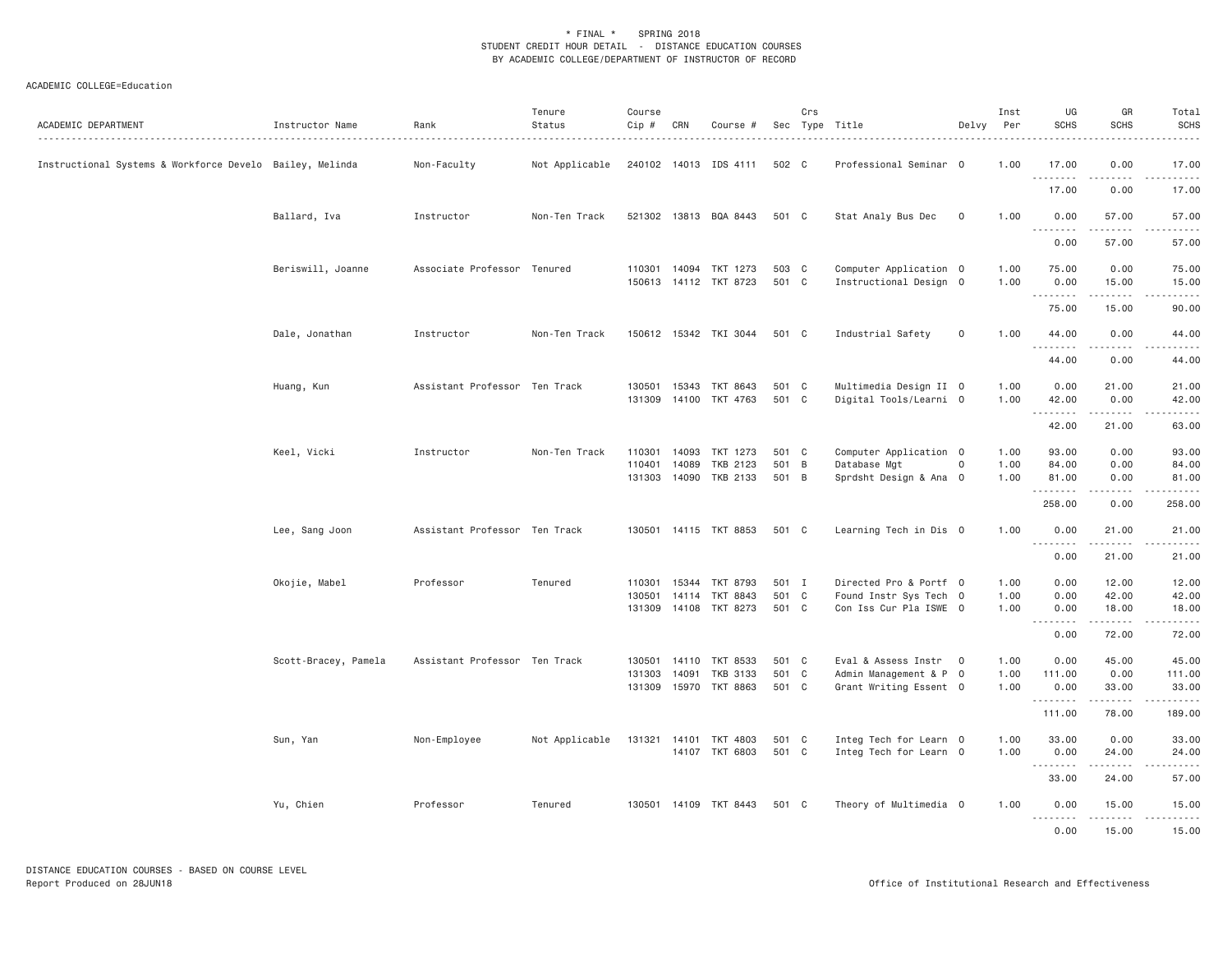#### ACADEMIC COLLEGE=Education

| ACADEM:<br><b>Soo</b> |      |      |        |            | Crs                     | Ins          |     |             |             |
|-----------------------|------|------|--------|------------|-------------------------|--------------|-----|-------------|-------------|
|                       | Name | Ranl | Status | CRN<br>`ip | Title<br>Course<br>Tvpe | Delvy<br>Per | SUH | <b>SCHS</b> | <b>SCHS</b> |

======================================== ======== ======== ==========

 $\begin{tabular}{lllllllllllll} \multicolumn{2}{l}{{\color{red}{{\color{red}\boldsymbol{z}}}}\hspace{-0.08in}{{\color{blue}\boldsymbol{z}}}\hspace{-0.08in} & \multicolumn{2}{l}{\color{blue}\boldsymbol{z}}\hspace{-0.08in}{{\color{blue}\boldsymbol{z}}}\hspace{-0.08in}{{\color{blue}\boldsymbol{z}}}\hspace{-0.08in} & \multicolumn{2}{l}{\color{blue}\boldsymbol{z}}\hspace{-0.08in}{{\color{blue}\boldsymbol{z}}}\hspace{-0.08in}{{\color{blue}\boldsymbol{z}}}\hspace{-0.08in}{{\color{$  Instructional Systems & Workforce Develo 580.00 303.00 883.00 ======================================== ======== ======== ==========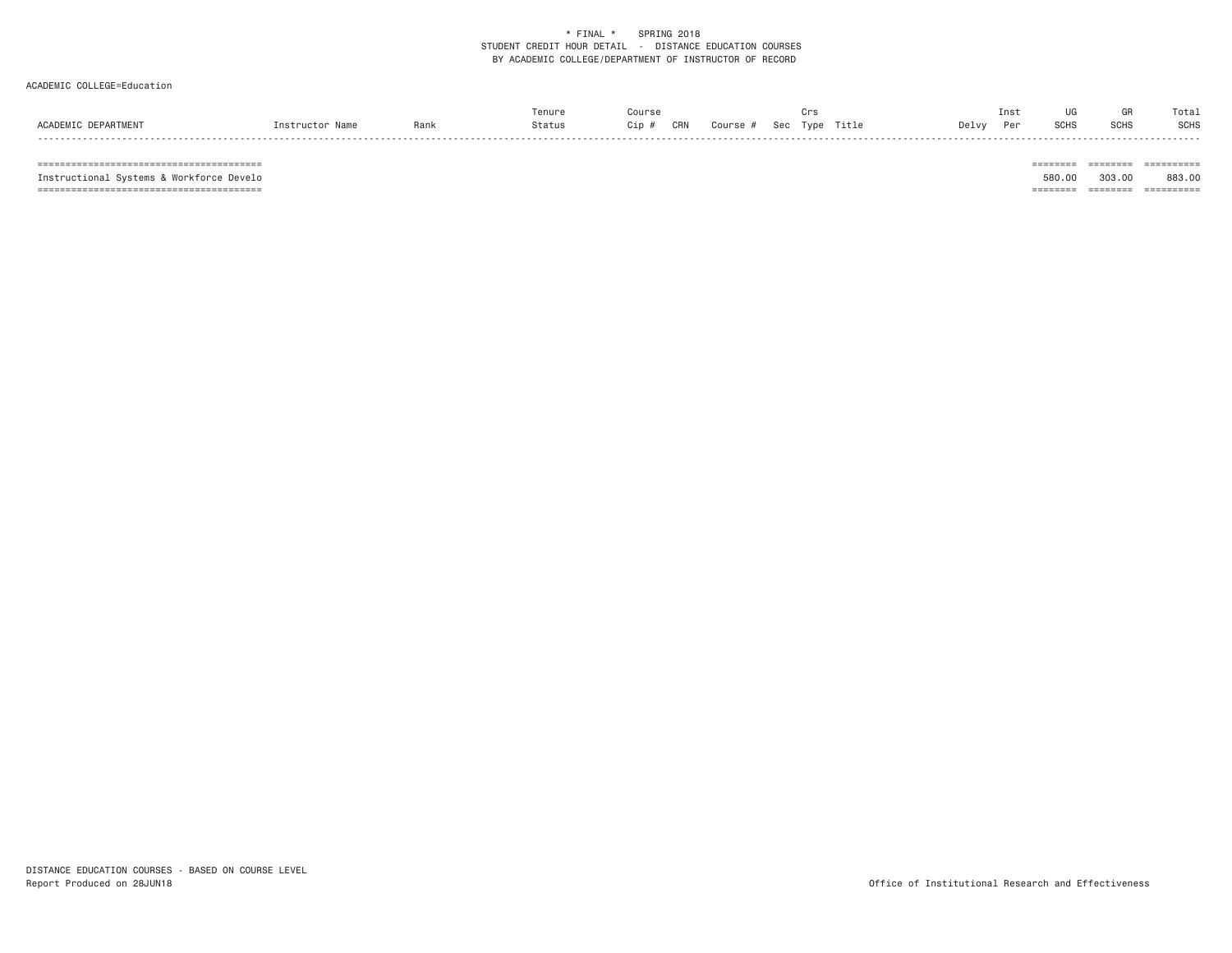| ACADEMIC DEPARTMENT | Instructor Name  | Rank       | Tenure<br>Status | Course<br>Cip # | CRN | Course #                                     |                | Crs | Sec Type Title                                  | Delvy | Inst<br>Per  | UG<br>SCHS                 | GR<br>SCHS        | Total<br>SCHS       |
|---------------------|------------------|------------|------------------|-----------------|-----|----------------------------------------------|----------------|-----|-------------------------------------------------|-------|--------------|----------------------------|-------------------|---------------------|
| Music               | Haislip, Matthew | Instructor | Non-Ten Track    |                 |     | 131312 14048 MU 1123<br>500901 14047 MU 1113 | 501 C<br>501 C |     | American Music App. 0<br>His & Apprec Of Musi O |       | 1.00<br>1.00 | 51.00<br>60.00<br>-------- | 0.00<br>0.00<br>. | 51.00<br>60.00<br>. |
|                     |                  |            |                  |                 |     |                                              |                |     |                                                 |       |              | 111.00                     | 0.00              | 111.00              |
|                     | Hause, Barry     | Lecturer   | Non-Ten Track    |                 |     | 500902 14049 MU 1133                         | 501 C          |     | The History of Rock 0                           |       | 1.00         | 117.00<br>--------         | 0.00<br>--------- | 117.00<br>-------   |
|                     |                  |            |                  |                 |     |                                              |                |     |                                                 |       |              | 117,00                     | 0.00              | 117.00              |
|                     |                  |            |                  |                 |     |                                              |                |     |                                                 |       |              |                            | ========          | ==========          |
| Music               |                  |            |                  |                 |     |                                              |                |     |                                                 |       |              | 228,00                     | 0.00              | 228,00              |
|                     |                  |            |                  |                 |     |                                              |                |     |                                                 |       |              | $=$ = = = = = = =          | ========          | ==========          |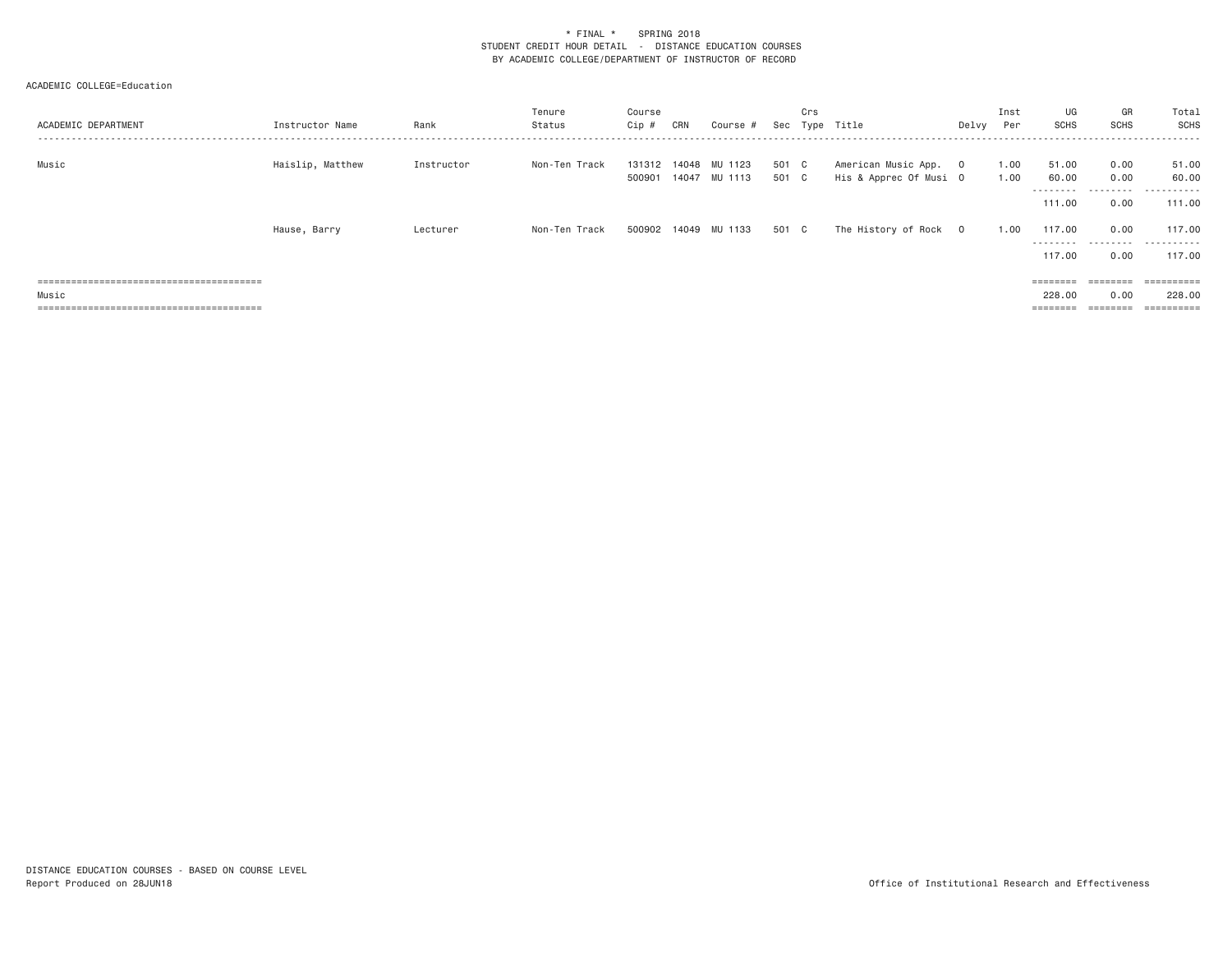| ACADEMIC DEPARTMENT   | Instructor Name | Rank                          | Tenure<br>Status | Course<br>Cip # | CRN   | Course #       | Sec   | Crs | Type Title             | Delvy        | Inst<br>Per | UG<br><b>SCHS</b> | GR<br><b>SCHS</b> | Total<br><b>SCHS</b>                                                                                                                   |
|-----------------------|-----------------|-------------------------------|------------------|-----------------|-------|----------------|-------|-----|------------------------|--------------|-------------|-------------------|-------------------|----------------------------------------------------------------------------------------------------------------------------------------|
| Aerospace Engineering | Bhatia, Manav   | Assistant Professor Ten Track |                  | 141101          | 13914 | EM 6123        | 501 C |     | Intro Finite Element 0 |              | 1.00        | 0.00              | 15.00             | 15.00                                                                                                                                  |
|                       |                 |                               |                  | 309999          | 16575 | CME 9000       | 503 D |     | Research/Dis           | $\circ$      | 1.00        | 0.00<br>--------  | 9.00<br>--------  | 9.00<br>.<br>------                                                                                                                    |
|                       |                 |                               |                  |                 |       |                |       |     |                        |              |             | 0.00              | 24.00             | 24,00                                                                                                                                  |
|                       | Bhushan, Shanti | Assistant Professor Ten Track |                  | 141901          |       | 14446 ME 8823  | 501 C |     | Viscous Flow II        | $\mathbf{0}$ | 1,00        | 0.00<br><u>.</u>  | 9,00<br>--------  | 9,00<br>$\cdots$<br>.                                                                                                                  |
|                       |                 |                               |                  |                 |       |                |       |     |                        |              |             | 0.00              | 9.00              | 9.00                                                                                                                                   |
|                       | Janus, Jonathan | Associate Professor Tenured   |                  | 140201          |       | 16258 ASE 9000 | 503 D |     | Research/Diss          | $\mathsf{O}$ | 1.00        | 0.00<br>--------- | 1.00<br>--------- | 1.00<br>$\frac{1}{2} \left( \frac{1}{2} \right) \left( \frac{1}{2} \right) \left( \frac{1}{2} \right) \left( \frac{1}{2} \right)$<br>. |
|                       |                 |                               |                  |                 |       |                |       |     |                        |              |             | 0.00              | 1.00              | 1.00                                                                                                                                   |
|                       | Sullivan, Rani  | Associate Professor Tenured   |                  | 141101          |       | 13916 EM 8203  | 501 C |     | Appl Elasticity        | $\circ$      | 1.00        | 0.00<br>--------  | 18,00             | 18,00                                                                                                                                  |
|                       |                 |                               |                  |                 |       |                |       |     |                        |              |             | 0.00              | 18.00             | 18.00                                                                                                                                  |
|                       | Thompson, David | Professor                     | Tenured          | 140201          |       | 13799 ASE 6423 | 501 C |     | Int Comput Fluid Dyn 0 |              | 1.00        | 0.00              | 3.00              | 3.00                                                                                                                                   |
|                       |                 |                               |                  |                 | 16257 | ASE 9000       | 502 D |     | Research/Diss          | $\mathbf{0}$ | 1.00        | 0.00              | 1,00              | 1.00                                                                                                                                   |
|                       |                 |                               |                  | 309999          |       | 16222 CME 9000 | 502 D |     | Research/Dis           | $\circ$      | 1.00        | 0.00              | 1.00              | 1.00                                                                                                                                   |
|                       |                 |                               |                  |                 |       |                |       |     |                        |              |             | 0.00              | ------<br>5.00    | $- - -$<br>------<br>5.00                                                                                                              |
|                       |                 |                               |                  |                 |       |                |       |     |                        |              |             | ========          | ========          | ----------                                                                                                                             |
| Aerospace Engineering |                 |                               |                  |                 |       |                |       |     |                        |              |             | 0.00              | 57.00             | 57.00                                                                                                                                  |
|                       |                 |                               |                  |                 |       |                |       |     |                        |              |             | =====             | ========          |                                                                                                                                        |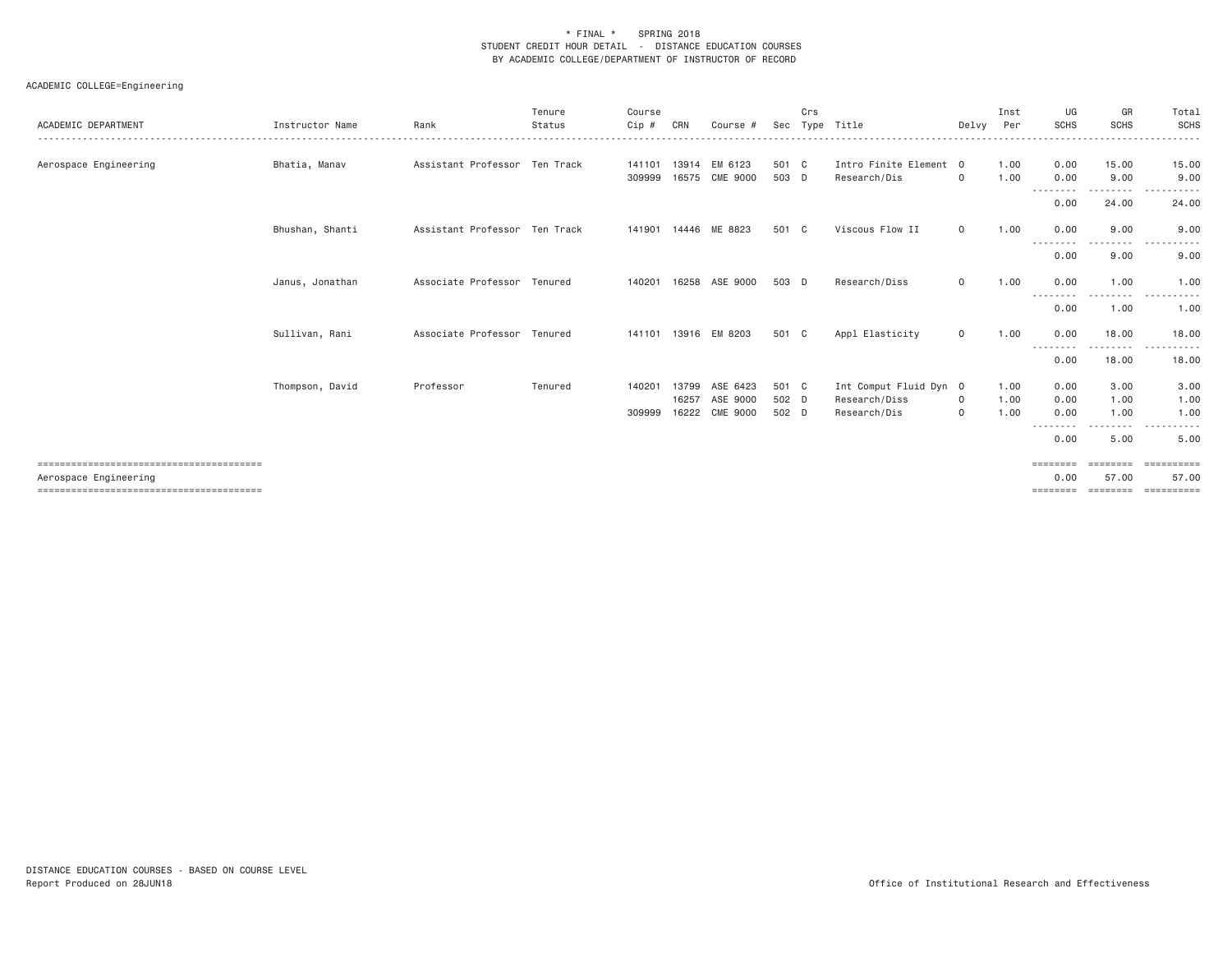| ACADEMIC DEPARTMENT               | Instructor Name     | Rank                          | Tenure<br>Status | Course<br>Cip # | CRN   | Course #                        |                | Crs | Sec Type Title                              | Delvy               | Inst<br>Per  | UG<br><b>SCHS</b>  | GR<br><b>SCHS</b>        | Total<br><b>SCHS</b> |
|-----------------------------------|---------------------|-------------------------------|------------------|-----------------|-------|---------------------------------|----------------|-----|---------------------------------------------|---------------------|--------------|--------------------|--------------------------|----------------------|
| Civil & Environmental Engineering | Aleithawe, Imad     | Lecturer                      | Non-Ten Track    |                 |       | 140801 14412 CE 6763            | 501 C          |     | Construction Risk Ma 0                      |                     | 1.00         | 0.00<br><u>.</u>   | 24.00<br>.               | 24.00<br>.           |
|                                   |                     |                               |                  |                 |       |                                 |                |     |                                             |                     |              | 0.00               | 24.00                    | 24.00                |
|                                   | Freyne, Seamus      | Associate Professor Tenured   |                  | 140801          |       | 14415 CE 6983                   | 501 C          |     | Engr.Wood Structures 0                      |                     | 1.00         | 0.00               | 15.00                    | 15.00                |
|                                   |                     |                               |                  |                 |       | 14915 CE 8000                   | 501 D          |     | Research / Thesis                           | $\mathsf{o}$        | 1.00         | 0.00               | 2.00                     | 2.00                 |
|                                   |                     |                               |                  |                 |       | 14936 CE 9000                   | 501 D          |     | Research / Diss                             | 0                   | 1.00         | 0.00<br>.          | 9.00<br>$- - - - -$      | 9.00<br>$- - - - -$  |
|                                   |                     |                               |                  |                 |       |                                 |                |     |                                             |                     |              | 0.00               | 26.00                    | 26.00                |
|                                   | Gude, Veera         | Associate Professor Ten Track |                  | 140801          |       | 14917 CE 8000                   | 502 D          |     | Research / Thesis                           | $\mathsf{o}$        | 1.00         | 0.00               | 1.00                     | 1.00                 |
|                                   |                     |                               |                  |                 |       | 14937 CE 9000                   | 502 D          |     | Research / Diss                             | $\mathsf{O}\xspace$ | 1.00         | 0.00               | 1.00                     | 1.00                 |
|                                   |                     |                               |                  |                 |       |                                 |                |     |                                             |                     |              | .<br>0.00          | .<br>2.00                | .<br>2.00            |
|                                   | Gullett, Philip     | Associate Professor Tenured   |                  | 140801          |       | 14418 CE 8603                   | 501 C          |     | Mat Struct Analysis                         | $\circ$             | 1.00         | 0.00               | 6.00                     | 6.00                 |
|                                   |                     |                               |                  |                 | 14938 | CE 9000                         | 503 D          |     | Research / Diss                             | $\mathsf{o}$        | 1.00         | 0.00               | 2.00                     | 2.00                 |
|                                   |                     |                               |                  |                 |       | 15209 CE 8683                   | 501 C          |     | Finite Element Analy 0                      |                     | 1.00         | 0.00               | 27.00                    | 27.00                |
|                                   |                     |                               |                  |                 |       |                                 |                |     |                                             |                     |              | .<br>0.00          | 35.00                    | .<br>35.00           |
|                                   |                     |                               |                  |                 |       |                                 |                |     |                                             |                     |              |                    |                          |                      |
|                                   | Howard, Isaac       | Professor                     | Tenured          | 140801          | 14939 | 14919 CE 8000<br>CE 9000        | 504 D<br>504 D |     | Research / Thesis<br>Research / Diss        | $\mathsf{o}$<br>0   | 1.00<br>1.00 | 0.00<br>0.00       | 1.00<br>4.00             | 1.00<br>4.00         |
|                                   |                     |                               |                  |                 |       | 140803  14416  CE  8343         | 501 C          |     | Adv Pavement Materia 0                      |                     | 1.00         | 0.00               | 33.00                    | 33.00                |
|                                   |                     |                               |                  |                 |       |                                 |                |     |                                             |                     |              | .<br>0.00          | .<br>38.00               | .<br>38.00           |
|                                   |                     |                               |                  |                 |       |                                 |                |     |                                             |                     |              |                    |                          |                      |
|                                   | Magbanua, Benjamin  | Associate Professor Tenured   |                  |                 |       | 140801 14420 CE 8803            | 501 C          |     | Un Pro-Op Env Eng I 0                       |                     | 1.00         | 0.00<br>.          | 12.00<br>$- - - - - - -$ | 12.00<br>.           |
|                                   |                     |                               |                  |                 |       |                                 |                |     |                                             |                     |              | 0.00               | 12.00                    | 12.00                |
|                                   | Martin, James L.    | Professor                     | Tenured          | 140801          |       | 13830 CE 8923                   | 501 C          |     | Surf Wat Qual Mod                           | $\circ$             | 1.00         | 0.00               | 9.00                     | 9.00                 |
|                                   |                     |                               |                  |                 |       | 14926 CE 8000                   | 507 D          |     | Research / Thesis                           | 0                   | 1.00         | 0.00               | 4.00                     | 4.00                 |
|                                   |                     |                               |                  |                 |       | 14942 CE 9000                   | 507 D          |     | Research / Diss                             | 0                   | 1.00         | 0.00<br>.          | 3.00<br>.                | 3.00<br>$   -$       |
|                                   |                     |                               |                  |                 |       |                                 |                |     |                                             |                     |              | 0.00               | 16.00                    | 16.00                |
|                                   | Nelson, William     | Non-Employee                  | Not Applicable   |                 |       | 140801 14413 CE 6843            | 501 C          |     | Environ Engineering                         | $\mathbf 0$         | 1.00         | 0.00<br>. <b>.</b> | 6.00                     | 6.00                 |
|                                   |                     |                               |                  |                 |       |                                 |                |     |                                             |                     |              | 0.00               | 6.00                     | 6.00                 |
|                                   | Ramirez Avila, John | Assistant Professor Ten Track |                  |                 |       | 140801 14932 CE 8000            | 508 D          |     | Research / Thesis                           | $\mathsf{o}$        | 1.00         | 0.00               | 4.00                     | 4.00                 |
|                                   |                     |                               |                  |                 |       | 14943 CE 9000                   | 508 D          |     | Research / Diss                             | 0                   | 1.00         | 0.00               | 1.00                     | 1.00                 |
|                                   |                     |                               |                  |                 |       | 140805 13823 CE 6513            | 501 C          |     | Engr. Hydrology                             | 0                   | 1.00         | 0.00               | 9.00                     | 9.00                 |
|                                   |                     |                               |                  |                 |       |                                 |                |     |                                             |                     |              | .<br>0.00          | 14.00                    | 14.00                |
|                                   |                     |                               |                  |                 |       |                                 |                |     |                                             |                     |              |                    |                          |                      |
|                                   | Vahedifard, Farshid | Associate Professor Ten Track |                  |                 | 14934 | 140801 14417 CE 8463<br>CE 8000 | 501 C<br>510 D |     | Slopes & Embankments 0<br>Research / Thesis | $\mathsf{o}$        | 1.00<br>1.00 | 0.00<br>0.00       | 12.00<br>3.00            | 12.00<br>3.00        |
|                                   |                     |                               |                  |                 | 14945 | CE 9000                         | 510 D          |     | Research / Diss                             | 0                   | 1.00         | 0.00               | 6.00                     | 6.00                 |
|                                   |                     |                               |                  |                 |       |                                 |                |     |                                             |                     |              | .<br>0.00          | 21.00                    | .<br>21.00           |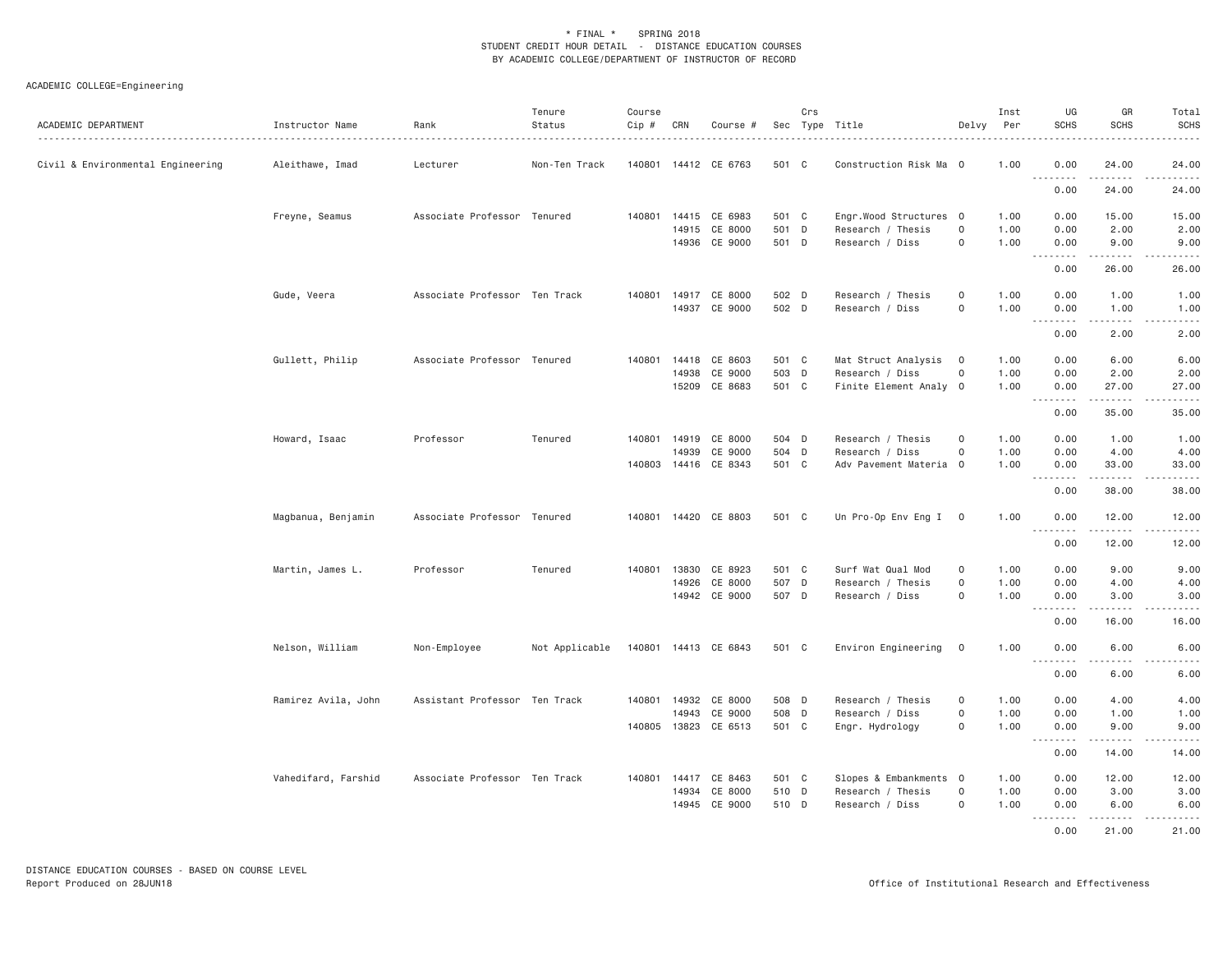### ACADEMIC COLLEGE=Engineering

|     |                     |            |      |        |              |                               | Ins          |             | Tota. |
|-----|---------------------|------------|------|--------|--------------|-------------------------------|--------------|-------------|-------|
| וטכ | ACADEM <sup>"</sup> | instructor | Rank | Status | CRN<br>Cin f | Title<br>Course<br><b>Sec</b> | Delv∖<br>Dor | <b>SCHS</b> | SCHS  |

======================================== ======== ======== ==========

======================================== ======== ======== ==========

 $\begin{tabular}{lllllllllllll} \multicolumn{2}{l}{{\color{red}{{\color{red}\boldsymbol{z}}}}\hspace{-0.08in}{{\color{blue}\boldsymbol{z}}}\hspace{-0.08in} & \multicolumn{2}{l}{\color{blue}\boldsymbol{z}}\hspace{-0.08in}{{\color{blue}\boldsymbol{z}}}\hspace{-0.08in}{{\color{blue}\boldsymbol{z}}}\hspace{-0.08in} & \multicolumn{2}{l}{\color{blue}\boldsymbol{z}}\hspace{-0.08in}{{\color{blue}\boldsymbol{z}}}\hspace{-0.08in}{{\color{blue}\boldsymbol{z}}}\hspace{-0.08in}{{\color{$ Civil & Environmental Engineering 0.00 194.00 194.00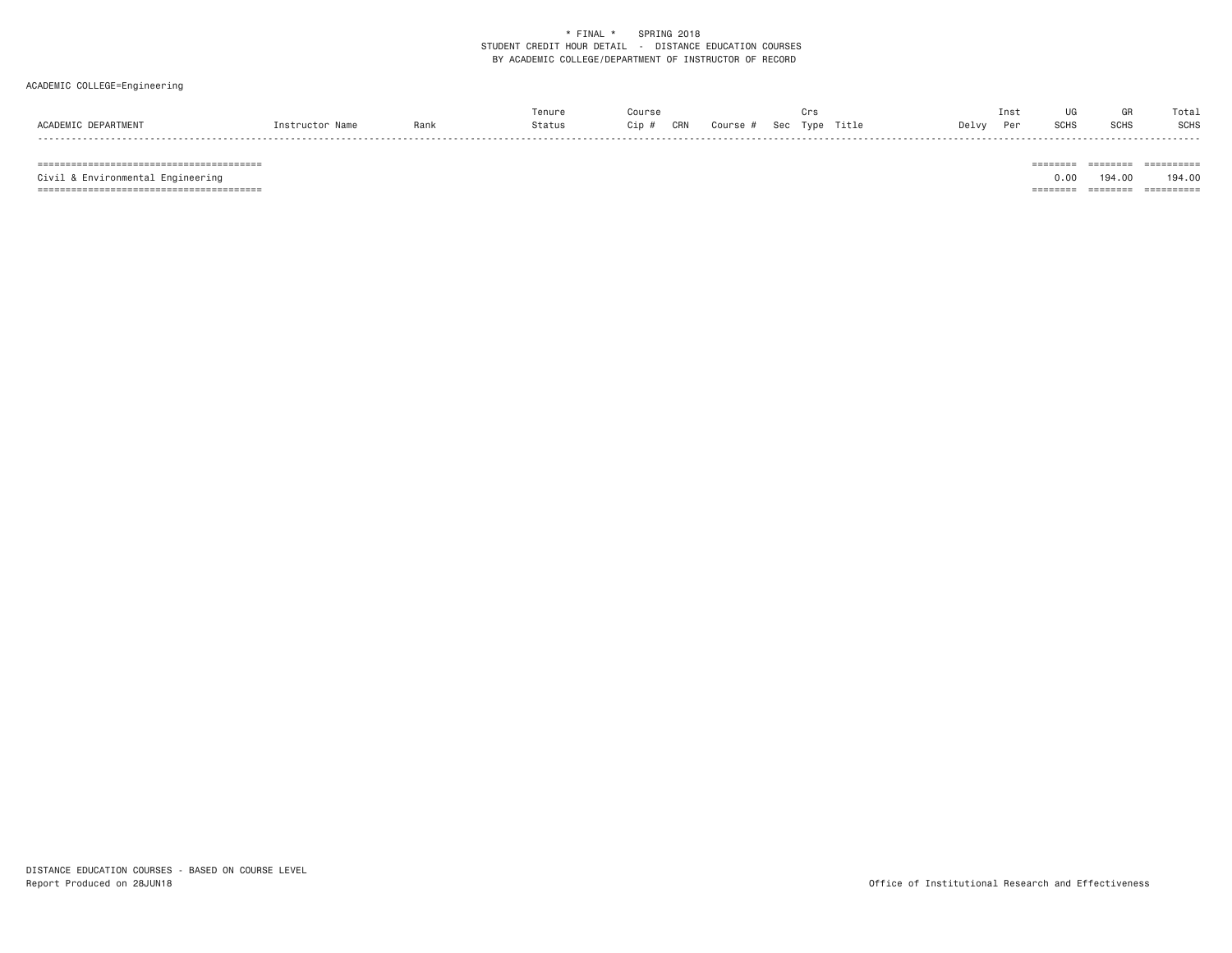| ACADEMIC DEPARTMENT            | Instructor Name   | Rank                              | Tenure<br>Status | Course<br>Cip # | CRN | Course #                 | Sec   | Crs<br>Type | Title                  | Delvy Per | Inst | UG<br>SCHS        | GR<br><b>SCHS</b>  | Total<br>SCHS                   |
|--------------------------------|-------------------|-----------------------------------|------------------|-----------------|-----|--------------------------|-------|-------------|------------------------|-----------|------|-------------------|--------------------|---------------------------------|
| Computer Science & Engineering | Crumpton, Joseph  | Clinical Assist Pro Non-Ten Track |                  |                 |     | 110101 15777 CSE 6990    | 501 C |             | Special Topic in CSE 0 |           | 1.00 | 0.00<br>--------  | 3.00<br>. <u>.</u> | 3.00<br>$- - -$<br>. <b>.</b> . |
|                                |                   |                                   |                  |                 |     |                          |       |             |                        |           |      | 0.00              | 3.00               | 3.00                            |
|                                | Iannucci, Stefano | Assistant Professor Ten Track     |                  |                 |     | 110101  16896  CSE  7000 | 501 I |             | Directed Indiv Study 0 |           | 1,00 | 0.00<br>--------  | 3.00<br>------     | 3.00                            |
|                                |                   |                                   |                  |                 |     |                          |       |             |                        |           |      | 0.00              | 3.00               | 3.00                            |
|                                | Perkins, Andy     | Associate Professor Tenured       |                  | 110101          |     | 15286 CSE 8813           | 501 C |             | Theory of Computatio 0 |           | 1,00 | 0.00<br>--------- | 3.00<br>---------  | 3,00<br>.                       |
|                                |                   |                                   |                  |                 |     |                          |       |             |                        |           |      | 0.00              | 3.00               | 3.00                            |
|                                |                   |                                   |                  |                 |     |                          |       |             |                        |           |      | ========          | ========           | ==========                      |
| Computer Science & Engineering |                   |                                   |                  |                 |     |                          |       |             |                        |           |      | 0.00              | 9,00               | 9.00                            |
|                                |                   |                                   |                  |                 |     |                          |       |             |                        |           |      |                   |                    |                                 |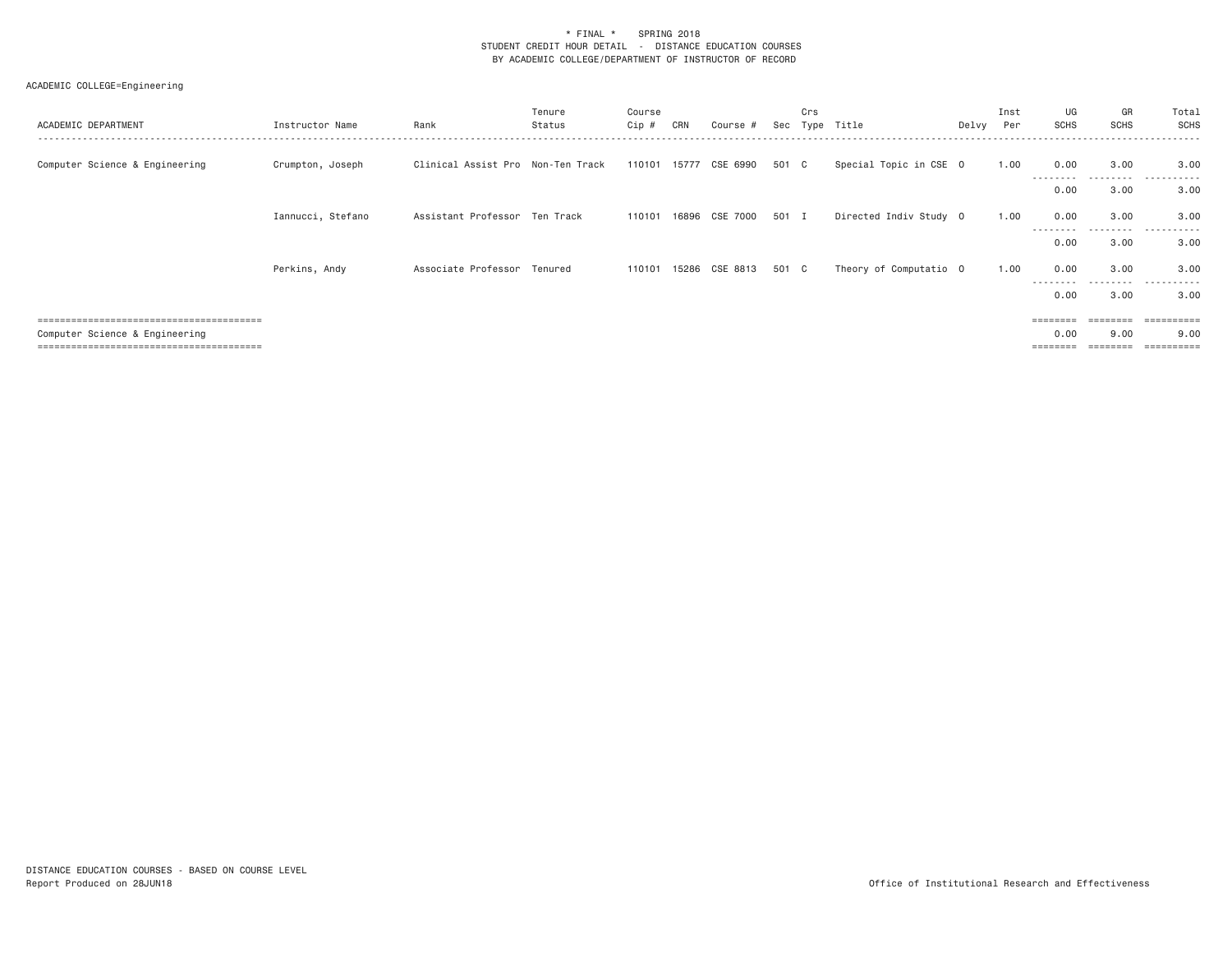| ACADEMIC DEPARTMENT               | Instructor Name                                       | Rank                          | Tenure<br>Status | Course<br>Cip # | CRN   | Course #                                   |                | Crs | Sec Type Title                          | Delvy                        | Inst<br>Per  | UG<br><b>SCHS</b> | GR<br>SCHS            | Total<br><b>SCHS</b><br>$- - - - -$                                                                                                                          |
|-----------------------------------|-------------------------------------------------------|-------------------------------|------------------|-----------------|-------|--------------------------------------------|----------------|-----|-----------------------------------------|------------------------------|--------------|-------------------|-----------------------|--------------------------------------------------------------------------------------------------------------------------------------------------------------|
| Electrical & Computer Engineering | Anderson, Derek                                       | Associate Professor Tenured   |                  | 309999          |       | 15921 CME 9000                             | 501 D          |     | Research/Dis                            | $\mathsf{o}$                 | 1.00         | 0.00<br>.         | 6.00<br>الأعامات      | 6.00<br>$\frac{1}{2} \left( \frac{1}{2} \right) \left( \frac{1}{2} \right) \left( \frac{1}{2} \right) \left( \frac{1}{2} \right) \left( \frac{1}{2} \right)$ |
|                                   |                                                       |                               |                  |                 |       |                                            |                |     |                                         |                              |              | 0.00              | 6.00                  | 6.00                                                                                                                                                         |
|                                   | Ball, John                                            | Assistant Professor Ten Track |                  | 141001 14423    |       | ECE 6433<br>14839 ECE 9000                 | 501 C<br>503 D |     | Introduction to Rada 0<br>Research/Diss | $\mathsf{O}$                 | 1.00<br>1.00 | 0.00<br>0.00      | 12.00<br>3.00         | 12.00<br>3.00                                                                                                                                                |
|                                   |                                                       |                               |                  |                 |       |                                            |                |     |                                         |                              |              | .<br>0.00         | .<br>15.00            | .<br>15.00                                                                                                                                                   |
|                                   | Donohoe, John                                         | Professor                     | Tenured          |                 |       | 141001  14421  ECE  6313<br>14860 ECE 9000 | 501 C<br>505 D |     | Antennas<br>Research/Diss               | $\mathsf{O}$<br>$\mathsf{O}$ | 1.00<br>1.00 | 0.00<br>0.00      | 33.00<br>3.00         | 33.00<br>3.00                                                                                                                                                |
|                                   |                                                       |                               |                  |                 |       |                                            |                |     |                                         |                              |              | 0.00              | .<br>36.00            | .<br>36.00                                                                                                                                                   |
|                                   | Du, Qian                                              | Professor                     | Tenured          | 141001          | 14422 | ECE 6423<br>14861 ECE 9000                 | 501 C<br>506 D |     | Intro to Remote Sens 0<br>Research/Diss | $\mathsf{O}$                 | 1.00<br>1.00 | 0.00<br>0.00      | 21.00<br>6.00         | 21.00<br>6.00                                                                                                                                                |
|                                   |                                                       |                               |                  |                 |       |                                            |                |     |                                         |                              |              | .<br>0.00         | .<br>27.00            | .<br>27.00                                                                                                                                                   |
|                                   | Fowler, James                                         | Professor                     | Tenured          | 141001          | 13855 | ECE 3443<br>14863 ECE 9000                 | 501 C<br>508 D |     | Signals and Systems<br>Research/Diss    | $\mathsf{O}$<br>$\mathsf{O}$ | 1.00<br>1.00 | 6.00<br>0.00      | 0.00<br>7.00          | 6.00<br>7.00                                                                                                                                                 |
|                                   |                                                       |                               |                  |                 |       |                                            |                |     |                                         |                              |              | .<br>6.00         | $\frac{1}{2}$<br>7.00 | -----<br>13.00                                                                                                                                               |
|                                   | Fu, Yong                                              | Associate Professor Tenured   |                  | 141001          | 13856 | ECE 6633<br>14864 ECE 9000                 | 501 C<br>509 D |     | Pwer Distrib Systems 0<br>Research/Diss | $\mathsf{O}$                 | 1.00<br>1.00 | 0.00<br>0.00      | 6.00<br>3.00          | 6.00<br>3.00                                                                                                                                                 |
|                                   |                                                       |                               |                  |                 |       |                                            |                |     |                                         |                              |              | .<br>0.00         | .<br>9.00             | -----<br>9.00                                                                                                                                                |
|                                   | Karimi-Ghartemani, Maso Associate Professor Ten Track |                               |                  |                 |       | 141001  14424  ECE  8633<br>14866 ECE 9000 | 501 C<br>511 D |     | Control of DRE Syste 0<br>Research/Diss | $\mathsf{O}$                 | 1.00<br>1.00 | 0.00<br>0.00      | 18.00<br>1.00         | 18.00<br>1.00                                                                                                                                                |
|                                   |                                                       |                               |                  |                 |       |                                            |                |     |                                         |                              |              | 0.00              | .<br>19.00            | .<br>19.00                                                                                                                                                   |
|                                   | Kluss, Joni Viljami                                   | Assistant Professor Ten Track |                  |                 |       | 141001  14837  ECE  9000                   | 501 D          |     | Research/Diss                           | $\mathsf{O}$                 | 1.00         | 0.00              | 3.00                  | 3.00                                                                                                                                                         |
|                                   |                                                       |                               |                  |                 |       |                                            |                |     |                                         |                              |              | .<br>0.00         | .<br>3.00             | $\frac{1}{2} \left( \frac{1}{2} \right) \left( \frac{1}{2} \right) \left( \frac{1}{2} \right) \left( \frac{1}{2} \right) \left( \frac{1}{2} \right)$<br>3.00 |
|                                   | Reese, Robert                                         | Associate Professor Tenured   |                  |                 |       | 140901 13858 ECE 6743                      | 501 B          |     | Digital Sys Design                      | $\mathbf 0$                  | 1.00         | 0.00              | 6.00<br>.             | 6.00<br>-----                                                                                                                                                |
|                                   |                                                       |                               |                  |                 |       |                                            |                |     |                                         |                              |              | .<br>0.00         | 6.00                  | 6.00                                                                                                                                                         |
|                                   | Tang, Bo                                              | Assistant Professor Ten Track |                  | 141001          | 14899 | ECE 9000<br>15290 ECE 8990                 | 516 D<br>501 C |     | Research/Diss<br>Special Topic in ECE 0 | $\circ$                      | 1.00<br>1.00 | 0.00<br>0.00      | 4.00<br>30.00         | 4.00<br>30.00                                                                                                                                                |
|                                   |                                                       |                               |                  |                 |       |                                            |                |     |                                         |                              |              | 0.00              | .<br>34.00            | المستسب<br>34.00                                                                                                                                             |
|                                   | Younan, Nicolas                                       | Professor                     | Tenured          |                 |       | 141001 14900 ECE 9000                      | 517 D          |     | Research/Diss                           | $\mathbf 0$                  | 1.00         | 0.00              | 1.00                  | 1.00                                                                                                                                                         |
|                                   |                                                       |                               |                  |                 |       |                                            |                |     |                                         |                              |              | .<br>0.00         | .<br>1.00             | .<br>$- - - -$<br>1.00                                                                                                                                       |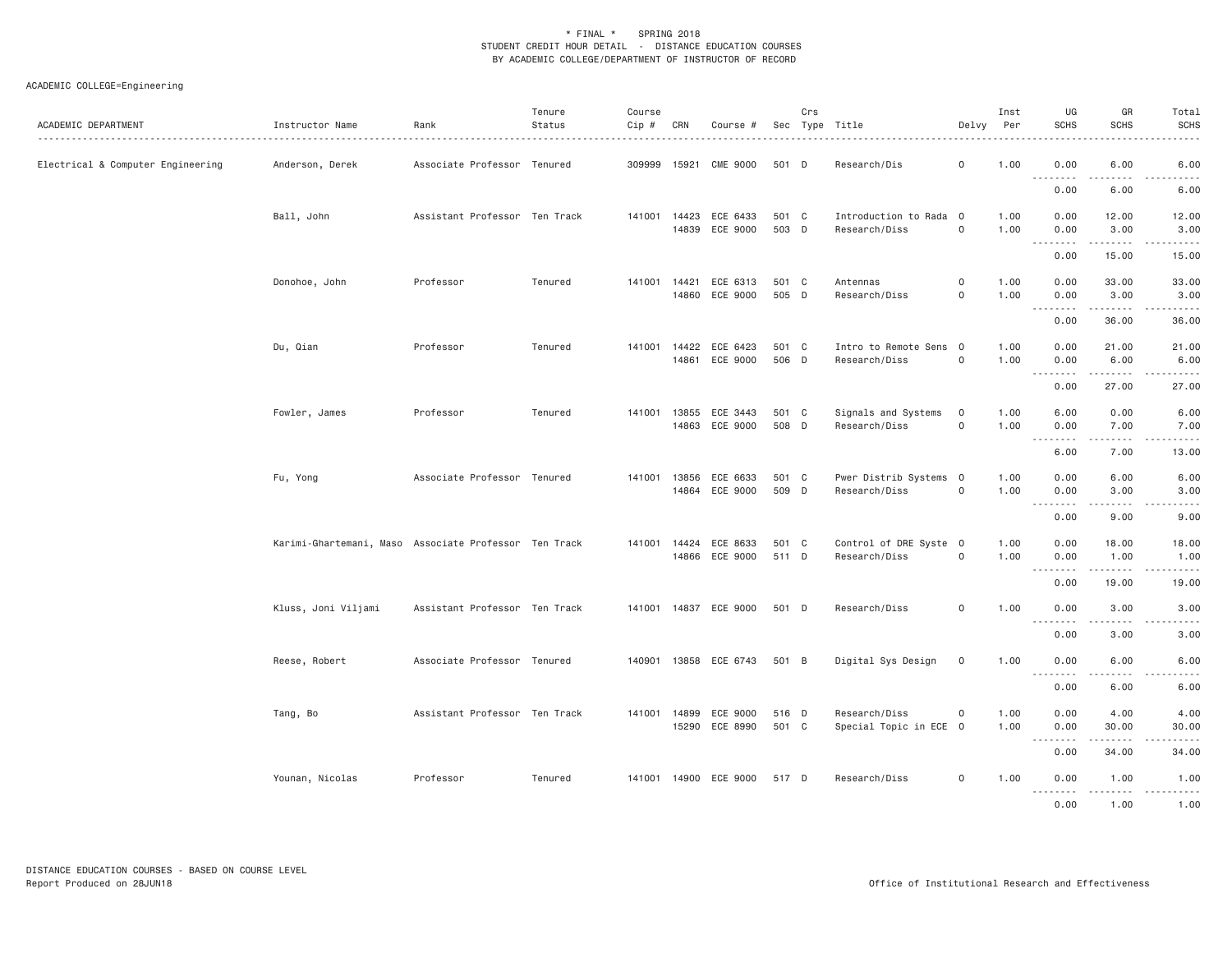### ACADEMIC COLLEGE=Engineering

|     |                     |            |      |        |              |                               | Ins          |             | Tota. |
|-----|---------------------|------------|------|--------|--------------|-------------------------------|--------------|-------------|-------|
| וטכ | ACADEM <sup>"</sup> | instructor | Rank | Status | CRN<br>Cin f | Title<br>Course<br><b>Sec</b> | Delv∖<br>Dor | <b>SCHS</b> | SCHS  |

======================================== ======== ======== ==========

======================================== ======== ======== ==========

 $\begin{tabular}{lllllllllllll} \multicolumn{2}{l}{{\color{red}{{\color{red}\boldsymbol{z}}}}\hspace{-0.08in}{{\color{blue}\boldsymbol{z}}}\hspace{-0.08in} & \multicolumn{2}{l}{\color{blue}\boldsymbol{z}}\hspace{-0.08in}{{\color{blue}\boldsymbol{z}}}\hspace{-0.08in}{{\color{blue}\boldsymbol{z}}}\hspace{-0.08in} & \multicolumn{2}{l}{\color{blue}\boldsymbol{z}}\hspace{-0.08in}{{\color{blue}\boldsymbol{z}}}\hspace{-0.08in}{{\color{blue}\boldsymbol{z}}}\hspace{-0.08in}{{\color{$ Electrical & Computer Engineering 6.00 163.00 169.00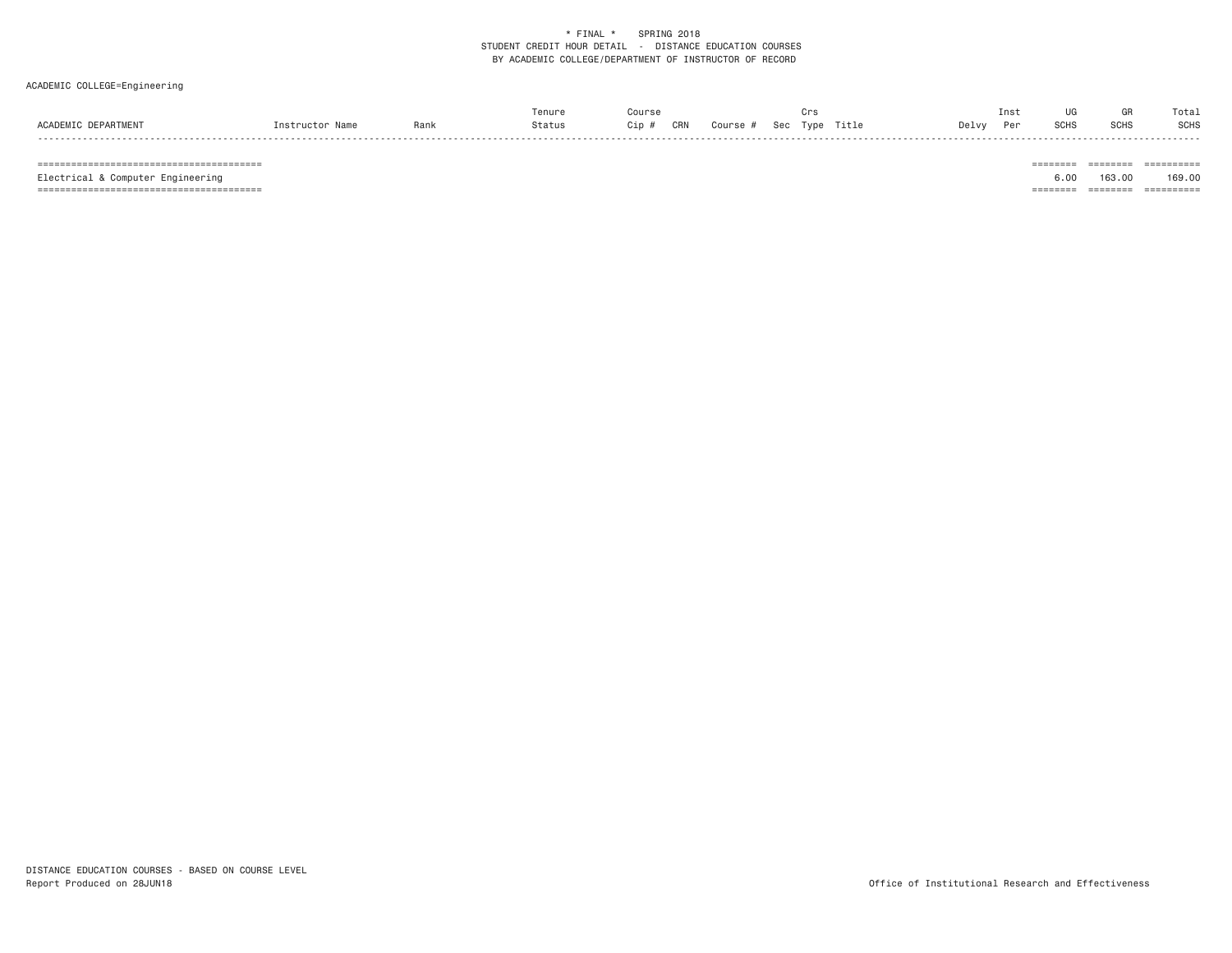| ACADEMIC DEPARTMENT                                | Instructor Name        | Rank                          | Tenure<br>Status | Course<br>Cip # | CRN   | Course #             |       | Crs | Sec Type Title         | Delvy          | Inst<br>Per  | UG<br><b>SCHS</b>                                        | GR<br><b>SCHS</b>    | Total<br><b>SCHS</b> |
|----------------------------------------------------|------------------------|-------------------------------|------------------|-----------------|-------|----------------------|-------|-----|------------------------|----------------|--------------|----------------------------------------------------------|----------------------|----------------------|
| Industrial & Systems Engineering                   | Bian, Linkan           | Assistant Professor Ten Track |                  | 142701          |       | 14428 IE 8773        | 501 C |     | Sys Sim II             | 0              | 1.00         | 0.00                                                     | 12.00                | 12.00                |
|                                                    |                        |                               |                  | 143501          | 14958 | IE 9000              | 501 D |     | Research/DIss          | 0              | 1.00         | 0.00                                                     | 2.00                 | 2.00                 |
|                                                    |                        |                               |                  | 270301          |       | 14018 IE 6623        | 501 C |     | Eng Statistics II      | $\circ$        | 1.00         | 0.00                                                     | 27.00                | 27.00                |
|                                                    |                        |                               |                  |                 |       |                      |       |     |                        |                |              | .<br>0.00                                                | .<br>41.00           | د د د د د<br>41.00   |
|                                                    | Bullington, Stanley    | Professor                     | Tenured          |                 |       | 143501 14959 IE 9000 | 502 D |     | Research/DIss          | 0              | 1.00         | 0.00<br>.                                                | 2.00                 | 2.00                 |
|                                                    |                        |                               |                  |                 |       |                      |       |     |                        |                |              | 0.00                                                     | 2.00                 | 2.00                 |
|                                                    | Burch, Reuben          | Assistant Professor Ten Track |                  | 143501          |       | 14546 IE 8143        | 501 C |     | Applied Ergo Methods 0 |                | 1.00         | 0.00                                                     | 21.00                | 21.00                |
|                                                    |                        |                               |                  |                 |       | 14962 IE 9000        | 503 D |     | Research/DIss          | $\mathsf{o}$   | 1.00         | 0.00                                                     | 9.00                 | 9.00                 |
|                                                    |                        |                               |                  |                 |       |                      |       |     |                        |                |              | 0.00                                                     | 30.00                | 30.00                |
|                                                    | Jaradat, Raed          | Assistant Professor Ten Track |                  | 143501          |       | 14017 IE 6543        | 501 C |     | Logistics Engineerin 0 |                | 1.00         | 0.00                                                     | 18.00                | 18.00                |
|                                                    |                        |                               |                  |                 | 14950 | IE 8000              | 504 D |     | Research / Thesis      | $\Omega$       | 1.00         | 0.00                                                     | 2.00                 | 2.00                 |
|                                                    |                        |                               |                  |                 | 14964 | IE 9000              | 504 D |     | Research/DIss          | 0              | 1.00         | 0.00                                                     | 3.00                 | 3.00                 |
|                                                    |                        |                               |                  |                 | 15348 | IE 4543              | 501 C |     | Logistics Engineerin 0 |                | 1.00         | 3.00                                                     | 0.00                 | 3.00                 |
|                                                    |                        |                               |                  |                 | 16198 | IE 7000              | 501 I |     | Directed Indiv Study 0 |                | 1.00         | 0.00                                                     | 3.00                 | 3.00                 |
|                                                    |                        |                               |                  |                 |       | 16414 IE 7000        | 504 I |     | Directed Indiv Study 0 |                | 1.00         | 0.00                                                     | 3.00                 | 3.00                 |
|                                                    |                        |                               |                  |                 | 16550 | IE 7000              | 515 I |     | Directed Indiv Study 0 |                | 1.00         | 0.00                                                     | 3.00                 | 3.00                 |
|                                                    |                        |                               |                  |                 |       | 16553 IE 7000        | 513 I |     | Directed Indiv Study 0 |                | 1.00         | 0.00                                                     | 3.00                 | 3.00                 |
|                                                    |                        |                               |                  |                 |       |                      |       |     |                        |                |              | .<br>3.00                                                | 35.00                | 38.00                |
|                                                    | Ma, Junfeng            | Assistant Professor Ten Track |                  |                 |       | 143501 14016 IE 6533 | 501 C |     | Project Mgt            | 0              | 1.00         | 0.00                                                     | 69.00                | 69.00                |
|                                                    |                        |                               |                  |                 |       | 14951 IE 8000        | 505 D |     | Research / Thesis      | 0              | 1.00         | 0.00                                                     | 3.00                 | 3.00                 |
|                                                    |                        |                               |                  |                 |       |                      |       |     |                        |                |              | $ -$<br>$\sim$ $\sim$ $\sim$ $\sim$<br>0.00              | 72.00                | 72.00                |
|                                                    |                        |                               |                  |                 |       |                      |       |     |                        |                |              |                                                          |                      |                      |
|                                                    | Marufuzzaman, Mohammad | Assistant Professor Ten Track |                  |                 |       | 143501 14966 IE 9000 | 506 D |     | Research/DIss          | $\mathbf 0$    | 1.00         | 0.00                                                     | 8.00                 | 8.00                 |
|                                                    |                        |                               |                  |                 |       | 16688 IE 7000        | 516 I |     | Directed Indiv Study   | $\overline{0}$ | 1.00         | 0.00<br><b><i><u><u><b>Little Little</b></u></u></i></b> | 3,00<br>. <b>.</b>   | 3.00<br>.            |
|                                                    |                        |                               |                  |                 |       |                      |       |     |                        |                |              | 0.00                                                     | 11.00                | 11.00                |
|                                                    | Medal, Hugh            | Assistant Professor Ten Track |                  | 143501          | 14968 | IE 9000              | 507 D |     | Research/DIss          | 0              | 1.00         | 0.00                                                     | 4.00                 | 4.00                 |
|                                                    |                        |                               |                  |                 |       | 270101 14019 IE 6733 | 501 C |     | Linear Programming I 0 |                | 1.00         | 0.00                                                     | 21.00                | 21.00                |
|                                                    |                        |                               |                  |                 |       | 15778 IE 4733        | 501 C |     | Linear Programming I 0 |                | 1.00         | 6.00                                                     | 0.00                 | 6.00                 |
|                                                    |                        |                               |                  |                 |       |                      |       |     |                        |                |              | 6.00                                                     | $- - - - -$<br>25.00 | .<br>31.00           |
|                                                    | Purnell, Raymond       | Non-Employee                  | Not Applicable   |                 |       | 142701 14020 IE 6773 | 501 C |     | Sys Simulation I       | $\mathbf 0$    | 1.00         | 0.00                                                     | 21.00                | 21.00                |
|                                                    |                        |                               |                  |                 |       |                      |       |     |                        |                |              | .<br>0.00                                                | .<br>21.00           | 21.00                |
|                                                    |                        |                               |                  |                 |       |                      |       |     |                        |                |              |                                                          |                      |                      |
|                                                    | Reeves, Kari           | Professor                     | Tenured          | 140101          |       | 15149 GE 6990        | 501 C |     | Special Topic In GE 0  |                | 0.90<br>1.00 | 0.00                                                     | 5.40                 | 5.40                 |
|                                                    |                        |                               |                  | 143501          |       | 15207 IE 9000        | 512 D |     | Research/DIss          | 0              |              | 0.00                                                     | 10.00                | 10.00                |
|                                                    |                        |                               |                  |                 |       | 16477 IE 7000        | 506 I |     | Directed Indiv Study 0 |                | 1.00         | 0.00<br>.                                                | 3.00                 | 3.00                 |
|                                                    |                        |                               |                  |                 |       |                      |       |     |                        |                |              | 0.00                                                     | 18.40                | 18.40                |
|                                                    | Smith, Brian           | Assistant Professor Ten Track |                  |                 |       | 142701 14023 IE 8583 | 501 C |     | Enterprise Systems E 0 |                | 1.00         | 0.00                                                     | 57.00                | 57.00                |
| DISTANCE EDUCATION COURSES - BASED ON COURSE LEVEL |                        |                               |                  |                 |       |                      |       |     |                        |                |              |                                                          |                      |                      |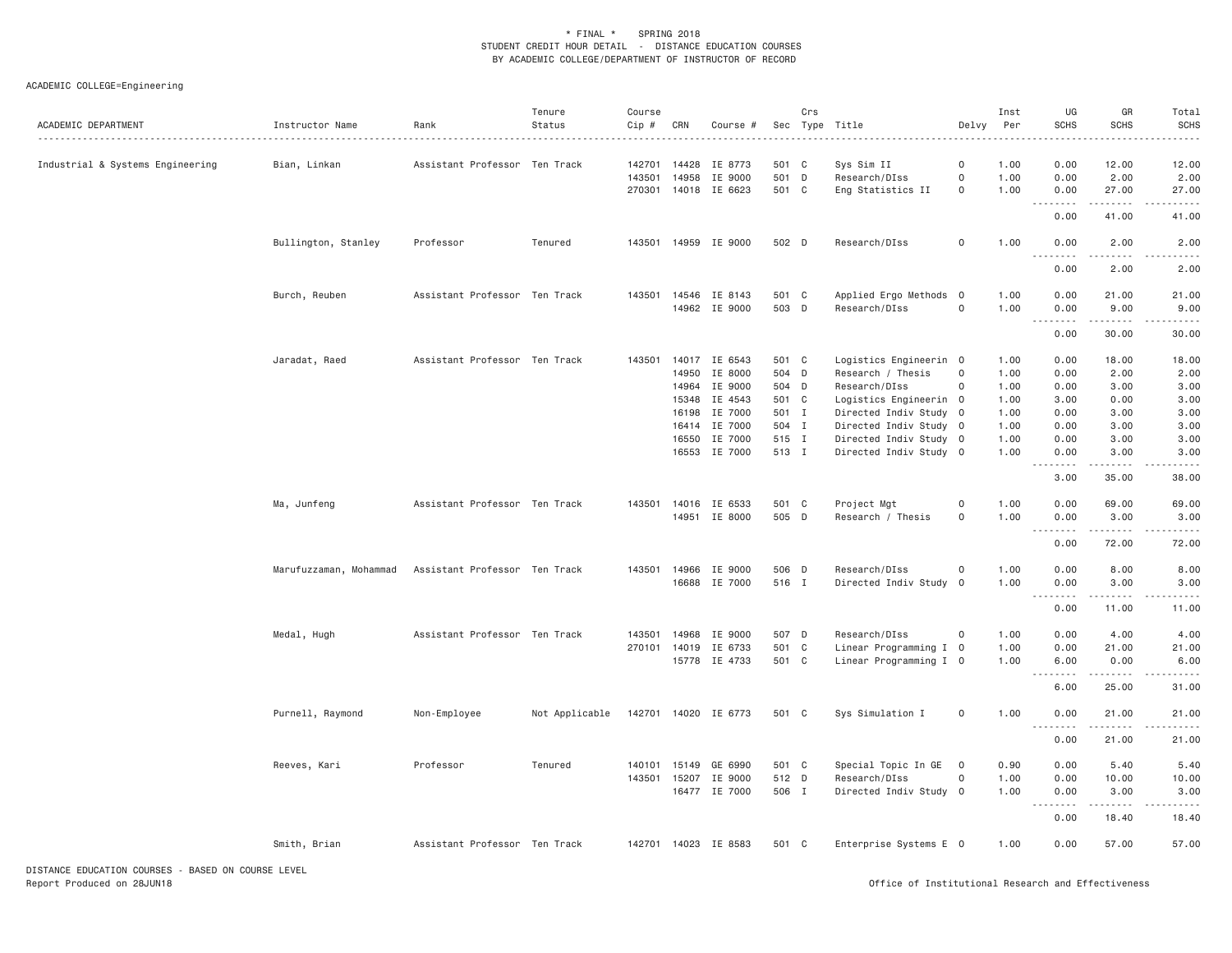| ACADEMIC DEPARTMENT              | Instructor Name     | Rank                          | Tenure<br>Status | Course<br>Cip # | CRN   | Course #                 | Sec            | Crs | Type Title                         | Delvy                   | Inst<br>Per  | UG<br>SCHS                            | GR<br><b>SCHS</b>                       | Total<br>SCHS                                      |
|----------------------------------|---------------------|-------------------------------|------------------|-----------------|-------|--------------------------|----------------|-----|------------------------------------|-------------------------|--------------|---------------------------------------|-----------------------------------------|----------------------------------------------------|
| Industrial & Systems Engineering | Smith, Brian        | Assistant Professor Ten Track |                  | 143501          | 14954 | IE 8000<br>14969 IE 9000 | 508 D<br>508 D |     | Research / Thesis<br>Research/DIss | $\mathbf{0}$<br>$\circ$ | 1.00<br>1.00 | 0.00<br>0.00                          | 5.00<br>6.00                            | 5.00<br>6.00                                       |
|                                  |                     |                               |                  |                 |       |                          |                |     |                                    |                         |              | - - - - - - - - -<br>0.00             | $\frac{1}{2}$<br>68.00                  | 68.00                                              |
|                                  | Strawderman, Lesley | Associate Professor Tenured   |                  | 143501          | 14426 | IE 6113<br>14970 IE 9000 | 501 C<br>509 D |     | Human Factors Eng<br>Research/DIss | $\circ$<br>$\mathbf{0}$ | 1.00<br>1.00 | 0.00<br>0.00<br>--------              | 21.00<br>10.00<br>. <b>.</b>            | 21.00<br>10,00<br>.<br>$\sim$ $\sim$ $\sim$ $\sim$ |
|                                  |                     |                               |                  |                 |       |                          |                |     |                                    |                         |              | 0.00                                  | 31.00                                   | 31.00                                              |
|                                  | Tian, Wenmeng       | Assistant Professor Ten Track |                  | 143501          | 14971 | IE 9000                  | 510 D          |     | Research/DIss                      | $\circ$                 | 1.00         | 0.00<br>--------                      | 1,00<br>--------                        | 1.00<br>.                                          |
|                                  |                     |                               |                  |                 |       |                          |                |     |                                    |                         |              | 0.00                                  | 1.00                                    | 1.00                                               |
|                                  | Usher, John         | Professor                     | Tenured          | 143501          | 14957 | IE 8000<br>14980 IE 9000 | 511 D<br>511 D |     | Research / Thesis<br>Research/DIss | $\circ$<br>$\mathbf{0}$ | 1.00<br>1.00 | 0.00<br>0.00<br>- - - - - - - - -     | 3.00<br>1.00<br>---------               | 3.00<br>1.00<br>.                                  |
|                                  |                     |                               |                  |                 |       |                          |                |     |                                    |                         |              | 0.00                                  | 4.00                                    | 4.00                                               |
| Industrial & Systems Engineering |                     |                               |                  |                 |       |                          |                |     |                                    |                         |              | $=$ = = = = = = =<br>9,00<br>======== | $=$ = = = = = = =<br>359.40<br>======== | ==========<br>368,40<br>==========                 |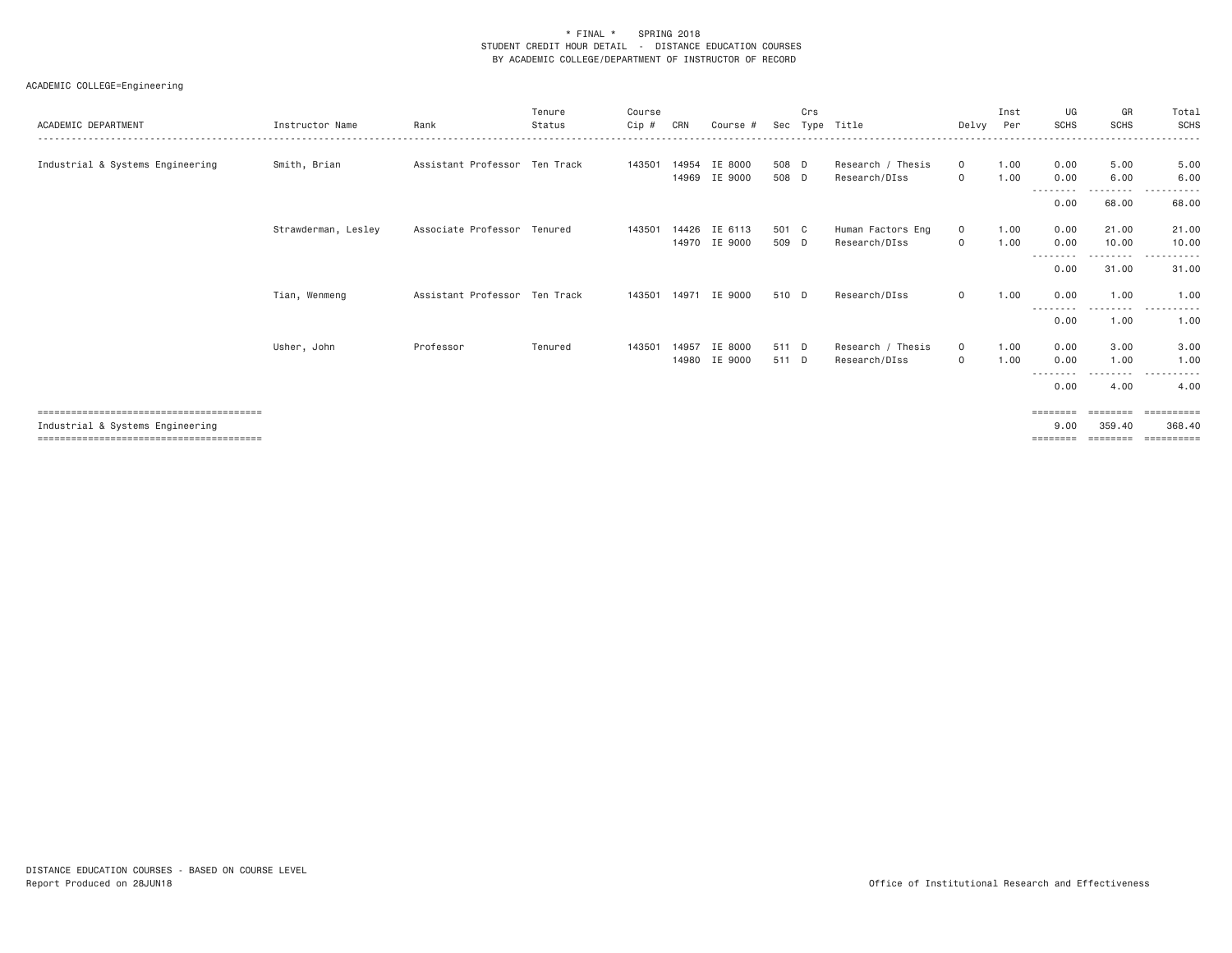| ACADEMIC DEPARTMENT                                                                                                  | Instructor Name   | Rank                          | Tenure<br>Status | Course<br>Cip # | CRN   | Course #             | Sec   | Crs | Type Title             | Delvy    | Inst<br>Per | UG<br>SCHS                | GR<br><b>SCHS</b> | Total<br>SCHS       |
|----------------------------------------------------------------------------------------------------------------------|-------------------|-------------------------------|------------------|-----------------|-------|----------------------|-------|-----|------------------------|----------|-------------|---------------------------|-------------------|---------------------|
| Mechanical Engineering                                                                                               | Cho, HeeJin       | Assistant Professor Ten Track |                  |                 |       | 141901 14444 ME 6393 | 501 C |     | Power Generation Sys 0 |          | 1.00        | 0.00<br>--------          | 9.00<br>--------- | 9.00<br>.           |
|                                                                                                                      |                   |                               |                  |                 |       |                      |       |     |                        |          |             | 0.00                      | 9.00              | 9.00                |
|                                                                                                                      | Horstemeyer, Mark | Professor                     | Tenured          | 141901          | 14039 | ME 8253              | 501 C |     | Fatigue in Engin Des 0 |          | 1.00        | 0.00                      | 42.00             | 42.00               |
|                                                                                                                      |                   |                               |                  |                 |       | 14906 ME 8000        | 510 D |     | Research / Thesis      | $\circ$  | 1.00        | 0.00                      | 1.00              | 1.00                |
|                                                                                                                      |                   |                               |                  |                 |       | 14911 ME 9000        | 510 D |     | Research / Diss        | $\Omega$ | 1.00        | 0.00                      | 4.00              | 4.00                |
|                                                                                                                      |                   |                               |                  |                 |       |                      |       |     |                        |          |             | - - - - - - - - -<br>0.00 | --------<br>47.00 | ----------<br>47.00 |
|                                                                                                                      | Liu, Yucheng      | Associate Professor Ten Track |                  | 141901          |       | 16687 ME 7000        | 501 I |     | Directed Indiv Study 0 |          | 1.00        | 0.00                      | 3.00              | 3.00                |
|                                                                                                                      |                   |                               |                  |                 |       |                      |       |     |                        |          |             | --------<br>0.00          | ---------<br>3.00 | .<br>3.00           |
| <u> 1999 - 1999 - 1999 - 1999 - 1999 - 1999 - 1999 - 1999 - 1999 - 1999 - 1999 - 1999 - 1999 - 1999 - 1999 - 199</u> |                   |                               |                  |                 |       |                      |       |     |                        |          |             | ========                  |                   | ==========          |
| Mechanical Engineering                                                                                               |                   |                               |                  |                 |       |                      |       |     |                        |          |             | 0.00                      | 59.00             | 59.00               |
|                                                                                                                      |                   |                               |                  |                 |       |                      |       |     |                        |          |             | ========                  | ========          |                     |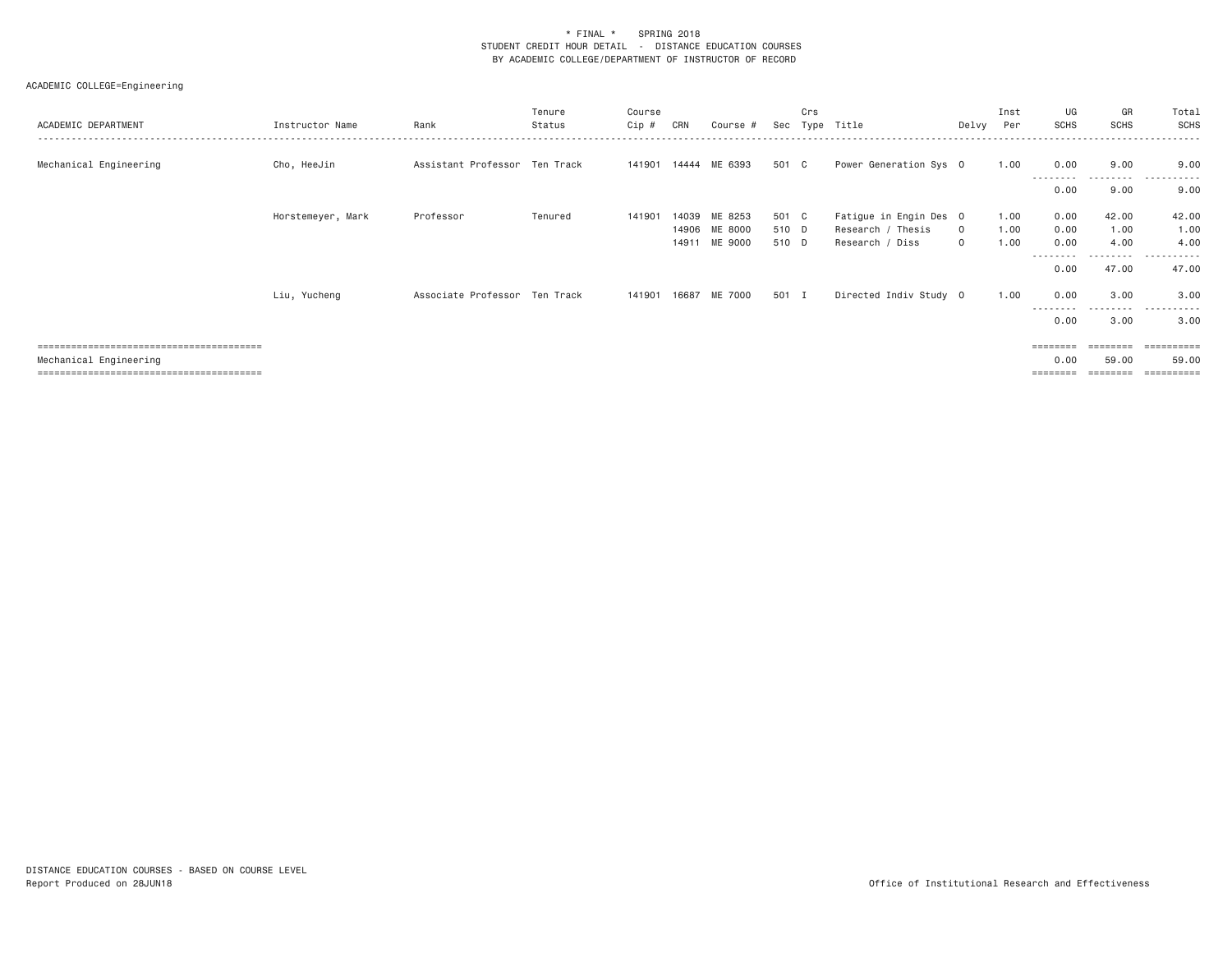| ACADEMIC DEPARTMENT            | Instructor Name | Rank                          | Tenure<br>Status | Course<br>$Cip$ # | CRN   | Course # | Sec   | Crs | Type Title             | Delvy | Inst<br>Per | UG<br><b>SCHS</b>                        | GR<br><b>SCHS</b>                       | Total<br>SCHS                               |
|--------------------------------|-----------------|-------------------------------|------------------|-------------------|-------|----------|-------|-----|------------------------|-------|-------------|------------------------------------------|-----------------------------------------|---------------------------------------------|
| School of Chemical Engineering | Kundu, Santanu  | Assistant Professor Ten Track |                  | 140701            | 15190 | CHE 6990 | 501 C |     | Special Topic In CHE 0 |       | 1.00        | 0.00<br>.<br>0.00                        | 3,00<br>.<br>3.00                       | 3,00<br>.<br>3,00                           |
| School of Chemical Engineering |                 |                               |                  |                   |       |          |       |     |                        |       |             | ========<br>0.00<br>--------<br>======== | ========<br>3.00<br>________<br>======= | ==========<br>3,00<br>$=$ = = = = = = = = = |